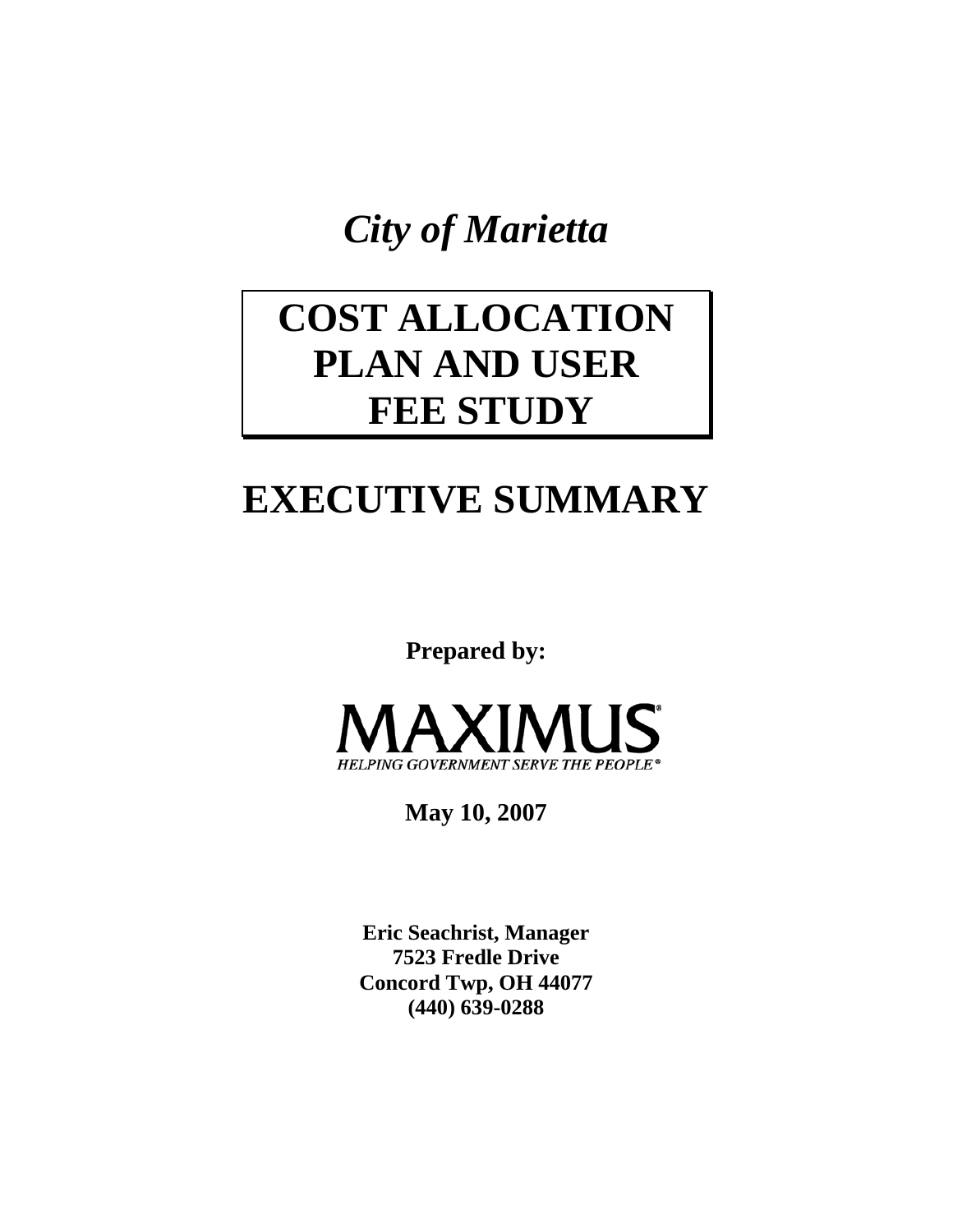## **Purpose and Scope of the Project**

The City of Marietta engaged MAXIMUS, Inc. to prepare a cost allocation plan and a study of user fee-related services provided by the Engineering, Health, Water and Wastewater departments. Implementing both plan and study allows the City to increase General and other fund revenues.

The MAXIMUS project employed our proven analytical methodologies to evaluate the City's direct and indirect costs for services. We based the analysis on existing data, when available, and on other actual figures and estimates provided by the City. The study focused on the actual cost of services, as the City provides them. We did not examine or evaluate the effectiveness, efficiency, or value of the City's programs, services, or operations.

## **Purpose of the Executive Summary**

The primary outcome of this project is a series of worksheets and tables that show the detail of the data inputs, cost calculations, adjustments, time estimates, service volumes, and current fee levels. MAXIMUS provided these worksheets – cost allocation plans and user fee study – under separate cover to City of Marietta. Alternatively, this report summarizes the results of the project, as well as presents conceptual information regarding indirect cost allocation and user fee revenue requirements, providing a description of the methodologies used to analyze both. As a summary document, this report is not intended to provide all of the detail related to the study process or outcomes.

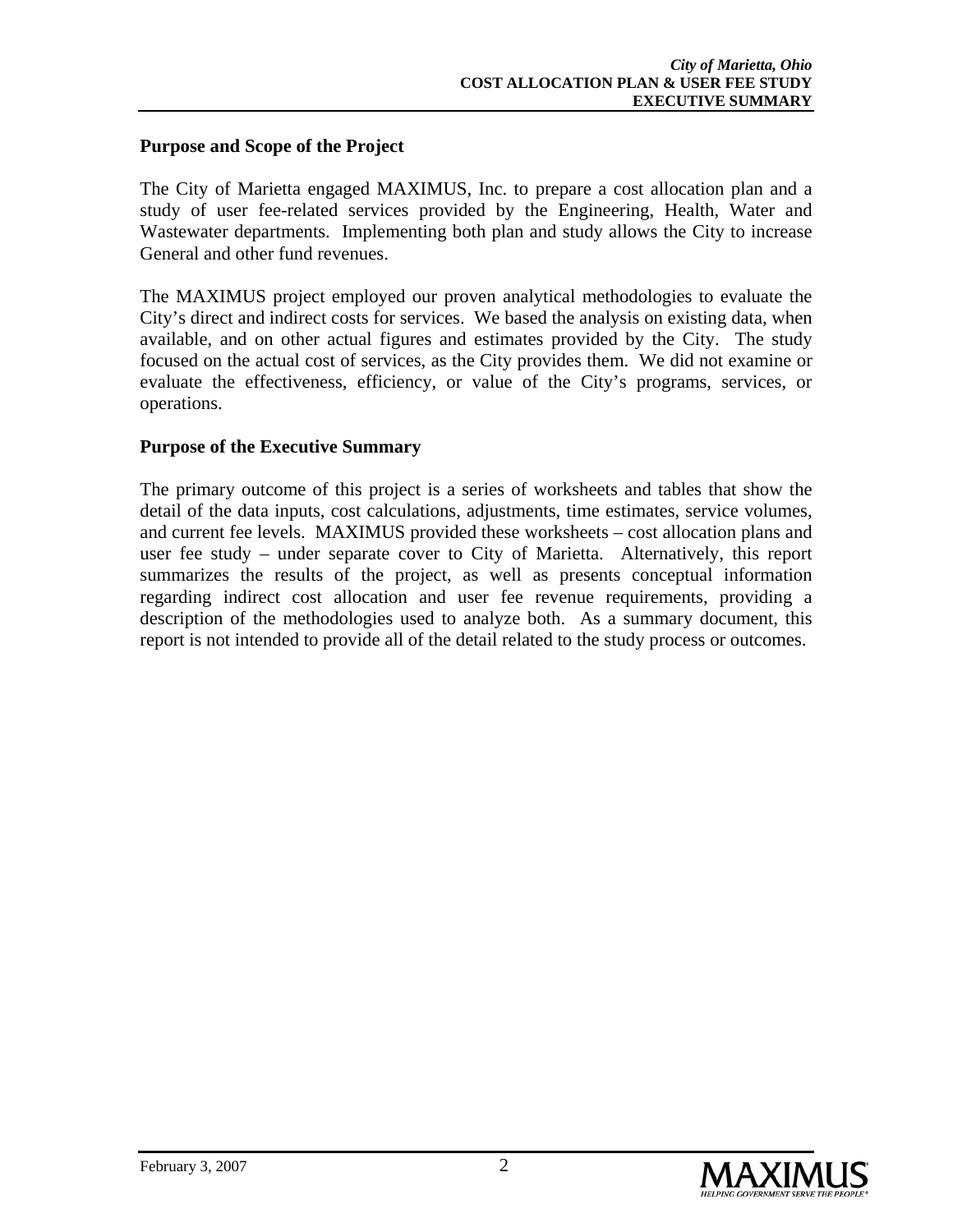## **The Cost Allocation Plan: General Approach and Philosophy**

A Cost Allocation Plan (CAP) is a management tool which provides financial data showing an entity's overhead costs to its departments. Generally, the financial data is based on actual expenditures for the previous year ending December 31, and is the basis for projecting costs for the billing year.

The CAP was reviewed and compiled in accordance with the policies and procedures contained in the revised OMB Circular A-87. Staff from the City Auditor's and Information Services departments prepared the expense statistics. Every effort has been made to ensure that costs charged as direct costs to the programs have not been included as indirect costs.

The overall purpose of the CAP is to maximize General fund revenue through grants administration, justifiable enterprise fund transfers, and user fee programs.

## *Grants Administration*

Departments with Federal Program Funds can be billed for their indirect overhead costs. Such a billing is created using a specialized type of CAP, which we refer to herein as an "A-87" plan. The plan's name refers to the Federal OMB Circular that defines design and allowable costs for a CAP that the Federal government will accept for claims in grants reimbursements. In essence, full CAPs and A-87 CAPs are virtually identical in design, however some costs that are not recognized as necessary to a program's operations, are therefore not allowed for inclusion in the A-87 plan.

Discussions with Marietta's Community Development personnel indicate that the City will not be able to claim indirect costs identified in the A-87 plan because the department has already met its expenditure limit for total reimbursable costs.

It should also be noted that the Federal government requires that A-87 CAPs be updated annually for grants programs that award funds on an annual basis.

## *Enterprise Fund Administrative Transfers*

A "Full" CAP (a CAP that includes certain indirect costs not normally allowed in A-87 CAPs, such as criminal prosecution costs, salaries of elected officials, *et al.*) may be used for governmental operations, in terms of billing enterprise funds for the efforts of the "central service" departments operating within the General fund. The full CAP provides a reasonable and rational method for identifying and recovering indirect costs of administrative support for the City's enterprise funds – in the case of Marietta, its water and wastewater operations.

Currently, the City charges water and wastewater funds for central services through charging percentages of payrolls for certain personnel and through administrative transfers made from the two enterprise funds to the General fund.

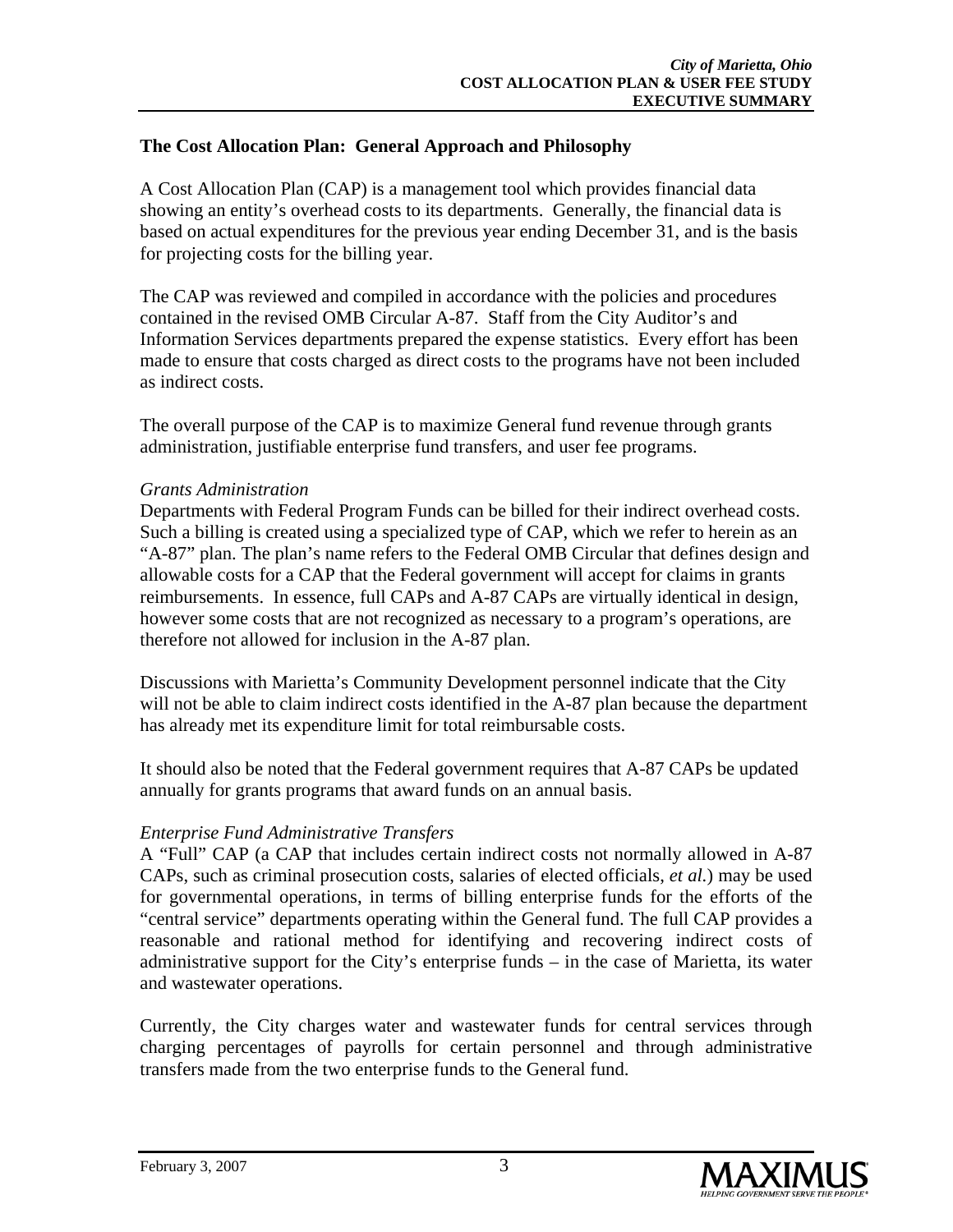The table below summarizes these actual expenditures and compares them to the costs identified through the CAP for the test year of 2005:

|                        | <b>Indirect Costs -</b><br><b>Currently</b><br><b>Recovered by</b> | <b>Indirect Costs -</b><br><b>Identified in Full</b> | <b>Difference / Costs</b> |
|------------------------|--------------------------------------------------------------------|------------------------------------------------------|---------------------------|
| <b>Enterprise Fund</b> | <b>General Fund</b>                                                | CAP                                                  | <b>Not Recovered</b>      |
| Water                  | \$143,387                                                          | \$266,394                                            | \$123,007                 |
| Wastewater             | \$131,459                                                          | \$246,899                                            | \$115,440                 |

Note that the City has the potential to increase revenues for its General fund. In fact, it is encouraging to note that currently, the City of Marietta is not "overtaxing" either enterprise funds, as is commonly found in many cities.

However, if Council authorizes an increase in transfers to the General fund, it will increase the burden on the enterprise funds, potentially reducing the fund balance for each. Furthermore, in terms of equity, it should be noted that the enterprise funds provide utility services to City central service departments at no cost.

The most evident way to increase enterprise fund revenues, should the City decide to increase administrative transfers from both or either enterprise funds is through the increasing of utility rates. However, this may not be necessary in the case of the Water fund, should the City opt to begin charging fees for its backflow prevention program. The backflow program currently is subsidized though water utility rates. The program is evaluated as a potential fee-activity in the User Fee Report.

Note that the Streets fund has not been identified in the table above, as it is not an enterprise fund, and receives its revenues through income taxes, as does the General Fund. Currently, the City does pay part of select administrative salaries by the Streets fund. We are not recommending such a transfer for purposes of revenue maximization because both funds draw from the same revenue stream for principle funding.

The issue of long-term fiscal impact exists outside the scope of this project, but deserves further study. It is suggested that the Administration first create a long range (five- to tenyear) operating plan that projects fund balances based on the impacts of increased administrative transfers and/or interdepartmental charges for utility service. As a result, decision-makers will be more properly informed as to whether or not changes should be made to interdepartmental transfers and utility charges.

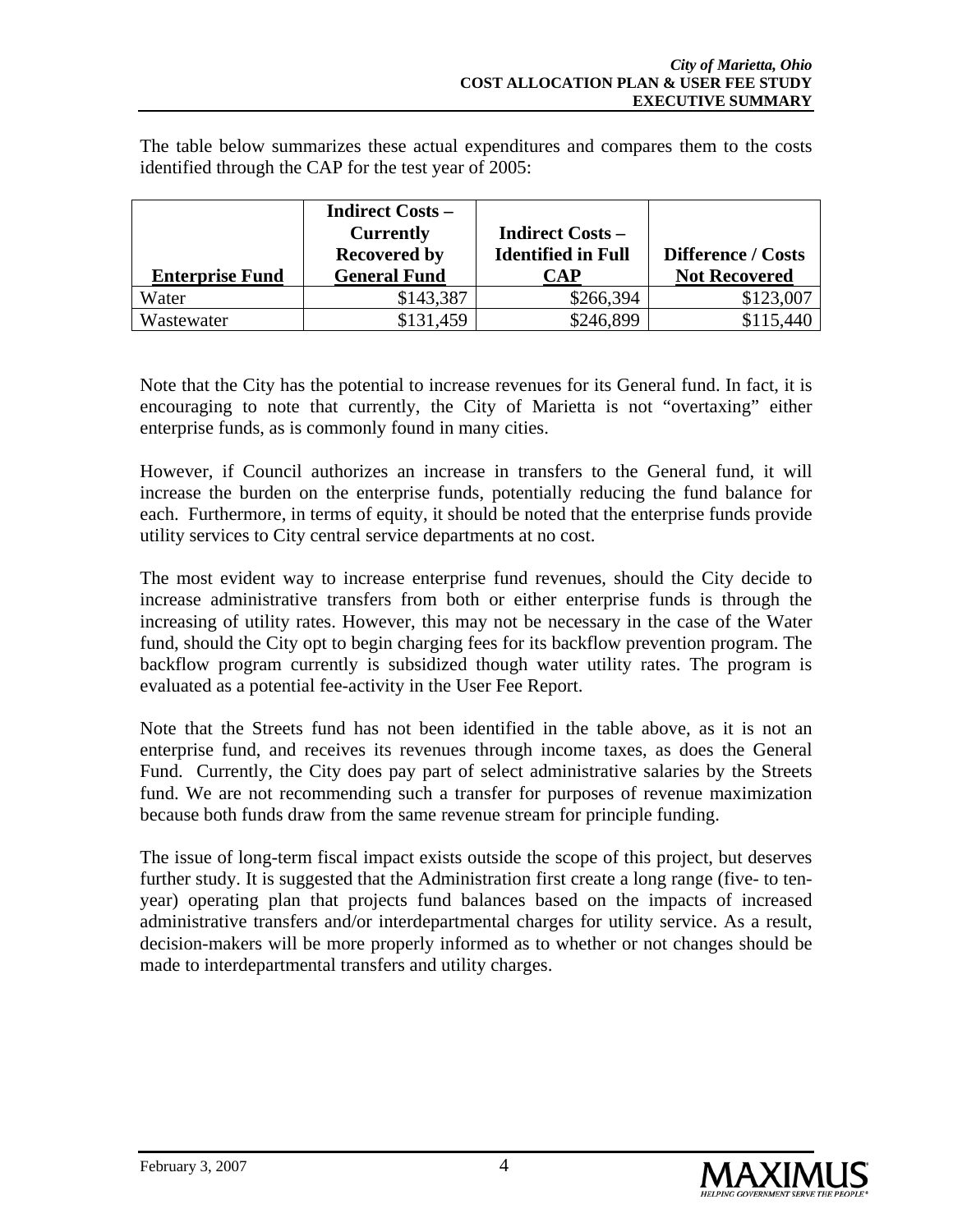## **The User Fee Study: General Approach and Philosophy**

The purpose of a user fee study is to determine the full cost of services offered by the entity for which user fees are currently being charged or could be charged. The full cost can be compared to current fee revenues to determine the existing amount of subsidy (or overcharge). With this knowledge, policy makers can make informed decisions concerning appropriate fee adjustments. MAXIMUS is able to assist in understanding fee-related issues and trends. However, in the final analysis, the actual decision to increase or decrease fees is a local decision.

The underlying rationale to charge full cost for user fees is this: the City is providing a distinct service or product to a business or individual who is gaining a monetary, emotional, or recreational benefit. A policy that is equitable requires that others who do not participate in that benefit should not subsidize individuals or businesses. For example, should a long-term resident living in a central part of the City contribute towards a subsidy to a developer opening a new subdivision on the edge of the City?

Our methodology for developing fee-for-service calculations generally is to create a standard cost model for each current and potential fee. We believe that a service qualifies for the "fee" designation when the activity benefits a specific individual or group<sup>1</sup>, as opposed to the public at large. For example, a development activity clearly fits the definition – whether the beneficiary makes a near-term profit or not – as opposed to police patrol or parkland maintenance, which benefit the community as a whole.

The costs we develop are "full cost," since they include direct and indirect costs, including direct support costs from other departments. The indirect costs include program and department support, plus city-wide overhead. Thus, a full CAP is a cornerstone for the creation of a user fee study.

The user fee study for Marietta examined select services provided by the Engineering, Health, Water and Wastewater departments. Collectively, three types of fees are examined: 1) fee-services for which there is, by definition an existing fee, 2) services for which there is no current fee, but whose cost has been identified and are a potential source for future revenues and 3) fee-services not currently provided by the City.

Service costs were not calculated for the third type of service because labor-time data is not available, by definition. Nevertheless, these services have been identified as potential

 $1$  Note that the proposed fee-service for backflow prevention programs could be argued as a program whose funding should be recovered through customer rates, as it is a service performed for all customers. Nevertheless, the program was identified as a service for which the existing rate structure had not been designed to accommodate the costs of the program. Therefore the user fee study presented here at least identifies the cost to the City of the Federally mandated program.



 $\overline{a}$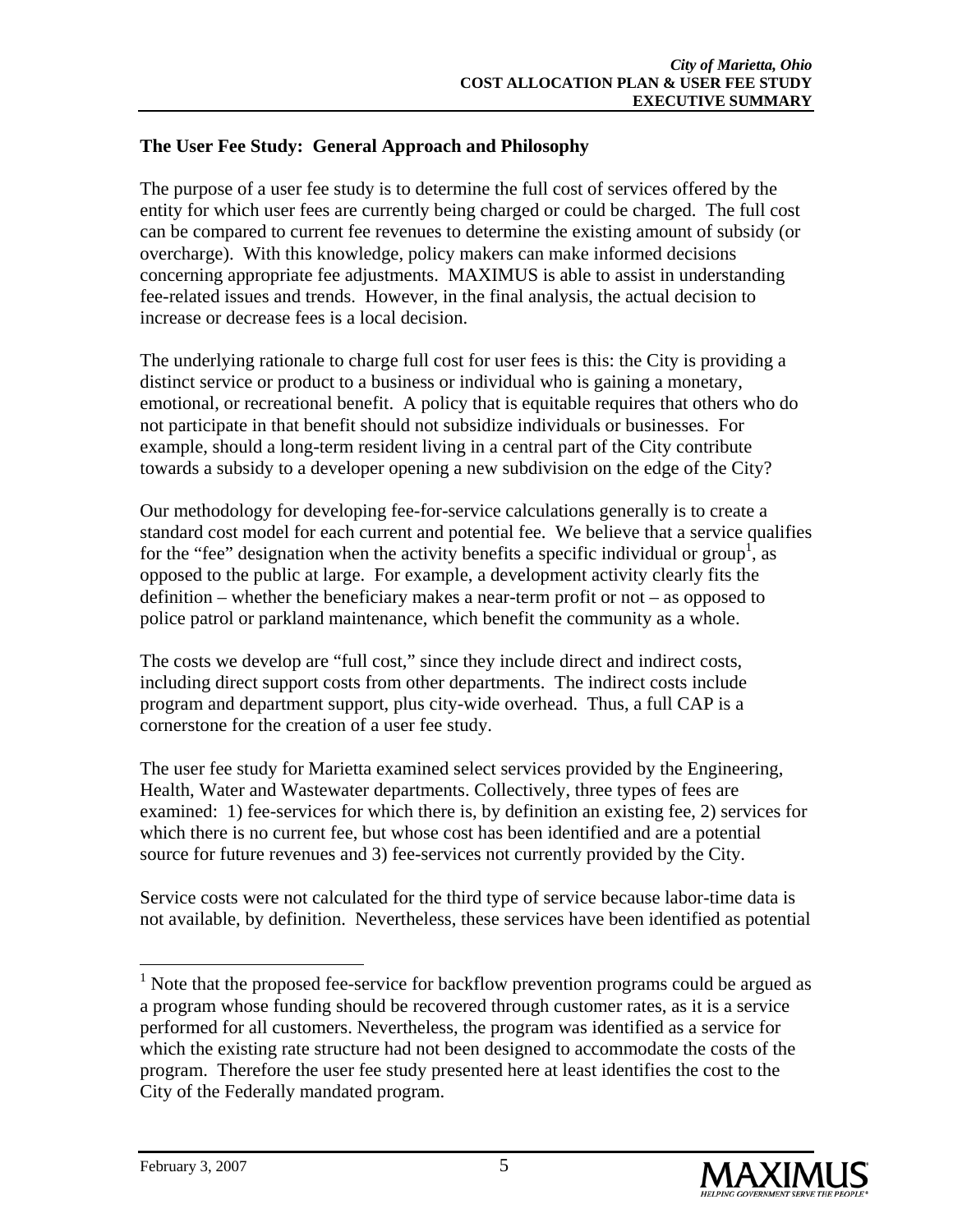revenue streams for the City. Labor rates for personnel have been provided in the study in the event that the City decides to install new fee-services.

Finally, unlike the CAP, the fee studies were not as strictly tied to a single test year. Instead, we employed average annual volumes of fee-services because of variations from year to year. This was most noticeable in the case of the Engineering department for years 2004 and 2005, due to the impact of flooding and personnel vacancies. In both cases, this impacted the available time of personnel who otherwise would have devoted a greater amount of time to fee-services.

Table A on the following page summarizes, by department, current levels of fee revenue compared to actual costs and recommended fee amounts:

Table B compares current City fees to proposed fee amounts, and fees charged for similar services in select other Ohio communities.

Note that some fee-services have been included either where the service is performed, but for which there is no current charge billed to the benefiting individual or group. Also, some fee-services, not currently provided by the City at all, have been included (whose fee-number is marked by the parenthetical "(FUTURE)") for purposes of comparison with other communities, and are identified as potential, future sources of revenue.

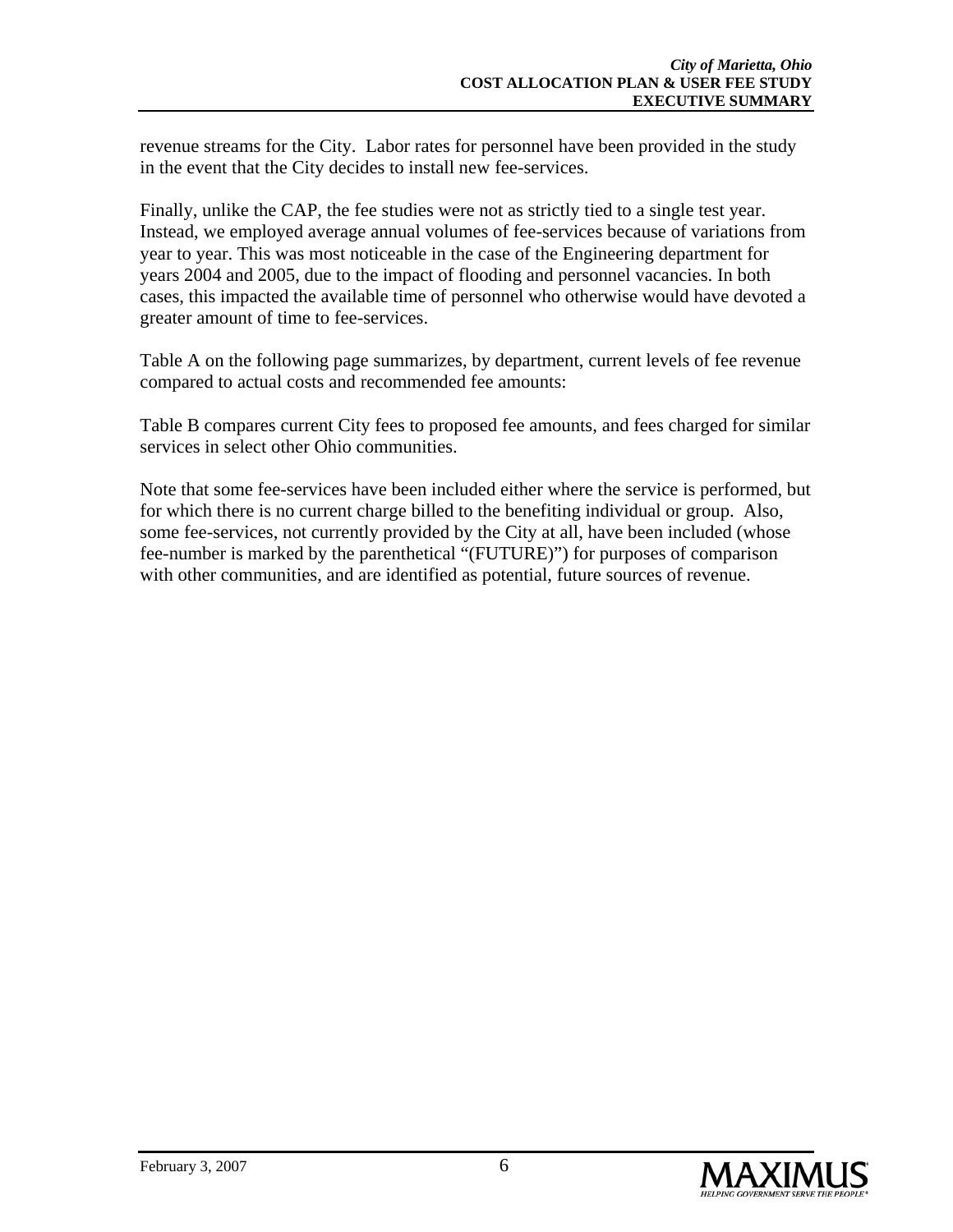## **TABLE A**

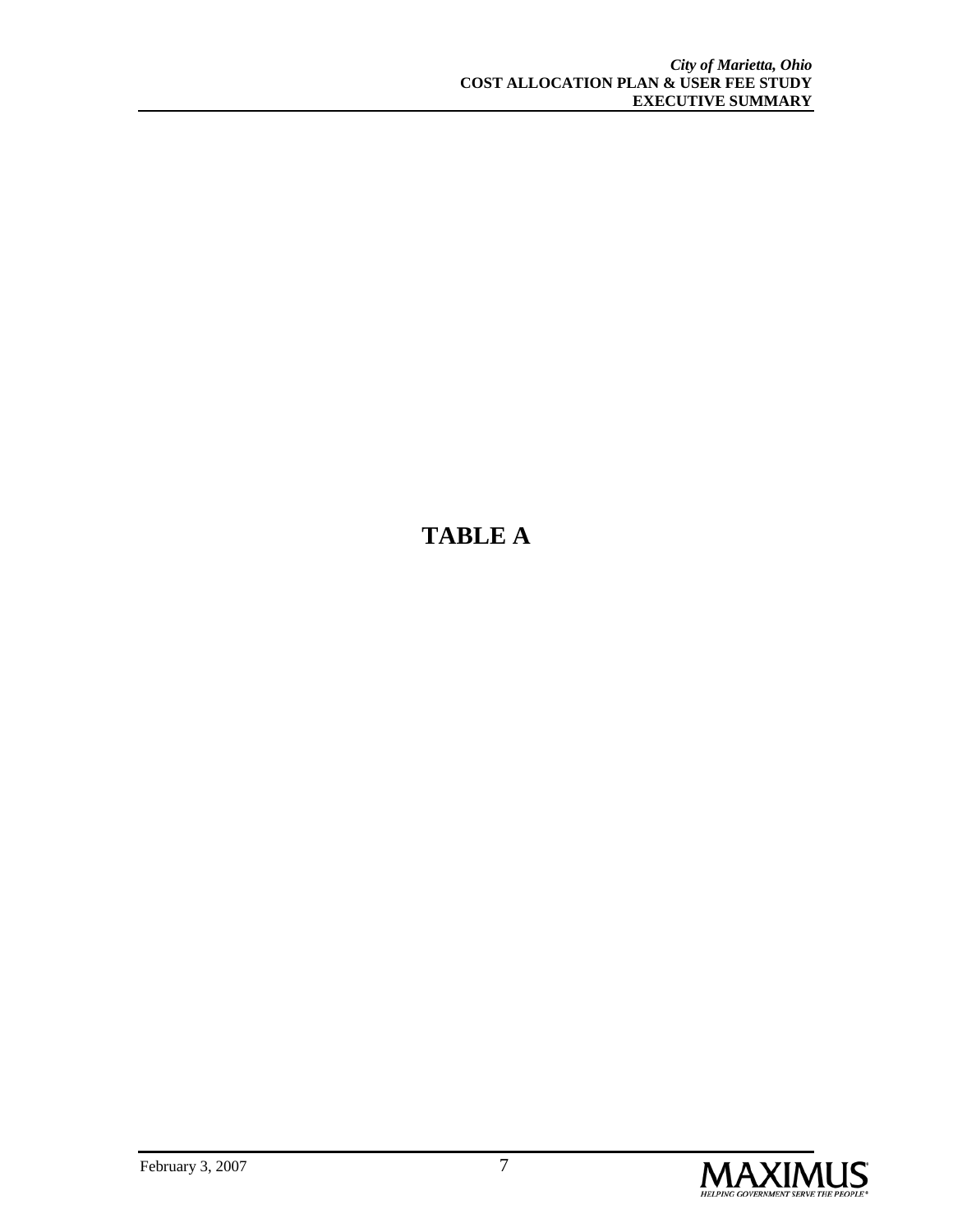#### **ACTUAL COST RESULTS**

#### **ENGINEERING DEPARTMENT**

| <b>Test Year</b><br>Per Unit<br><b>Test Year</b><br>Cost /<br><b>Test</b><br>Year<br>Unit Cost /<br>Surplus /<br>Revenue at<br><b>Potential</b><br>Revenue Surplus /<br><b>Potential Fee</b><br>Fee or Service Name / Description<br>Quantity<br><b>Current Fee</b><br>(Subsidy)<br><b>Current Fee</b><br>Revenue<br>Fee #<br>(Deficit)<br>ENG #1A BUILDING - RES., NEW<br>7<br>S<br>110.00<br>430.29<br>(320.29)<br>(2, 242)<br>\$<br>\$<br>\$<br>770<br>\$<br>3,012<br>\$<br>BUILDING - RES., ADDN. (GARAGE, DECK,<br>ENG #1B ETC.)<br>110<br>S<br>25.00<br>\$<br>270.32<br>\$<br>2,750<br>(245.32)<br>\$<br>\$<br>29,735<br>\$<br>(26, 985)<br>s<br>BUILDING - RES., ALTER.<br>\$<br>\$<br>\$<br>\$<br>\$<br><b>ENG#2</b><br>61<br>20.00<br>174.26<br>(154.26)<br>1,220<br>10.630<br>(9, 410)<br>BUILDING - MINOR (SHED, MOBILE HOME,<br>\$<br>\$<br>POOL, ETC)<br>22<br>20.00<br>\$<br>238.27<br>\$<br>\$<br><b>ENG#3</b><br>(218.27)<br>440<br>5.242<br>\$<br>(4.802)<br><b>DEMOLITION - RES.</b><br>30<br>\$<br>10.00<br><b>ENG#4</b><br>\$<br>55.13<br>\$<br>\$<br>300<br>\$<br>\$<br>(45.13)<br>1.654<br>(1, 354)<br><b>DEMOLITION - COM/IND</b><br>9<br>\$<br>\$<br>75.67<br>\$<br>\$<br>\$<br><b>ENG#5</b><br>10.00<br>90<br>\$<br>681<br>(591)<br>(65.67)<br><b>ENG#6</b><br>ZONING - COM., NEW<br>98<br>\$<br>100.00<br>\$<br>279.30<br>\$<br>\$<br>\$<br>\$<br>(179.30)<br>9,800<br>27,371<br>(17, 571)<br>ZONING - COM., SHED (LESS THAN 200 SF)<br>\$<br>50.00<br>\$<br>121.00<br>\$<br>50<br>\$<br><b>ENG#7</b><br>1<br>\$<br>(71.00)<br>121<br>\$<br>(71)<br>ZONING - COM., RENOV. / ALTER.<br>\$<br><b>ENG#8</b><br>$\mathbf{1}$<br>20.00<br>\$<br>121.00<br>\$<br>(101.00)<br>\$<br>20<br>\$<br>121<br>\$<br>(101)<br>ZONING - COM., ANTENNAE & SIGNAGE<br>\$<br><b>ENG#9</b><br>$\mathbf{1}$<br>10.00<br>103.00 \$<br>\$<br>\$<br>\$<br>(93.00)<br>10<br>\$<br>103<br>(93)<br>ENG #10 FLOOD PLAIN PERMIT - RES.<br>26<br>\$<br>10.00<br>151.19<br>$\overline{\mathcal{S}}$<br>s<br>\$<br>(141.19)<br>\$<br>260<br>\$<br>3,931<br>(3,671)<br>\$<br>\$<br>s<br><b>ENG #11</b><br>FLOOD PLAIN PERMIT - COM.<br>60<br>10.00<br>215.27<br>\$<br>\$<br>600<br>\$<br>(205.27)<br>12,916<br>(12, 316)<br>ENG #12 USE & OCCUPANCY<br>123<br>\$<br>5.00<br>\$<br>87.13<br>\$<br>\$<br>\$<br>10,717<br>\$<br>(82.13)<br>615<br>(10, 102)<br>ENG #13 STREET ACCESS - RES.<br>17<br>\$<br>10.00<br>\$<br>87.24<br>\$<br>(77.24)<br>\$<br>170<br>\$<br>1,483<br>\$<br>(1, 313)<br>ENG #14 STREET ACCESS - COM.<br>\$<br>20.00<br>6<br>\$<br>87.17<br>\$<br>(67.17)<br>\$<br>120<br>\$<br>523<br>\$<br>(403)<br>ENG #15 ROW USE<br>38<br>\$<br>20.00<br>\$<br>\$<br>\$<br>760<br>\$<br>4,528<br>\$<br>119.16<br>(99.16)<br>(3,768)<br>ENG #16 ZONING VARIANCE - APPLICATION<br>49<br>\$<br>50.00<br>\$<br>252.41<br>\$<br>(202.41)<br>\$<br>2,450<br>\$<br>12,368<br>\$<br>(9,918)<br>\$<br>\$<br>\$<br>\$<br>\$<br>ENG #17 ZONING VARIANCE - CERTIFICATE<br>40<br>20.00<br>\$<br>800<br>27.60<br>(7.60)<br>1,104<br>(304)<br>2<br>\$<br>\$<br>\$<br>(328)<br>ENG #18 FLOOD PLAIN VARIANCE - APPLICATION<br>10.00<br>\$<br>174.00<br>\$<br>(164.00)<br>20<br>348<br>\$<br>\$<br>20.00<br>\$<br>28.00<br>\$<br>\$<br>20<br>\$<br>28<br>\$<br>ENG #19 FLOOD PLAIN VARIANCE - CERTIFICATE<br>1<br>(8.00)<br>(8)<br><b>ENG #20</b><br>COPY - ZONING CODE<br>83<br>\$<br>10.00<br>\$<br>11.54<br>\$<br>(1.54)<br>\$<br>830<br>\$<br>958<br>\$<br>(128)<br>COPY - FLOOD CODE<br>28<br>\$<br>5.00<br><b>ENG #21</b><br>\$<br>11.50<br>\$<br>(6.50)<br>\$<br>140<br>\$<br>322<br>\$<br>(182)<br>\$<br>\$<br>\$<br><b>ENG #22</b><br>COPY - LAND DEVELOPMENT CODE<br>7.80<br>\$<br>12.00<br>(4.20)<br>\$<br>8<br>\$<br>12<br>1<br>(4)<br>11<br>\$<br>ENG #23 COPY - SUBDIVISION REGS<br>5.00<br>\$<br>\$<br>11.64<br>\$<br>(6.64)<br>\$<br>55<br>\$<br>128<br>(73)<br>186<br>\$<br>\$<br>\$<br>\$<br>ENG #24 COPY - MAPS, SMALL<br>1.00<br>\$<br>11.54<br>\$<br>(1,960)<br>(10.54)<br>186<br>2,146<br>\$<br>ENG #25 COPY - MAPS, LARGE<br>8<br>5.00<br>\$<br>\$<br>11.38<br>\$<br>(6.38)<br>\$<br>40<br>\$<br>91<br>(51)<br>725<br><b>ENG #26</b><br>COPY - MISC<br>\$<br>\$<br>0.05<br>\$<br>\$<br>36<br>\$<br>36<br>\$<br>0.05<br>٠<br>\$<br>\$<br>107.50<br>\$<br>\$<br>\$<br>645<br>\$<br>(495)<br><b>ENG #27</b><br>LAND DEVELOPMENT PERMIT, <1 AC<br>6<br>25.00<br>(82.50)<br>150<br><b>ENG #28</b><br>LAND DEVELOPMENT PERMIT, 1-5 AC<br>1<br>\$<br>50.00<br>\$<br>107.00<br>\$<br>(57.00)<br>\$<br>50<br>\$<br>107<br>\$<br>(57)<br><b>ENG #29</b><br>LAND DEVELOPMENT PERMIT, >5 AC<br>1<br>\$<br>100.00<br>\$<br>107.00<br>\$<br>(7.00)<br>\$<br>100<br>\$<br>107<br>\$<br>(7)<br><b>SUBTOTAL EXISTING FEES:</b><br>22,860<br>\$<br>\$<br>131,169<br>\$<br>(108, 309)<br><b>ENG #30</b><br>\$<br>535.40<br>\$<br>(FUTURE) ZONING CONFIRMATION LETTER<br>10<br>\$<br>\$<br>(535.40)<br>\$<br>5,354<br>\$<br>(5, 354)<br><b>ENG #31</b><br>4<br>\$<br>\$<br>\$<br>\$<br>(FUTURE) ROW VACANCY<br>577.50<br>\$<br>2,310<br>\$<br>(2, 310)<br>(577.50)<br>÷.<br><b>ENG #32</b><br>(FUTURE) SUBDIVISION, MINOR SPLIT<br>12<br>\$<br>\$<br>139.67<br>\$<br>(139.67)<br>\$<br>\$<br>1,676<br>\$<br>(1,676)<br><b>ENG #33</b><br>(FUTURE) SUBDIVISION, FULL<br>$\mathbf{0}$<br>\$<br>\$<br>\$<br>755.00<br>\$<br>(755.00)<br>\$<br>\$<br>÷.<br><b>ENG #34</b><br>\$<br>(FUTURE) ENGINEER - BILLABLE HR<br>0<br>\$<br>\$<br>74.00<br>\$<br>(74.00)<br>\$<br>\$<br>ä,<br>×,<br><b>ENG #35</b><br>(FUTURE) ENG. TECH. (RVW / INSP) - BILLABLE HR<br>\$<br>\$<br>63.00 \$<br>\$<br>\$<br>(63.00)<br>\$<br>0<br>$\sim$<br>$\sim$<br>٠<br><b>ENG #36</b><br>\$<br>\$<br>(FUTURE) ADMINISTRATIVE - BILLABLE HR<br>0<br>46.00<br>\$<br>(46.00)<br>\$<br>\$<br>\$<br>SUBTOTAL POTENTIAL, FUTURE FEES:<br>$9,340$ \$<br>(9, 340)<br>\$<br>\$<br>$\blacksquare$ |  |  |  |  | <b>UNIT COSTS</b> |  |  |  | <b>REVENUE IMPACTS</b> |  |  |  |  |  |  |  |
|---------------------------------------------------------------------------------------------------------------------------------------------------------------------------------------------------------------------------------------------------------------------------------------------------------------------------------------------------------------------------------------------------------------------------------------------------------------------------------------------------------------------------------------------------------------------------------------------------------------------------------------------------------------------------------------------------------------------------------------------------------------------------------------------------------------------------------------------------------------------------------------------------------------------------------------------------------------------------------------------------------------------------------------------------------------------------------------------------------------------------------------------------------------------------------------------------------------------------------------------------------------------------------------------------------------------------------------------------------------------------------------------------------------------------------------------------------------------------------------------------------------------------------------------------------------------------------------------------------------------------------------------------------------------------------------------------------------------------------------------------------------------------------------------------------------------------------------------------------------------------------------------------------------------------------------------------------------------------------------------------------------------------------------------------------------------------------------------------------------------------------------------------------------------------------------------------------------------------------------------------------------------------------------------------------------------------------------------------------------------------------------------------------------------------------------------------------------------------------------------------------------------------------------------------------------------------------------------------------------------------------------------------------------------------------------------------------------------------------------------------------------------------------------------------------------------------------------------------------------------------------------------------------------------------------------------------------------------------------------------------------------------------------------------------------------------------------------------------------------------------------------------------------------------------------------------------------------------------------------------------------------------------------------------------------------------------------------------------------------------------------------------------------------------------------------------------------------------------------------------------------------------------------------------------------------------------------------------------------------------------------------------------------------------------------------------------------------------------------------------------------------------------------------------------------------------------------------------------------------------------------------------------------------------------------------------------------------------------------------------------------------------------------------------------------------------------------------------------------------------------------------------------------------------------------------------------------------------------------------------------------------------------------------------------------------------------------------------------------------------------------------------------------------------------------------------------------------------------------------------------------------------------------------------------------------------------------------------------------------------------------------------------------------------------------------------------------------------------------------------------------------------------------------------------------------------------------------------------------------------------------------------------------------------------------------------------------------------------------------------------------------------------------------------------------------------------------------------------------------------------------------------------------------------------------------------------------------------------------------------------------------------------------------------------------------------------------------------------------------------------------------------------------------------------------------------------------------------------------------------------------------------------------------------------------------------------------------------------------------------------------------------------------------------------------------------------------------------------------------------------------------------------------------------------------------------------------------------------|--|--|--|--|-------------------|--|--|--|------------------------|--|--|--|--|--|--|--|
|                                                                                                                                                                                                                                                                                                                                                                                                                                                                                                                                                                                                                                                                                                                                                                                                                                                                                                                                                                                                                                                                                                                                                                                                                                                                                                                                                                                                                                                                                                                                                                                                                                                                                                                                                                                                                                                                                                                                                                                                                                                                                                                                                                                                                                                                                                                                                                                                                                                                                                                                                                                                                                                                                                                                                                                                                                                                                                                                                                                                                                                                                                                                                                                                                                                                                                                                                                                                                                                                                                                                                                                                                                                                                                                                                                                                                                                                                                                                                                                                                                                                                                                                                                                                                                                                                                                                                                                                                                                                                                                                                                                                                                                                                                                                                                                                                                                                                                                                                                                                                                                                                                                                                                                                                                                                                                                                                                                                                                                                                                                                                                                                                                                                                                                                                                                                                                                   |  |  |  |  |                   |  |  |  |                        |  |  |  |  |  |  |  |
|                                                                                                                                                                                                                                                                                                                                                                                                                                                                                                                                                                                                                                                                                                                                                                                                                                                                                                                                                                                                                                                                                                                                                                                                                                                                                                                                                                                                                                                                                                                                                                                                                                                                                                                                                                                                                                                                                                                                                                                                                                                                                                                                                                                                                                                                                                                                                                                                                                                                                                                                                                                                                                                                                                                                                                                                                                                                                                                                                                                                                                                                                                                                                                                                                                                                                                                                                                                                                                                                                                                                                                                                                                                                                                                                                                                                                                                                                                                                                                                                                                                                                                                                                                                                                                                                                                                                                                                                                                                                                                                                                                                                                                                                                                                                                                                                                                                                                                                                                                                                                                                                                                                                                                                                                                                                                                                                                                                                                                                                                                                                                                                                                                                                                                                                                                                                                                                   |  |  |  |  |                   |  |  |  |                        |  |  |  |  |  |  |  |
|                                                                                                                                                                                                                                                                                                                                                                                                                                                                                                                                                                                                                                                                                                                                                                                                                                                                                                                                                                                                                                                                                                                                                                                                                                                                                                                                                                                                                                                                                                                                                                                                                                                                                                                                                                                                                                                                                                                                                                                                                                                                                                                                                                                                                                                                                                                                                                                                                                                                                                                                                                                                                                                                                                                                                                                                                                                                                                                                                                                                                                                                                                                                                                                                                                                                                                                                                                                                                                                                                                                                                                                                                                                                                                                                                                                                                                                                                                                                                                                                                                                                                                                                                                                                                                                                                                                                                                                                                                                                                                                                                                                                                                                                                                                                                                                                                                                                                                                                                                                                                                                                                                                                                                                                                                                                                                                                                                                                                                                                                                                                                                                                                                                                                                                                                                                                                                                   |  |  |  |  |                   |  |  |  |                        |  |  |  |  |  |  |  |
|                                                                                                                                                                                                                                                                                                                                                                                                                                                                                                                                                                                                                                                                                                                                                                                                                                                                                                                                                                                                                                                                                                                                                                                                                                                                                                                                                                                                                                                                                                                                                                                                                                                                                                                                                                                                                                                                                                                                                                                                                                                                                                                                                                                                                                                                                                                                                                                                                                                                                                                                                                                                                                                                                                                                                                                                                                                                                                                                                                                                                                                                                                                                                                                                                                                                                                                                                                                                                                                                                                                                                                                                                                                                                                                                                                                                                                                                                                                                                                                                                                                                                                                                                                                                                                                                                                                                                                                                                                                                                                                                                                                                                                                                                                                                                                                                                                                                                                                                                                                                                                                                                                                                                                                                                                                                                                                                                                                                                                                                                                                                                                                                                                                                                                                                                                                                                                                   |  |  |  |  |                   |  |  |  |                        |  |  |  |  |  |  |  |
|                                                                                                                                                                                                                                                                                                                                                                                                                                                                                                                                                                                                                                                                                                                                                                                                                                                                                                                                                                                                                                                                                                                                                                                                                                                                                                                                                                                                                                                                                                                                                                                                                                                                                                                                                                                                                                                                                                                                                                                                                                                                                                                                                                                                                                                                                                                                                                                                                                                                                                                                                                                                                                                                                                                                                                                                                                                                                                                                                                                                                                                                                                                                                                                                                                                                                                                                                                                                                                                                                                                                                                                                                                                                                                                                                                                                                                                                                                                                                                                                                                                                                                                                                                                                                                                                                                                                                                                                                                                                                                                                                                                                                                                                                                                                                                                                                                                                                                                                                                                                                                                                                                                                                                                                                                                                                                                                                                                                                                                                                                                                                                                                                                                                                                                                                                                                                                                   |  |  |  |  |                   |  |  |  |                        |  |  |  |  |  |  |  |
|                                                                                                                                                                                                                                                                                                                                                                                                                                                                                                                                                                                                                                                                                                                                                                                                                                                                                                                                                                                                                                                                                                                                                                                                                                                                                                                                                                                                                                                                                                                                                                                                                                                                                                                                                                                                                                                                                                                                                                                                                                                                                                                                                                                                                                                                                                                                                                                                                                                                                                                                                                                                                                                                                                                                                                                                                                                                                                                                                                                                                                                                                                                                                                                                                                                                                                                                                                                                                                                                                                                                                                                                                                                                                                                                                                                                                                                                                                                                                                                                                                                                                                                                                                                                                                                                                                                                                                                                                                                                                                                                                                                                                                                                                                                                                                                                                                                                                                                                                                                                                                                                                                                                                                                                                                                                                                                                                                                                                                                                                                                                                                                                                                                                                                                                                                                                                                                   |  |  |  |  |                   |  |  |  |                        |  |  |  |  |  |  |  |
|                                                                                                                                                                                                                                                                                                                                                                                                                                                                                                                                                                                                                                                                                                                                                                                                                                                                                                                                                                                                                                                                                                                                                                                                                                                                                                                                                                                                                                                                                                                                                                                                                                                                                                                                                                                                                                                                                                                                                                                                                                                                                                                                                                                                                                                                                                                                                                                                                                                                                                                                                                                                                                                                                                                                                                                                                                                                                                                                                                                                                                                                                                                                                                                                                                                                                                                                                                                                                                                                                                                                                                                                                                                                                                                                                                                                                                                                                                                                                                                                                                                                                                                                                                                                                                                                                                                                                                                                                                                                                                                                                                                                                                                                                                                                                                                                                                                                                                                                                                                                                                                                                                                                                                                                                                                                                                                                                                                                                                                                                                                                                                                                                                                                                                                                                                                                                                                   |  |  |  |  |                   |  |  |  |                        |  |  |  |  |  |  |  |
|                                                                                                                                                                                                                                                                                                                                                                                                                                                                                                                                                                                                                                                                                                                                                                                                                                                                                                                                                                                                                                                                                                                                                                                                                                                                                                                                                                                                                                                                                                                                                                                                                                                                                                                                                                                                                                                                                                                                                                                                                                                                                                                                                                                                                                                                                                                                                                                                                                                                                                                                                                                                                                                                                                                                                                                                                                                                                                                                                                                                                                                                                                                                                                                                                                                                                                                                                                                                                                                                                                                                                                                                                                                                                                                                                                                                                                                                                                                                                                                                                                                                                                                                                                                                                                                                                                                                                                                                                                                                                                                                                                                                                                                                                                                                                                                                                                                                                                                                                                                                                                                                                                                                                                                                                                                                                                                                                                                                                                                                                                                                                                                                                                                                                                                                                                                                                                                   |  |  |  |  |                   |  |  |  |                        |  |  |  |  |  |  |  |
|                                                                                                                                                                                                                                                                                                                                                                                                                                                                                                                                                                                                                                                                                                                                                                                                                                                                                                                                                                                                                                                                                                                                                                                                                                                                                                                                                                                                                                                                                                                                                                                                                                                                                                                                                                                                                                                                                                                                                                                                                                                                                                                                                                                                                                                                                                                                                                                                                                                                                                                                                                                                                                                                                                                                                                                                                                                                                                                                                                                                                                                                                                                                                                                                                                                                                                                                                                                                                                                                                                                                                                                                                                                                                                                                                                                                                                                                                                                                                                                                                                                                                                                                                                                                                                                                                                                                                                                                                                                                                                                                                                                                                                                                                                                                                                                                                                                                                                                                                                                                                                                                                                                                                                                                                                                                                                                                                                                                                                                                                                                                                                                                                                                                                                                                                                                                                                                   |  |  |  |  |                   |  |  |  |                        |  |  |  |  |  |  |  |
|                                                                                                                                                                                                                                                                                                                                                                                                                                                                                                                                                                                                                                                                                                                                                                                                                                                                                                                                                                                                                                                                                                                                                                                                                                                                                                                                                                                                                                                                                                                                                                                                                                                                                                                                                                                                                                                                                                                                                                                                                                                                                                                                                                                                                                                                                                                                                                                                                                                                                                                                                                                                                                                                                                                                                                                                                                                                                                                                                                                                                                                                                                                                                                                                                                                                                                                                                                                                                                                                                                                                                                                                                                                                                                                                                                                                                                                                                                                                                                                                                                                                                                                                                                                                                                                                                                                                                                                                                                                                                                                                                                                                                                                                                                                                                                                                                                                                                                                                                                                                                                                                                                                                                                                                                                                                                                                                                                                                                                                                                                                                                                                                                                                                                                                                                                                                                                                   |  |  |  |  |                   |  |  |  |                        |  |  |  |  |  |  |  |
|                                                                                                                                                                                                                                                                                                                                                                                                                                                                                                                                                                                                                                                                                                                                                                                                                                                                                                                                                                                                                                                                                                                                                                                                                                                                                                                                                                                                                                                                                                                                                                                                                                                                                                                                                                                                                                                                                                                                                                                                                                                                                                                                                                                                                                                                                                                                                                                                                                                                                                                                                                                                                                                                                                                                                                                                                                                                                                                                                                                                                                                                                                                                                                                                                                                                                                                                                                                                                                                                                                                                                                                                                                                                                                                                                                                                                                                                                                                                                                                                                                                                                                                                                                                                                                                                                                                                                                                                                                                                                                                                                                                                                                                                                                                                                                                                                                                                                                                                                                                                                                                                                                                                                                                                                                                                                                                                                                                                                                                                                                                                                                                                                                                                                                                                                                                                                                                   |  |  |  |  |                   |  |  |  |                        |  |  |  |  |  |  |  |
|                                                                                                                                                                                                                                                                                                                                                                                                                                                                                                                                                                                                                                                                                                                                                                                                                                                                                                                                                                                                                                                                                                                                                                                                                                                                                                                                                                                                                                                                                                                                                                                                                                                                                                                                                                                                                                                                                                                                                                                                                                                                                                                                                                                                                                                                                                                                                                                                                                                                                                                                                                                                                                                                                                                                                                                                                                                                                                                                                                                                                                                                                                                                                                                                                                                                                                                                                                                                                                                                                                                                                                                                                                                                                                                                                                                                                                                                                                                                                                                                                                                                                                                                                                                                                                                                                                                                                                                                                                                                                                                                                                                                                                                                                                                                                                                                                                                                                                                                                                                                                                                                                                                                                                                                                                                                                                                                                                                                                                                                                                                                                                                                                                                                                                                                                                                                                                                   |  |  |  |  |                   |  |  |  |                        |  |  |  |  |  |  |  |
|                                                                                                                                                                                                                                                                                                                                                                                                                                                                                                                                                                                                                                                                                                                                                                                                                                                                                                                                                                                                                                                                                                                                                                                                                                                                                                                                                                                                                                                                                                                                                                                                                                                                                                                                                                                                                                                                                                                                                                                                                                                                                                                                                                                                                                                                                                                                                                                                                                                                                                                                                                                                                                                                                                                                                                                                                                                                                                                                                                                                                                                                                                                                                                                                                                                                                                                                                                                                                                                                                                                                                                                                                                                                                                                                                                                                                                                                                                                                                                                                                                                                                                                                                                                                                                                                                                                                                                                                                                                                                                                                                                                                                                                                                                                                                                                                                                                                                                                                                                                                                                                                                                                                                                                                                                                                                                                                                                                                                                                                                                                                                                                                                                                                                                                                                                                                                                                   |  |  |  |  |                   |  |  |  |                        |  |  |  |  |  |  |  |
|                                                                                                                                                                                                                                                                                                                                                                                                                                                                                                                                                                                                                                                                                                                                                                                                                                                                                                                                                                                                                                                                                                                                                                                                                                                                                                                                                                                                                                                                                                                                                                                                                                                                                                                                                                                                                                                                                                                                                                                                                                                                                                                                                                                                                                                                                                                                                                                                                                                                                                                                                                                                                                                                                                                                                                                                                                                                                                                                                                                                                                                                                                                                                                                                                                                                                                                                                                                                                                                                                                                                                                                                                                                                                                                                                                                                                                                                                                                                                                                                                                                                                                                                                                                                                                                                                                                                                                                                                                                                                                                                                                                                                                                                                                                                                                                                                                                                                                                                                                                                                                                                                                                                                                                                                                                                                                                                                                                                                                                                                                                                                                                                                                                                                                                                                                                                                                                   |  |  |  |  |                   |  |  |  |                        |  |  |  |  |  |  |  |
|                                                                                                                                                                                                                                                                                                                                                                                                                                                                                                                                                                                                                                                                                                                                                                                                                                                                                                                                                                                                                                                                                                                                                                                                                                                                                                                                                                                                                                                                                                                                                                                                                                                                                                                                                                                                                                                                                                                                                                                                                                                                                                                                                                                                                                                                                                                                                                                                                                                                                                                                                                                                                                                                                                                                                                                                                                                                                                                                                                                                                                                                                                                                                                                                                                                                                                                                                                                                                                                                                                                                                                                                                                                                                                                                                                                                                                                                                                                                                                                                                                                                                                                                                                                                                                                                                                                                                                                                                                                                                                                                                                                                                                                                                                                                                                                                                                                                                                                                                                                                                                                                                                                                                                                                                                                                                                                                                                                                                                                                                                                                                                                                                                                                                                                                                                                                                                                   |  |  |  |  |                   |  |  |  |                        |  |  |  |  |  |  |  |
|                                                                                                                                                                                                                                                                                                                                                                                                                                                                                                                                                                                                                                                                                                                                                                                                                                                                                                                                                                                                                                                                                                                                                                                                                                                                                                                                                                                                                                                                                                                                                                                                                                                                                                                                                                                                                                                                                                                                                                                                                                                                                                                                                                                                                                                                                                                                                                                                                                                                                                                                                                                                                                                                                                                                                                                                                                                                                                                                                                                                                                                                                                                                                                                                                                                                                                                                                                                                                                                                                                                                                                                                                                                                                                                                                                                                                                                                                                                                                                                                                                                                                                                                                                                                                                                                                                                                                                                                                                                                                                                                                                                                                                                                                                                                                                                                                                                                                                                                                                                                                                                                                                                                                                                                                                                                                                                                                                                                                                                                                                                                                                                                                                                                                                                                                                                                                                                   |  |  |  |  |                   |  |  |  |                        |  |  |  |  |  |  |  |
|                                                                                                                                                                                                                                                                                                                                                                                                                                                                                                                                                                                                                                                                                                                                                                                                                                                                                                                                                                                                                                                                                                                                                                                                                                                                                                                                                                                                                                                                                                                                                                                                                                                                                                                                                                                                                                                                                                                                                                                                                                                                                                                                                                                                                                                                                                                                                                                                                                                                                                                                                                                                                                                                                                                                                                                                                                                                                                                                                                                                                                                                                                                                                                                                                                                                                                                                                                                                                                                                                                                                                                                                                                                                                                                                                                                                                                                                                                                                                                                                                                                                                                                                                                                                                                                                                                                                                                                                                                                                                                                                                                                                                                                                                                                                                                                                                                                                                                                                                                                                                                                                                                                                                                                                                                                                                                                                                                                                                                                                                                                                                                                                                                                                                                                                                                                                                                                   |  |  |  |  |                   |  |  |  |                        |  |  |  |  |  |  |  |
|                                                                                                                                                                                                                                                                                                                                                                                                                                                                                                                                                                                                                                                                                                                                                                                                                                                                                                                                                                                                                                                                                                                                                                                                                                                                                                                                                                                                                                                                                                                                                                                                                                                                                                                                                                                                                                                                                                                                                                                                                                                                                                                                                                                                                                                                                                                                                                                                                                                                                                                                                                                                                                                                                                                                                                                                                                                                                                                                                                                                                                                                                                                                                                                                                                                                                                                                                                                                                                                                                                                                                                                                                                                                                                                                                                                                                                                                                                                                                                                                                                                                                                                                                                                                                                                                                                                                                                                                                                                                                                                                                                                                                                                                                                                                                                                                                                                                                                                                                                                                                                                                                                                                                                                                                                                                                                                                                                                                                                                                                                                                                                                                                                                                                                                                                                                                                                                   |  |  |  |  |                   |  |  |  |                        |  |  |  |  |  |  |  |
|                                                                                                                                                                                                                                                                                                                                                                                                                                                                                                                                                                                                                                                                                                                                                                                                                                                                                                                                                                                                                                                                                                                                                                                                                                                                                                                                                                                                                                                                                                                                                                                                                                                                                                                                                                                                                                                                                                                                                                                                                                                                                                                                                                                                                                                                                                                                                                                                                                                                                                                                                                                                                                                                                                                                                                                                                                                                                                                                                                                                                                                                                                                                                                                                                                                                                                                                                                                                                                                                                                                                                                                                                                                                                                                                                                                                                                                                                                                                                                                                                                                                                                                                                                                                                                                                                                                                                                                                                                                                                                                                                                                                                                                                                                                                                                                                                                                                                                                                                                                                                                                                                                                                                                                                                                                                                                                                                                                                                                                                                                                                                                                                                                                                                                                                                                                                                                                   |  |  |  |  |                   |  |  |  |                        |  |  |  |  |  |  |  |
|                                                                                                                                                                                                                                                                                                                                                                                                                                                                                                                                                                                                                                                                                                                                                                                                                                                                                                                                                                                                                                                                                                                                                                                                                                                                                                                                                                                                                                                                                                                                                                                                                                                                                                                                                                                                                                                                                                                                                                                                                                                                                                                                                                                                                                                                                                                                                                                                                                                                                                                                                                                                                                                                                                                                                                                                                                                                                                                                                                                                                                                                                                                                                                                                                                                                                                                                                                                                                                                                                                                                                                                                                                                                                                                                                                                                                                                                                                                                                                                                                                                                                                                                                                                                                                                                                                                                                                                                                                                                                                                                                                                                                                                                                                                                                                                                                                                                                                                                                                                                                                                                                                                                                                                                                                                                                                                                                                                                                                                                                                                                                                                                                                                                                                                                                                                                                                                   |  |  |  |  |                   |  |  |  |                        |  |  |  |  |  |  |  |
|                                                                                                                                                                                                                                                                                                                                                                                                                                                                                                                                                                                                                                                                                                                                                                                                                                                                                                                                                                                                                                                                                                                                                                                                                                                                                                                                                                                                                                                                                                                                                                                                                                                                                                                                                                                                                                                                                                                                                                                                                                                                                                                                                                                                                                                                                                                                                                                                                                                                                                                                                                                                                                                                                                                                                                                                                                                                                                                                                                                                                                                                                                                                                                                                                                                                                                                                                                                                                                                                                                                                                                                                                                                                                                                                                                                                                                                                                                                                                                                                                                                                                                                                                                                                                                                                                                                                                                                                                                                                                                                                                                                                                                                                                                                                                                                                                                                                                                                                                                                                                                                                                                                                                                                                                                                                                                                                                                                                                                                                                                                                                                                                                                                                                                                                                                                                                                                   |  |  |  |  |                   |  |  |  |                        |  |  |  |  |  |  |  |
|                                                                                                                                                                                                                                                                                                                                                                                                                                                                                                                                                                                                                                                                                                                                                                                                                                                                                                                                                                                                                                                                                                                                                                                                                                                                                                                                                                                                                                                                                                                                                                                                                                                                                                                                                                                                                                                                                                                                                                                                                                                                                                                                                                                                                                                                                                                                                                                                                                                                                                                                                                                                                                                                                                                                                                                                                                                                                                                                                                                                                                                                                                                                                                                                                                                                                                                                                                                                                                                                                                                                                                                                                                                                                                                                                                                                                                                                                                                                                                                                                                                                                                                                                                                                                                                                                                                                                                                                                                                                                                                                                                                                                                                                                                                                                                                                                                                                                                                                                                                                                                                                                                                                                                                                                                                                                                                                                                                                                                                                                                                                                                                                                                                                                                                                                                                                                                                   |  |  |  |  |                   |  |  |  |                        |  |  |  |  |  |  |  |
|                                                                                                                                                                                                                                                                                                                                                                                                                                                                                                                                                                                                                                                                                                                                                                                                                                                                                                                                                                                                                                                                                                                                                                                                                                                                                                                                                                                                                                                                                                                                                                                                                                                                                                                                                                                                                                                                                                                                                                                                                                                                                                                                                                                                                                                                                                                                                                                                                                                                                                                                                                                                                                                                                                                                                                                                                                                                                                                                                                                                                                                                                                                                                                                                                                                                                                                                                                                                                                                                                                                                                                                                                                                                                                                                                                                                                                                                                                                                                                                                                                                                                                                                                                                                                                                                                                                                                                                                                                                                                                                                                                                                                                                                                                                                                                                                                                                                                                                                                                                                                                                                                                                                                                                                                                                                                                                                                                                                                                                                                                                                                                                                                                                                                                                                                                                                                                                   |  |  |  |  |                   |  |  |  |                        |  |  |  |  |  |  |  |
|                                                                                                                                                                                                                                                                                                                                                                                                                                                                                                                                                                                                                                                                                                                                                                                                                                                                                                                                                                                                                                                                                                                                                                                                                                                                                                                                                                                                                                                                                                                                                                                                                                                                                                                                                                                                                                                                                                                                                                                                                                                                                                                                                                                                                                                                                                                                                                                                                                                                                                                                                                                                                                                                                                                                                                                                                                                                                                                                                                                                                                                                                                                                                                                                                                                                                                                                                                                                                                                                                                                                                                                                                                                                                                                                                                                                                                                                                                                                                                                                                                                                                                                                                                                                                                                                                                                                                                                                                                                                                                                                                                                                                                                                                                                                                                                                                                                                                                                                                                                                                                                                                                                                                                                                                                                                                                                                                                                                                                                                                                                                                                                                                                                                                                                                                                                                                                                   |  |  |  |  |                   |  |  |  |                        |  |  |  |  |  |  |  |
|                                                                                                                                                                                                                                                                                                                                                                                                                                                                                                                                                                                                                                                                                                                                                                                                                                                                                                                                                                                                                                                                                                                                                                                                                                                                                                                                                                                                                                                                                                                                                                                                                                                                                                                                                                                                                                                                                                                                                                                                                                                                                                                                                                                                                                                                                                                                                                                                                                                                                                                                                                                                                                                                                                                                                                                                                                                                                                                                                                                                                                                                                                                                                                                                                                                                                                                                                                                                                                                                                                                                                                                                                                                                                                                                                                                                                                                                                                                                                                                                                                                                                                                                                                                                                                                                                                                                                                                                                                                                                                                                                                                                                                                                                                                                                                                                                                                                                                                                                                                                                                                                                                                                                                                                                                                                                                                                                                                                                                                                                                                                                                                                                                                                                                                                                                                                                                                   |  |  |  |  |                   |  |  |  |                        |  |  |  |  |  |  |  |
|                                                                                                                                                                                                                                                                                                                                                                                                                                                                                                                                                                                                                                                                                                                                                                                                                                                                                                                                                                                                                                                                                                                                                                                                                                                                                                                                                                                                                                                                                                                                                                                                                                                                                                                                                                                                                                                                                                                                                                                                                                                                                                                                                                                                                                                                                                                                                                                                                                                                                                                                                                                                                                                                                                                                                                                                                                                                                                                                                                                                                                                                                                                                                                                                                                                                                                                                                                                                                                                                                                                                                                                                                                                                                                                                                                                                                                                                                                                                                                                                                                                                                                                                                                                                                                                                                                                                                                                                                                                                                                                                                                                                                                                                                                                                                                                                                                                                                                                                                                                                                                                                                                                                                                                                                                                                                                                                                                                                                                                                                                                                                                                                                                                                                                                                                                                                                                                   |  |  |  |  |                   |  |  |  |                        |  |  |  |  |  |  |  |
|                                                                                                                                                                                                                                                                                                                                                                                                                                                                                                                                                                                                                                                                                                                                                                                                                                                                                                                                                                                                                                                                                                                                                                                                                                                                                                                                                                                                                                                                                                                                                                                                                                                                                                                                                                                                                                                                                                                                                                                                                                                                                                                                                                                                                                                                                                                                                                                                                                                                                                                                                                                                                                                                                                                                                                                                                                                                                                                                                                                                                                                                                                                                                                                                                                                                                                                                                                                                                                                                                                                                                                                                                                                                                                                                                                                                                                                                                                                                                                                                                                                                                                                                                                                                                                                                                                                                                                                                                                                                                                                                                                                                                                                                                                                                                                                                                                                                                                                                                                                                                                                                                                                                                                                                                                                                                                                                                                                                                                                                                                                                                                                                                                                                                                                                                                                                                                                   |  |  |  |  |                   |  |  |  |                        |  |  |  |  |  |  |  |
|                                                                                                                                                                                                                                                                                                                                                                                                                                                                                                                                                                                                                                                                                                                                                                                                                                                                                                                                                                                                                                                                                                                                                                                                                                                                                                                                                                                                                                                                                                                                                                                                                                                                                                                                                                                                                                                                                                                                                                                                                                                                                                                                                                                                                                                                                                                                                                                                                                                                                                                                                                                                                                                                                                                                                                                                                                                                                                                                                                                                                                                                                                                                                                                                                                                                                                                                                                                                                                                                                                                                                                                                                                                                                                                                                                                                                                                                                                                                                                                                                                                                                                                                                                                                                                                                                                                                                                                                                                                                                                                                                                                                                                                                                                                                                                                                                                                                                                                                                                                                                                                                                                                                                                                                                                                                                                                                                                                                                                                                                                                                                                                                                                                                                                                                                                                                                                                   |  |  |  |  |                   |  |  |  |                        |  |  |  |  |  |  |  |
|                                                                                                                                                                                                                                                                                                                                                                                                                                                                                                                                                                                                                                                                                                                                                                                                                                                                                                                                                                                                                                                                                                                                                                                                                                                                                                                                                                                                                                                                                                                                                                                                                                                                                                                                                                                                                                                                                                                                                                                                                                                                                                                                                                                                                                                                                                                                                                                                                                                                                                                                                                                                                                                                                                                                                                                                                                                                                                                                                                                                                                                                                                                                                                                                                                                                                                                                                                                                                                                                                                                                                                                                                                                                                                                                                                                                                                                                                                                                                                                                                                                                                                                                                                                                                                                                                                                                                                                                                                                                                                                                                                                                                                                                                                                                                                                                                                                                                                                                                                                                                                                                                                                                                                                                                                                                                                                                                                                                                                                                                                                                                                                                                                                                                                                                                                                                                                                   |  |  |  |  |                   |  |  |  |                        |  |  |  |  |  |  |  |
|                                                                                                                                                                                                                                                                                                                                                                                                                                                                                                                                                                                                                                                                                                                                                                                                                                                                                                                                                                                                                                                                                                                                                                                                                                                                                                                                                                                                                                                                                                                                                                                                                                                                                                                                                                                                                                                                                                                                                                                                                                                                                                                                                                                                                                                                                                                                                                                                                                                                                                                                                                                                                                                                                                                                                                                                                                                                                                                                                                                                                                                                                                                                                                                                                                                                                                                                                                                                                                                                                                                                                                                                                                                                                                                                                                                                                                                                                                                                                                                                                                                                                                                                                                                                                                                                                                                                                                                                                                                                                                                                                                                                                                                                                                                                                                                                                                                                                                                                                                                                                                                                                                                                                                                                                                                                                                                                                                                                                                                                                                                                                                                                                                                                                                                                                                                                                                                   |  |  |  |  |                   |  |  |  |                        |  |  |  |  |  |  |  |
|                                                                                                                                                                                                                                                                                                                                                                                                                                                                                                                                                                                                                                                                                                                                                                                                                                                                                                                                                                                                                                                                                                                                                                                                                                                                                                                                                                                                                                                                                                                                                                                                                                                                                                                                                                                                                                                                                                                                                                                                                                                                                                                                                                                                                                                                                                                                                                                                                                                                                                                                                                                                                                                                                                                                                                                                                                                                                                                                                                                                                                                                                                                                                                                                                                                                                                                                                                                                                                                                                                                                                                                                                                                                                                                                                                                                                                                                                                                                                                                                                                                                                                                                                                                                                                                                                                                                                                                                                                                                                                                                                                                                                                                                                                                                                                                                                                                                                                                                                                                                                                                                                                                                                                                                                                                                                                                                                                                                                                                                                                                                                                                                                                                                                                                                                                                                                                                   |  |  |  |  |                   |  |  |  |                        |  |  |  |  |  |  |  |
|                                                                                                                                                                                                                                                                                                                                                                                                                                                                                                                                                                                                                                                                                                                                                                                                                                                                                                                                                                                                                                                                                                                                                                                                                                                                                                                                                                                                                                                                                                                                                                                                                                                                                                                                                                                                                                                                                                                                                                                                                                                                                                                                                                                                                                                                                                                                                                                                                                                                                                                                                                                                                                                                                                                                                                                                                                                                                                                                                                                                                                                                                                                                                                                                                                                                                                                                                                                                                                                                                                                                                                                                                                                                                                                                                                                                                                                                                                                                                                                                                                                                                                                                                                                                                                                                                                                                                                                                                                                                                                                                                                                                                                                                                                                                                                                                                                                                                                                                                                                                                                                                                                                                                                                                                                                                                                                                                                                                                                                                                                                                                                                                                                                                                                                                                                                                                                                   |  |  |  |  |                   |  |  |  |                        |  |  |  |  |  |  |  |
|                                                                                                                                                                                                                                                                                                                                                                                                                                                                                                                                                                                                                                                                                                                                                                                                                                                                                                                                                                                                                                                                                                                                                                                                                                                                                                                                                                                                                                                                                                                                                                                                                                                                                                                                                                                                                                                                                                                                                                                                                                                                                                                                                                                                                                                                                                                                                                                                                                                                                                                                                                                                                                                                                                                                                                                                                                                                                                                                                                                                                                                                                                                                                                                                                                                                                                                                                                                                                                                                                                                                                                                                                                                                                                                                                                                                                                                                                                                                                                                                                                                                                                                                                                                                                                                                                                                                                                                                                                                                                                                                                                                                                                                                                                                                                                                                                                                                                                                                                                                                                                                                                                                                                                                                                                                                                                                                                                                                                                                                                                                                                                                                                                                                                                                                                                                                                                                   |  |  |  |  |                   |  |  |  |                        |  |  |  |  |  |  |  |
|                                                                                                                                                                                                                                                                                                                                                                                                                                                                                                                                                                                                                                                                                                                                                                                                                                                                                                                                                                                                                                                                                                                                                                                                                                                                                                                                                                                                                                                                                                                                                                                                                                                                                                                                                                                                                                                                                                                                                                                                                                                                                                                                                                                                                                                                                                                                                                                                                                                                                                                                                                                                                                                                                                                                                                                                                                                                                                                                                                                                                                                                                                                                                                                                                                                                                                                                                                                                                                                                                                                                                                                                                                                                                                                                                                                                                                                                                                                                                                                                                                                                                                                                                                                                                                                                                                                                                                                                                                                                                                                                                                                                                                                                                                                                                                                                                                                                                                                                                                                                                                                                                                                                                                                                                                                                                                                                                                                                                                                                                                                                                                                                                                                                                                                                                                                                                                                   |  |  |  |  |                   |  |  |  |                        |  |  |  |  |  |  |  |
|                                                                                                                                                                                                                                                                                                                                                                                                                                                                                                                                                                                                                                                                                                                                                                                                                                                                                                                                                                                                                                                                                                                                                                                                                                                                                                                                                                                                                                                                                                                                                                                                                                                                                                                                                                                                                                                                                                                                                                                                                                                                                                                                                                                                                                                                                                                                                                                                                                                                                                                                                                                                                                                                                                                                                                                                                                                                                                                                                                                                                                                                                                                                                                                                                                                                                                                                                                                                                                                                                                                                                                                                                                                                                                                                                                                                                                                                                                                                                                                                                                                                                                                                                                                                                                                                                                                                                                                                                                                                                                                                                                                                                                                                                                                                                                                                                                                                                                                                                                                                                                                                                                                                                                                                                                                                                                                                                                                                                                                                                                                                                                                                                                                                                                                                                                                                                                                   |  |  |  |  |                   |  |  |  |                        |  |  |  |  |  |  |  |
|                                                                                                                                                                                                                                                                                                                                                                                                                                                                                                                                                                                                                                                                                                                                                                                                                                                                                                                                                                                                                                                                                                                                                                                                                                                                                                                                                                                                                                                                                                                                                                                                                                                                                                                                                                                                                                                                                                                                                                                                                                                                                                                                                                                                                                                                                                                                                                                                                                                                                                                                                                                                                                                                                                                                                                                                                                                                                                                                                                                                                                                                                                                                                                                                                                                                                                                                                                                                                                                                                                                                                                                                                                                                                                                                                                                                                                                                                                                                                                                                                                                                                                                                                                                                                                                                                                                                                                                                                                                                                                                                                                                                                                                                                                                                                                                                                                                                                                                                                                                                                                                                                                                                                                                                                                                                                                                                                                                                                                                                                                                                                                                                                                                                                                                                                                                                                                                   |  |  |  |  |                   |  |  |  |                        |  |  |  |  |  |  |  |
|                                                                                                                                                                                                                                                                                                                                                                                                                                                                                                                                                                                                                                                                                                                                                                                                                                                                                                                                                                                                                                                                                                                                                                                                                                                                                                                                                                                                                                                                                                                                                                                                                                                                                                                                                                                                                                                                                                                                                                                                                                                                                                                                                                                                                                                                                                                                                                                                                                                                                                                                                                                                                                                                                                                                                                                                                                                                                                                                                                                                                                                                                                                                                                                                                                                                                                                                                                                                                                                                                                                                                                                                                                                                                                                                                                                                                                                                                                                                                                                                                                                                                                                                                                                                                                                                                                                                                                                                                                                                                                                                                                                                                                                                                                                                                                                                                                                                                                                                                                                                                                                                                                                                                                                                                                                                                                                                                                                                                                                                                                                                                                                                                                                                                                                                                                                                                                                   |  |  |  |  |                   |  |  |  |                        |  |  |  |  |  |  |  |
|                                                                                                                                                                                                                                                                                                                                                                                                                                                                                                                                                                                                                                                                                                                                                                                                                                                                                                                                                                                                                                                                                                                                                                                                                                                                                                                                                                                                                                                                                                                                                                                                                                                                                                                                                                                                                                                                                                                                                                                                                                                                                                                                                                                                                                                                                                                                                                                                                                                                                                                                                                                                                                                                                                                                                                                                                                                                                                                                                                                                                                                                                                                                                                                                                                                                                                                                                                                                                                                                                                                                                                                                                                                                                                                                                                                                                                                                                                                                                                                                                                                                                                                                                                                                                                                                                                                                                                                                                                                                                                                                                                                                                                                                                                                                                                                                                                                                                                                                                                                                                                                                                                                                                                                                                                                                                                                                                                                                                                                                                                                                                                                                                                                                                                                                                                                                                                                   |  |  |  |  |                   |  |  |  |                        |  |  |  |  |  |  |  |
|                                                                                                                                                                                                                                                                                                                                                                                                                                                                                                                                                                                                                                                                                                                                                                                                                                                                                                                                                                                                                                                                                                                                                                                                                                                                                                                                                                                                                                                                                                                                                                                                                                                                                                                                                                                                                                                                                                                                                                                                                                                                                                                                                                                                                                                                                                                                                                                                                                                                                                                                                                                                                                                                                                                                                                                                                                                                                                                                                                                                                                                                                                                                                                                                                                                                                                                                                                                                                                                                                                                                                                                                                                                                                                                                                                                                                                                                                                                                                                                                                                                                                                                                                                                                                                                                                                                                                                                                                                                                                                                                                                                                                                                                                                                                                                                                                                                                                                                                                                                                                                                                                                                                                                                                                                                                                                                                                                                                                                                                                                                                                                                                                                                                                                                                                                                                                                                   |  |  |  |  |                   |  |  |  |                        |  |  |  |  |  |  |  |
|                                                                                                                                                                                                                                                                                                                                                                                                                                                                                                                                                                                                                                                                                                                                                                                                                                                                                                                                                                                                                                                                                                                                                                                                                                                                                                                                                                                                                                                                                                                                                                                                                                                                                                                                                                                                                                                                                                                                                                                                                                                                                                                                                                                                                                                                                                                                                                                                                                                                                                                                                                                                                                                                                                                                                                                                                                                                                                                                                                                                                                                                                                                                                                                                                                                                                                                                                                                                                                                                                                                                                                                                                                                                                                                                                                                                                                                                                                                                                                                                                                                                                                                                                                                                                                                                                                                                                                                                                                                                                                                                                                                                                                                                                                                                                                                                                                                                                                                                                                                                                                                                                                                                                                                                                                                                                                                                                                                                                                                                                                                                                                                                                                                                                                                                                                                                                                                   |  |  |  |  |                   |  |  |  |                        |  |  |  |  |  |  |  |
|                                                                                                                                                                                                                                                                                                                                                                                                                                                                                                                                                                                                                                                                                                                                                                                                                                                                                                                                                                                                                                                                                                                                                                                                                                                                                                                                                                                                                                                                                                                                                                                                                                                                                                                                                                                                                                                                                                                                                                                                                                                                                                                                                                                                                                                                                                                                                                                                                                                                                                                                                                                                                                                                                                                                                                                                                                                                                                                                                                                                                                                                                                                                                                                                                                                                                                                                                                                                                                                                                                                                                                                                                                                                                                                                                                                                                                                                                                                                                                                                                                                                                                                                                                                                                                                                                                                                                                                                                                                                                                                                                                                                                                                                                                                                                                                                                                                                                                                                                                                                                                                                                                                                                                                                                                                                                                                                                                                                                                                                                                                                                                                                                                                                                                                                                                                                                                                   |  |  |  |  |                   |  |  |  |                        |  |  |  |  |  |  |  |
|                                                                                                                                                                                                                                                                                                                                                                                                                                                                                                                                                                                                                                                                                                                                                                                                                                                                                                                                                                                                                                                                                                                                                                                                                                                                                                                                                                                                                                                                                                                                                                                                                                                                                                                                                                                                                                                                                                                                                                                                                                                                                                                                                                                                                                                                                                                                                                                                                                                                                                                                                                                                                                                                                                                                                                                                                                                                                                                                                                                                                                                                                                                                                                                                                                                                                                                                                                                                                                                                                                                                                                                                                                                                                                                                                                                                                                                                                                                                                                                                                                                                                                                                                                                                                                                                                                                                                                                                                                                                                                                                                                                                                                                                                                                                                                                                                                                                                                                                                                                                                                                                                                                                                                                                                                                                                                                                                                                                                                                                                                                                                                                                                                                                                                                                                                                                                                                   |  |  |  |  |                   |  |  |  |                        |  |  |  |  |  |  |  |
|                                                                                                                                                                                                                                                                                                                                                                                                                                                                                                                                                                                                                                                                                                                                                                                                                                                                                                                                                                                                                                                                                                                                                                                                                                                                                                                                                                                                                                                                                                                                                                                                                                                                                                                                                                                                                                                                                                                                                                                                                                                                                                                                                                                                                                                                                                                                                                                                                                                                                                                                                                                                                                                                                                                                                                                                                                                                                                                                                                                                                                                                                                                                                                                                                                                                                                                                                                                                                                                                                                                                                                                                                                                                                                                                                                                                                                                                                                                                                                                                                                                                                                                                                                                                                                                                                                                                                                                                                                                                                                                                                                                                                                                                                                                                                                                                                                                                                                                                                                                                                                                                                                                                                                                                                                                                                                                                                                                                                                                                                                                                                                                                                                                                                                                                                                                                                                                   |  |  |  |  |                   |  |  |  |                        |  |  |  |  |  |  |  |
|                                                                                                                                                                                                                                                                                                                                                                                                                                                                                                                                                                                                                                                                                                                                                                                                                                                                                                                                                                                                                                                                                                                                                                                                                                                                                                                                                                                                                                                                                                                                                                                                                                                                                                                                                                                                                                                                                                                                                                                                                                                                                                                                                                                                                                                                                                                                                                                                                                                                                                                                                                                                                                                                                                                                                                                                                                                                                                                                                                                                                                                                                                                                                                                                                                                                                                                                                                                                                                                                                                                                                                                                                                                                                                                                                                                                                                                                                                                                                                                                                                                                                                                                                                                                                                                                                                                                                                                                                                                                                                                                                                                                                                                                                                                                                                                                                                                                                                                                                                                                                                                                                                                                                                                                                                                                                                                                                                                                                                                                                                                                                                                                                                                                                                                                                                                                                                                   |  |  |  |  |                   |  |  |  |                        |  |  |  |  |  |  |  |
|                                                                                                                                                                                                                                                                                                                                                                                                                                                                                                                                                                                                                                                                                                                                                                                                                                                                                                                                                                                                                                                                                                                                                                                                                                                                                                                                                                                                                                                                                                                                                                                                                                                                                                                                                                                                                                                                                                                                                                                                                                                                                                                                                                                                                                                                                                                                                                                                                                                                                                                                                                                                                                                                                                                                                                                                                                                                                                                                                                                                                                                                                                                                                                                                                                                                                                                                                                                                                                                                                                                                                                                                                                                                                                                                                                                                                                                                                                                                                                                                                                                                                                                                                                                                                                                                                                                                                                                                                                                                                                                                                                                                                                                                                                                                                                                                                                                                                                                                                                                                                                                                                                                                                                                                                                                                                                                                                                                                                                                                                                                                                                                                                                                                                                                                                                                                                                                   |  |  |  |  |                   |  |  |  |                        |  |  |  |  |  |  |  |
|                                                                                                                                                                                                                                                                                                                                                                                                                                                                                                                                                                                                                                                                                                                                                                                                                                                                                                                                                                                                                                                                                                                                                                                                                                                                                                                                                                                                                                                                                                                                                                                                                                                                                                                                                                                                                                                                                                                                                                                                                                                                                                                                                                                                                                                                                                                                                                                                                                                                                                                                                                                                                                                                                                                                                                                                                                                                                                                                                                                                                                                                                                                                                                                                                                                                                                                                                                                                                                                                                                                                                                                                                                                                                                                                                                                                                                                                                                                                                                                                                                                                                                                                                                                                                                                                                                                                                                                                                                                                                                                                                                                                                                                                                                                                                                                                                                                                                                                                                                                                                                                                                                                                                                                                                                                                                                                                                                                                                                                                                                                                                                                                                                                                                                                                                                                                                                                   |  |  |  |  |                   |  |  |  |                        |  |  |  |  |  |  |  |
|                                                                                                                                                                                                                                                                                                                                                                                                                                                                                                                                                                                                                                                                                                                                                                                                                                                                                                                                                                                                                                                                                                                                                                                                                                                                                                                                                                                                                                                                                                                                                                                                                                                                                                                                                                                                                                                                                                                                                                                                                                                                                                                                                                                                                                                                                                                                                                                                                                                                                                                                                                                                                                                                                                                                                                                                                                                                                                                                                                                                                                                                                                                                                                                                                                                                                                                                                                                                                                                                                                                                                                                                                                                                                                                                                                                                                                                                                                                                                                                                                                                                                                                                                                                                                                                                                                                                                                                                                                                                                                                                                                                                                                                                                                                                                                                                                                                                                                                                                                                                                                                                                                                                                                                                                                                                                                                                                                                                                                                                                                                                                                                                                                                                                                                                                                                                                                                   |  |  |  |  |                   |  |  |  |                        |  |  |  |  |  |  |  |

#### **SUBTOTAL POTENTIAL, FUTURE FEES:**  $\vert \$  **\***  $\vert \$  **\$** 9,340  $\vert \$  **\$** (9,340)

#### **GRAND TOTAL EXISTING AND POTENTIAL FEES:**  $\vert \$ \$ 22,860  $\vert \$ \$ 140,509  $\vert \$ \$ (117,649)

| <b>LEGEND:</b>                     |                                                                                                                          |
|------------------------------------|--------------------------------------------------------------------------------------------------------------------------|
|                                    |                                                                                                                          |
| Fee #                              | A reference number to facilitate discussion                                                                              |
| Fee or Service Name / Description  | The services and/or fees included in the MAXIMUS study                                                                   |
| <b>Test Year Quantity</b>          | The average annual number of each service provided, as reported by the City for the years 2000 through 2003. Years       |
|                                    | 2004 and 2005 were excluded due to the impact of the flood and temporary personnel shortages on fee service levels.      |
|                                    | For Fees #1A, #1B and #3 additional data was needed to calculate variable charges, therefore only one year (2003) was    |
|                                    | used.                                                                                                                    |
| Actual Unit Cost / Potential Fee   | The actual cost of each service, as calculated by MAXIMUS                                                                |
| <b>Current Fee</b>                 | The current fee charged by the City for each service, if applicable                                                      |
| Per Unit Surplus / (Subsidy)       | The difference between the Actual Unit Cost and the Current Fee for each service                                         |
| Test Year Cost / Potential Revenue | The potential revenue if the City charged the Actual Unit Cost for each service at the Annual Quantity for that service  |
|                                    | (Unit Cost x Annual Quantity)                                                                                            |
| Test Year Revenue at Current Fee   | The potential revenue if the City charged the Current Fee for each service at the Annual Quantity for that service       |
|                                    | (Current Fee x Annual Quantity)                                                                                          |
| Revenue Surplus / (Subsidy)        | The difference between the Total Annual Cost/Potential Revenue and the Annual Revenue at Current Fee. This figure        |
|                                    | represents the annual subsidy (based on actual cost), the City provides to fee-payers/customers for each service, or the |
|                                    | amount of overcharge.                                                                                                    |
|                                    |                                                                                                                          |

L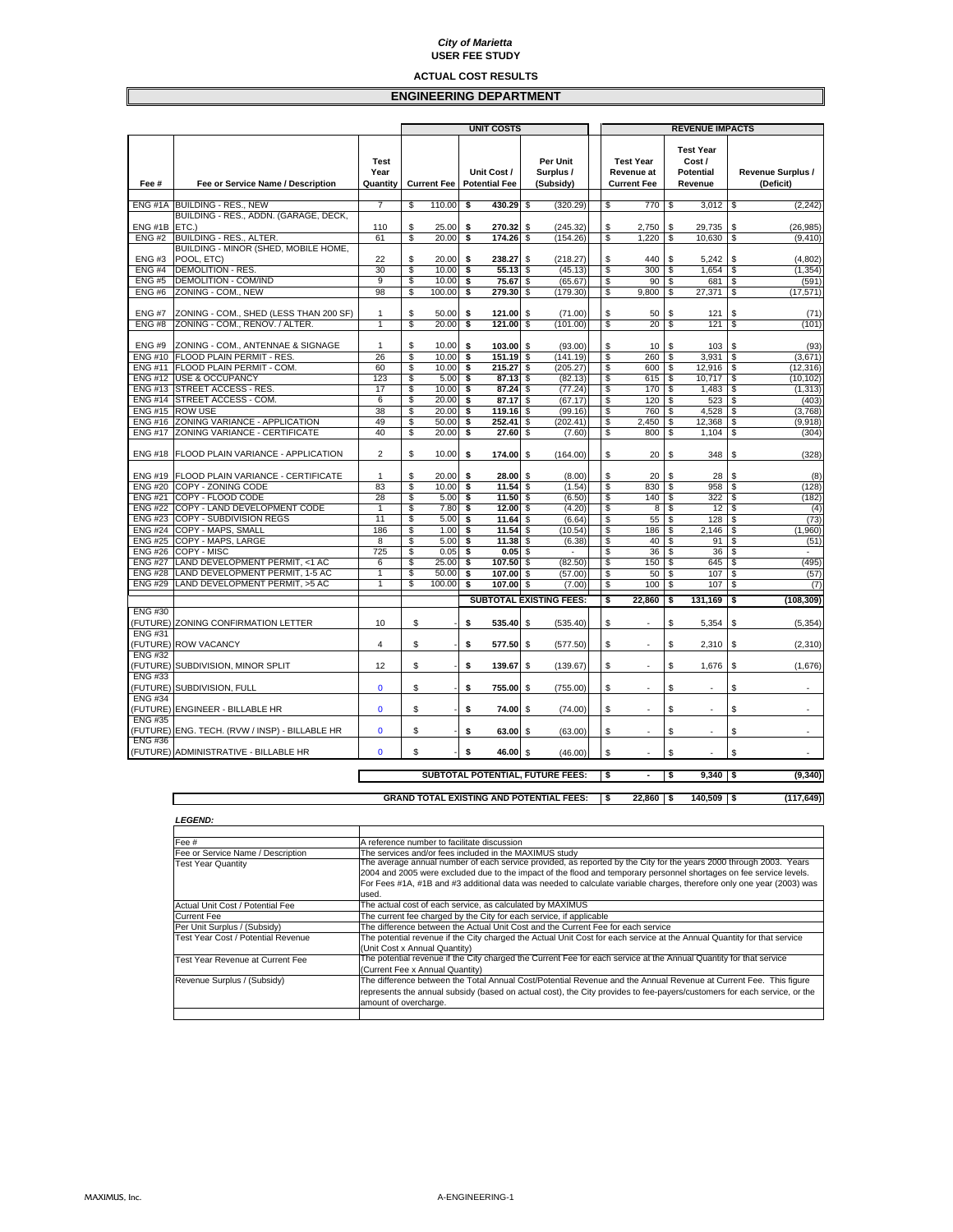#### **RECOMMENDED FEE RESULTS**

|                                  |                                                                   |          |                |                     |                                                 | <b>RECOMMENDED FEES</b>                   |          | <b>REVENUE IMPACTS</b>                          |          |                                                      |          |                                            |          |                                                                   |
|----------------------------------|-------------------------------------------------------------------|----------|----------------|---------------------|-------------------------------------------------|-------------------------------------------|----------|-------------------------------------------------|----------|------------------------------------------------------|----------|--------------------------------------------|----------|-------------------------------------------------------------------|
| Fee #                            | <b>Fee Service Name / Description</b>                             |          | Current<br>Fee |                     | <b>Recommended</b><br>Fee                       | %<br><b>Recovery</b><br>(of full<br>cost) |          | Remaining<br>Per Unit<br>Surplus /<br>(Subsidy) |          | <b>Test Year</b><br>Revenue at<br><b>Current Fee</b> |          | <b>Potential</b><br>Revenue at<br>Rec. Fee |          | <b>Potential</b><br><b>Additional</b><br>Revenue<br>(@ Rec'd Fee) |
|                                  |                                                                   |          |                |                     |                                                 |                                           |          |                                                 |          |                                                      |          |                                            |          |                                                                   |
|                                  | ENG #1A BUILDING - RES., NEW                                      | \$       | 110            | \$                  | 430                                             | 100%                                      | \$       | 320                                             | \$       | 770                                                  | \$       | 3,012                                      | \$       | 2,242                                                             |
|                                  | BUILDING - RES., ADDN. (GARAGE, DECK,                             |          |                |                     |                                                 |                                           |          |                                                 |          |                                                      |          |                                            |          |                                                                   |
| ENG#1B                           | ETC.)                                                             | \$       | 25             |                     | 270                                             | 100%                                      | \$       | 245                                             | \$       | 2,750                                                | \$       | 29,735                                     | \$       | 26,985                                                            |
| <b>ENG #2</b>                    | BUILDING - RES., ALTER.                                           | \$       | 20             | \$                  | 174                                             | 100%                                      | \$       | 154                                             | \$       | 1,220                                                | \$       | 10,630                                     | \$       | 9,410                                                             |
| <b>ENG#3</b>                     | BUILDING - MINOR (SHED, MOBILE HOME,<br>POOL, ETC)                | \$       | 20             | \$                  | 238                                             | 100%                                      | \$       | 218                                             | \$       | 440                                                  | \$       | 5,242                                      | \$       | 4,802                                                             |
| <b>ENG #4</b>                    | <b>DEMOLITION - RES.</b>                                          | \$       | 10             | \$                  | 55                                              | 100%                                      | \$       | 45                                              | \$       | 300                                                  | \$       | 1,654                                      | \$       | 1,354                                                             |
| <b>ENG #5</b>                    | <b>DEMOLITION - COM/IND</b>                                       | \$       | 10             | \$                  | 76                                              | 100%                                      | \$       | 66                                              | \$       | 90                                                   | \$       | 681                                        | S        | 591                                                               |
| <b>ENG#6</b>                     | ZONING - COM., NEW                                                | \$       | 100            | $\mathsf{s}$        | 279                                             | 100%                                      | \$       | 179                                             | \$       | 9,800                                                | \$       | 27,371                                     | \$       | 17,571                                                            |
|                                  | ZONING - COM., SHED (LESS THAN 200                                |          |                |                     |                                                 |                                           |          |                                                 |          |                                                      |          |                                            |          |                                                                   |
| <b>ENG #7</b>                    | SF)                                                               | \$       | 50             | \$.                 | 121                                             | 100%                                      | \$       | 71                                              | \$       | 50                                                   | \$       | 121                                        | \$       | 71                                                                |
| <b>ENG#8</b>                     | ZONING - COM., RENOV. / ALTER.                                    | \$       | 20             | \$                  | 121                                             | 100%                                      | \$       | 101                                             | S        | 20                                                   | \$       | 121                                        | \$       | 101                                                               |
|                                  |                                                                   |          |                |                     |                                                 |                                           |          |                                                 |          |                                                      |          |                                            |          |                                                                   |
| <b>ENG#9</b>                     | ZONING - COM., ANTENNAE & SIGNAGE                                 | \$       | 10             | \$                  | 103                                             | 100%                                      | \$       | 93                                              | \$       | 10                                                   | \$       | 103                                        | \$       | 93                                                                |
| <b>ENG#10</b>                    | FLOOD PLAIN PERMIT - RES.                                         | \$       | 10             | \$                  | 151                                             | 100%                                      | \$       | 141                                             | \$       | 260                                                  | \$       | 3,931                                      | \$       | 3.671                                                             |
| <b>ENG #11</b>                   | FLOOD PLAIN PERMIT - COM.                                         | \$       | 10             | $\mathsf{\$}$       | 215                                             | 100%                                      | \$       | 205                                             | \$       | 600                                                  | \$       | 12,916                                     | \$       | 12,316                                                            |
| <b>ENG #12</b>                   | <b>USE &amp; OCCUPANCY</b>                                        | \$       | 5<br>10        | \$<br>\$            | 87<br>87                                        | 100%                                      | \$       | 82                                              | \$       | 615                                                  | \$       | 10,717                                     | \$       | 10,102                                                            |
| <b>ENG #13</b>                   | STREET ACCESS - RES.<br>STREET ACCESS - COM                       | \$       |                |                     |                                                 | 100%<br>100%                              | \$       | 77                                              | \$       | 170                                                  | \$       | 1,483                                      | \$       | 1,313                                                             |
| <b>ENG #14</b><br><b>ENG #15</b> | <b>ROW USE</b>                                                    | \$<br>\$ | 20<br>20       | \$<br>\$            | 87<br>119                                       | 100%                                      | \$<br>\$ | 67<br>99                                        | \$<br>\$ | 120<br>760                                           | \$<br>\$ | 523<br>4,528                               | \$<br>\$ | 403<br>3.768                                                      |
| <b>ENG#16</b>                    | ZONING VARIANCE - APPLICATION                                     | \$       | 50             | \$                  | 252                                             | 100%                                      | \$       | 202                                             | \$       | 2,450                                                | \$       | 12,368                                     | \$       | 9,918                                                             |
| <b>ENG #17</b>                   | ZONING VARIANCE - CERTIFICATE                                     | \$       | 20             | \$                  | 28                                              | 100%                                      | \$       | 8                                               | \$       | 800                                                  | \$       | 1,104                                      | \$       | 304                                                               |
|                                  |                                                                   |          |                |                     |                                                 |                                           |          |                                                 |          |                                                      |          |                                            |          |                                                                   |
| <b>ENG #18</b>                   | FLOOD PLAIN VARIANCE - APPLICATION                                | \$       | 10             | \$                  | 174                                             | 100%                                      | \$       | 164                                             | \$       | 20                                                   | \$       | 348                                        | \$       | 328                                                               |
| <b>ENG #19</b>                   | <b>FLOOD PLAIN VARIANCE - CERTIFICATE</b>                         | \$       | 20             |                     | 28                                              | 100%                                      | \$       | 8                                               | \$       | 20                                                   | \$       | 28                                         | \$       | 8                                                                 |
| <b>ENG #20</b>                   | COPY - ZONING CODE                                                | \$       | 10             | \$                  | 12                                              | 100%                                      | \$       | $\overline{2}$                                  | \$       | 830                                                  | \$       | 958                                        | \$       | 128                                                               |
| <b>ENG #21</b>                   | COPY - FLOOD CODE                                                 | \$       | 5              | \$                  | 12                                              | 100%                                      | \$       | $\overline{7}$                                  | \$       | 140                                                  | \$       | 322                                        | \$       | 182                                                               |
| <b>ENG #22</b>                   | COPY - LAND DEVELOPMENT CODE                                      | \$       | 8              | \$.                 | 12                                              | 100%                                      | \$       | $\overline{4}$                                  | \$       | 8                                                    | \$       | 12                                         | \$       | $\overline{4}$                                                    |
| <b>ENG #23</b>                   | COPY - SUBDIVISION REGS                                           | \$       | 5              | \$                  | 12                                              | 100%                                      | \$       | 7                                               | \$       | 55                                                   | \$       | 128                                        | \$       | 73                                                                |
| <b>ENG #24</b>                   | COPY - MAPS, SMALL                                                | \$       | $\mathbf{1}$   | \$                  | 12                                              | 100%                                      | \$       | 11                                              | \$       | 186                                                  | \$       | 2,146                                      | \$       | 1,960                                                             |
| <b>ENG #25</b>                   | COPY - MAPS, LARGE                                                | \$       | 5              | \$                  | 11                                              | 100%                                      | \$       | 6                                               | \$       | 40                                                   | \$       | 91                                         | \$       | 51                                                                |
| <b>ENG #26</b>                   | COPY - MISC                                                       | \$       | $\pmb{0}$      | \$                  | $\mathbf{0}$                                    | 100%                                      | \$       | ä,                                              | \$       | 36                                                   | \$       | 36                                         | \$       | ×.                                                                |
| <b>ENG #27</b>                   | LAND DEVELOPMENT PERMIT, <1 AC                                    | \$       | 25             | \$                  | 108                                             | 100%                                      | \$       | 83                                              | \$       | 150                                                  | \$       | 645                                        | \$       | 495                                                               |
| <b>ENG #28</b><br><b>ENG #29</b> | LAND DEVELOPMENT PERMIT, 1-5 AC<br>LAND DEVELOPMENT PERMIT, >5 AC | \$<br>\$ | 50<br>100      | \$<br>$\mathsf{\$}$ | 107<br>107                                      | 100%<br>100%                              | \$       | 57<br>$\overline{7}$                            | \$<br>\$ | 50<br>100                                            | \$<br>\$ | 107<br>107                                 | \$<br>\$ | 57<br>$\overline{7}$                                              |
|                                  |                                                                   |          |                |                     |                                                 |                                           | \$       |                                                 |          |                                                      |          |                                            |          |                                                                   |
|                                  |                                                                   |          |                |                     |                                                 | <b>SUBTOTAL EXISTING FEES:</b>            |          |                                                 | \$       | 22,860                                               | \$       | 131,169                                    | \$       | 108,309                                                           |
| <b>ENG#30</b>                    |                                                                   |          |                |                     |                                                 |                                           |          |                                                 |          |                                                      |          |                                            |          |                                                                   |
| (FUTURE)                         | ZONING CONFIRMATION LETTER                                        | \$       |                | \$                  | 535                                             | 100%                                      | \$       | 535                                             | \$       | ä,                                                   | \$       | 5,354                                      | \$       | 5,354                                                             |
| <b>ENG#31</b>                    |                                                                   |          |                |                     |                                                 |                                           |          |                                                 |          |                                                      |          |                                            |          |                                                                   |
| <b>ENG #32</b>                   | (FUTURE) ROW VACANCY                                              | \$       |                | \$                  | 578                                             | 100%                                      | \$       | 578                                             | \$       | ÷.                                                   | \$       | 2,310                                      | \$       | 2,310                                                             |
| (FUTURE)                         | SUBDIVISION, MINOR SPLIT                                          | \$       | ä,             |                     | 140                                             |                                           |          | 140                                             | \$       | ×,                                                   | \$       |                                            | \$       | 1,676                                                             |
| <b>ENG #33</b>                   |                                                                   |          |                | \$                  |                                                 | 100%                                      | \$       |                                                 |          |                                                      |          | 1,676                                      |          |                                                                   |
|                                  | (FUTURE) SUBDIVISION, FULL                                        | \$       | ä,             | \$                  | 755                                             | 100%                                      | \$       | 755                                             |          | N/A                                                  |          | N/A                                        |          | N/A                                                               |
| <b>ENG #34</b>                   |                                                                   |          |                |                     |                                                 |                                           |          |                                                 |          |                                                      |          |                                            |          |                                                                   |
|                                  | (FUTURE) ENGINEER - BILLABLE HR                                   | \$       |                | \$                  | 74                                              | 100%                                      | \$       | 74                                              |          | N/A                                                  |          | N/A                                        |          | N/A                                                               |
| <b>ENG #35</b>                   |                                                                   |          |                |                     |                                                 |                                           |          |                                                 |          |                                                      |          |                                            |          |                                                                   |
|                                  | (FUTURE) ENG. TECH. (RVW / INSP) - BILLABLE HR                    | \$       | ÷.             | \$                  | 63                                              | 100%                                      | \$       | 63                                              |          | N/A                                                  |          | N/A                                        |          | N/A                                                               |
| <b>ENG#36</b>                    |                                                                   |          |                |                     |                                                 |                                           |          |                                                 |          |                                                      |          |                                            |          |                                                                   |
|                                  | (FUTURE) ADMINISTRATIVE - BILLABLE HR                             | \$       |                | \$                  | 46                                              | 100%                                      | \$       | 46                                              |          | N/A                                                  |          | N/A                                        |          | N/A                                                               |
|                                  |                                                                   |          |                |                     |                                                 |                                           |          |                                                 |          |                                                      |          |                                            |          |                                                                   |
|                                  |                                                                   |          |                |                     | SUBTOTAL POTENTIAL, FUTURE FEES:                |                                           |          |                                                 | \$       | $\blacksquare$                                       | \$       | $9,340$ \$                                 |          | 9,340                                                             |
|                                  |                                                                   |          |                |                     |                                                 |                                           |          |                                                 |          |                                                      |          |                                            |          |                                                                   |
|                                  |                                                                   |          |                |                     | <b>GRAND TOTAL EXISTING AND POTENTIAL FEES:</b> |                                           |          |                                                 | -\$      | 22,860                                               | -\$      | 140,509 \$                                 |          | 117,649                                                           |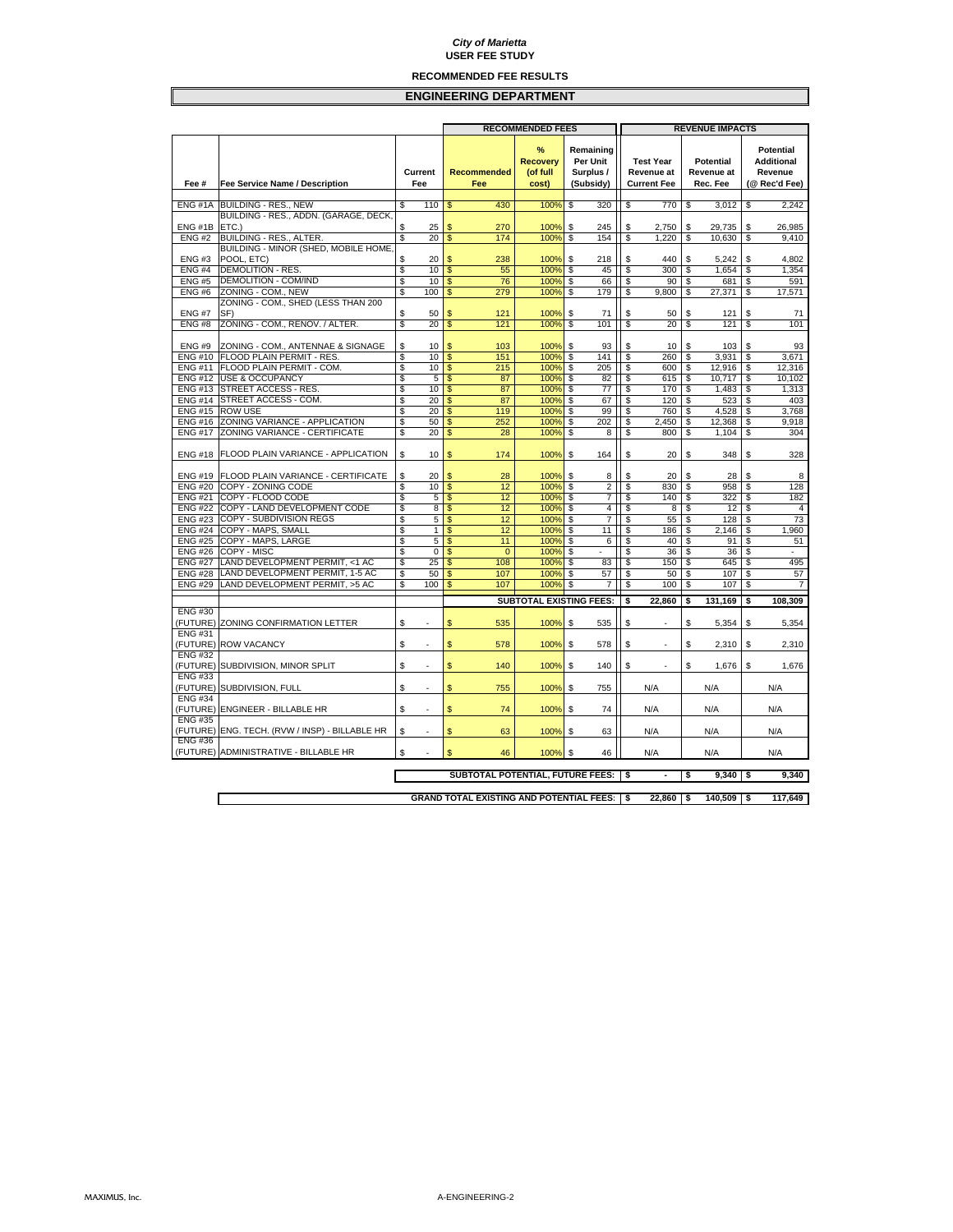#### **ACTUAL COST RESULTS**

## **HEALTH DEPARTMENT**

|       |                                   |                                 | <b>UNIT COSTS</b><br><b>REVENUE IMPACTS</b> |       |                                                 |                                    |  |                                                      |     |                                                           |                                   |  |
|-------|-----------------------------------|---------------------------------|---------------------------------------------|-------|-------------------------------------------------|------------------------------------|--|------------------------------------------------------|-----|-----------------------------------------------------------|-----------------------------------|--|
| Fee # | Fee or Service Name / Description | Test<br>Year<br><b>Quantity</b> |                                             |       | Unit Cost /<br><b>Current Fee Potential Fee</b> | Per Unit<br>Surplus /<br>(Subsidy) |  | <b>Test Year</b><br>Revenue at<br><b>Current Fee</b> |     | <b>Test Year</b><br>Cost /<br><b>Potential</b><br>Revenue | Revenue<br>Surplus /<br>(Deficit) |  |
|       | <b>HLTH #1 Plumbing Permit</b>    | 11                              |                                             | 75.50 | 66.36 \$                                        | 9.14                               |  |                                                      | 831 | 730<br>. ა                                                | 101                               |  |
|       |                                   |                                 |                                             |       |                                                 | <b>TOTALS:</b>                     |  |                                                      | 831 | 730 9                                                     | 101                               |  |

| Fee #                              | A reference number to facilitate discussion                                                                 |
|------------------------------------|-------------------------------------------------------------------------------------------------------------|
| Fee or Service Name / Description  | The services and/or fees included in the MAXIMUS study                                                      |
| <b>Test Year Quantity</b>          | The annual number of each service provided, as reported by the City for the year 2006.                      |
| Actual Unit Cost / Potential Fee   | The actual cost of each service, as calculated by MAXIMUS                                                   |
| <b>Current Fee</b>                 | The current fee charged by the City for each service, if applicable                                         |
| Per Unit Surplus / (Subsidy)       | The difference between the Actual Unit Cost and the Current Fee for each service                            |
| Test Year Cost / Potential Revenue | The potential revenue if the City charged the Actual Unit Cost for each service at the Annual Quantity for  |
|                                    | that service (Unit Cost x Annual Quantity)                                                                  |
| Test Year Revenue at Current Fee   | The potential revenue if the City charged the Current Fee for each service at the Annual Quantity for that  |
|                                    | service (Current Fee x Annual Quantity)                                                                     |
| Revenue Surplus / (Subsidy)        | The difference between the Total Annual Cost/Potential Revenue and the Annual Revenue at Current Fee.       |
|                                    | This figure represents the annual subsidy (based on actual cost), the City provides to fee-payers/customers |
|                                    | for each service, or the amount of overcharge.                                                              |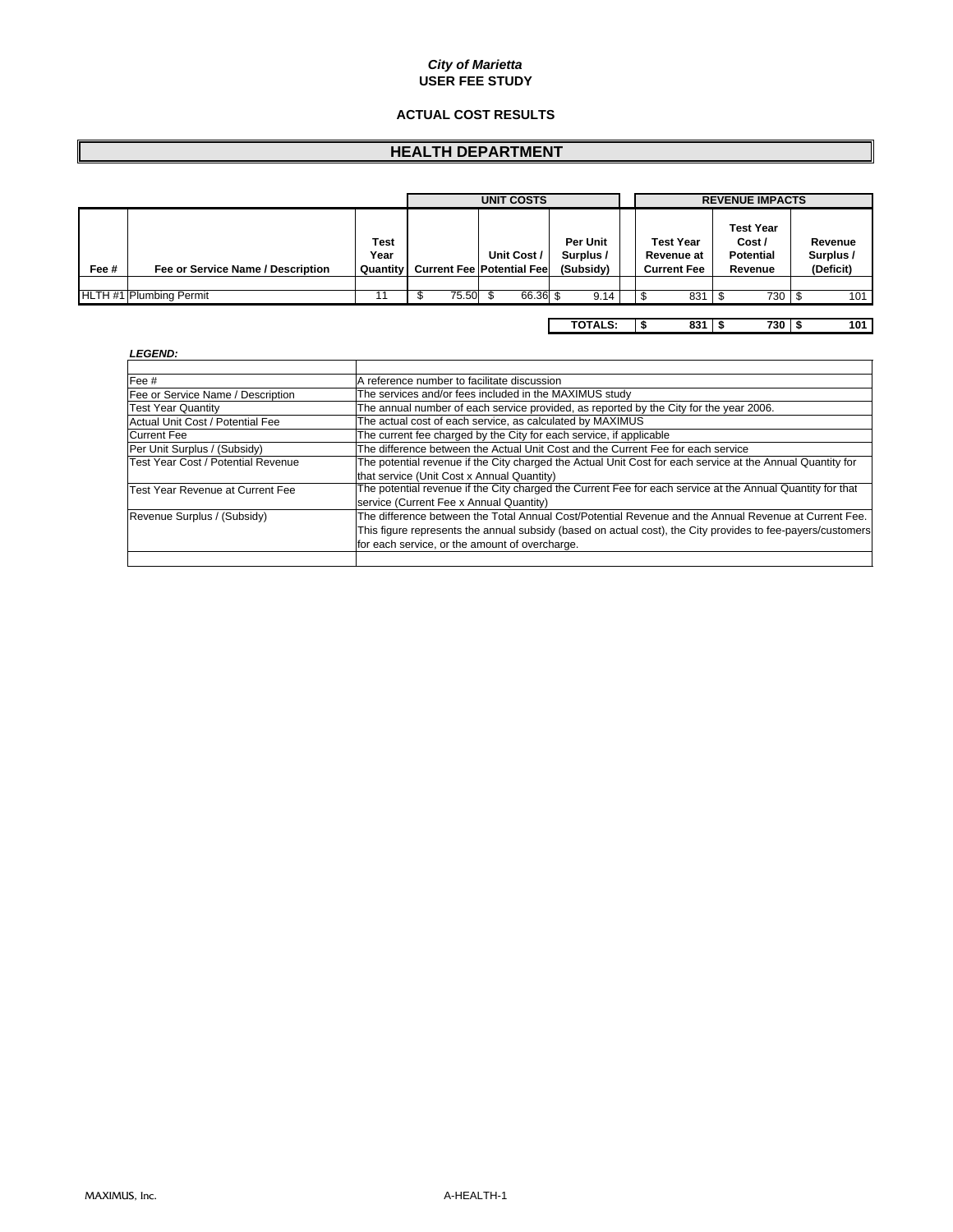#### **RECOMMENDED FEE RESULTS**

## **HEALTH DEPARTMENT**

|       |                                       |  |         |                            | <b>RECOMMENDED FEES</b>                               |                                                        |                                                      |     | <b>REVENUE IMPACTS</b>                     |                                                                   |  |  |
|-------|---------------------------------------|--|---------|----------------------------|-------------------------------------------------------|--------------------------------------------------------|------------------------------------------------------|-----|--------------------------------------------|-------------------------------------------------------------------|--|--|
| Fee # | <b>Fee Service Name / Description</b> |  | Current | <b>Recommended</b><br>Fee: | $\frac{9}{6}$<br><b>Recovery</b><br>(of full<br>cost) | Remaining<br><b>Per Unit</b><br>Surplus /<br>(Subsidy) | <b>Test Year</b><br>Revenue at<br><b>Current Fee</b> |     | <b>Potential</b><br>Revenue at<br>Rec. Fee | <b>Potential</b><br><b>Additional</b><br>Revenue<br>(@ Rec'd Fee) |  |  |
|       |                                       |  |         |                            |                                                       |                                                        |                                                      |     |                                            |                                                                   |  |  |
|       | HLTH #1 Plumbing Permit               |  | 76 \$   | 76                         | $114\%$ \$                                            | <b>-</b>                                               |                                                      | 831 | 831                                        |                                                                   |  |  |
|       |                                       |  |         |                            |                                                       |                                                        |                                                      |     |                                            |                                                                   |  |  |
|       |                                       |  |         |                            |                                                       | <b>TOTALS:</b>                                         |                                                      | 831 | $831$ $\pm$                                |                                                                   |  |  |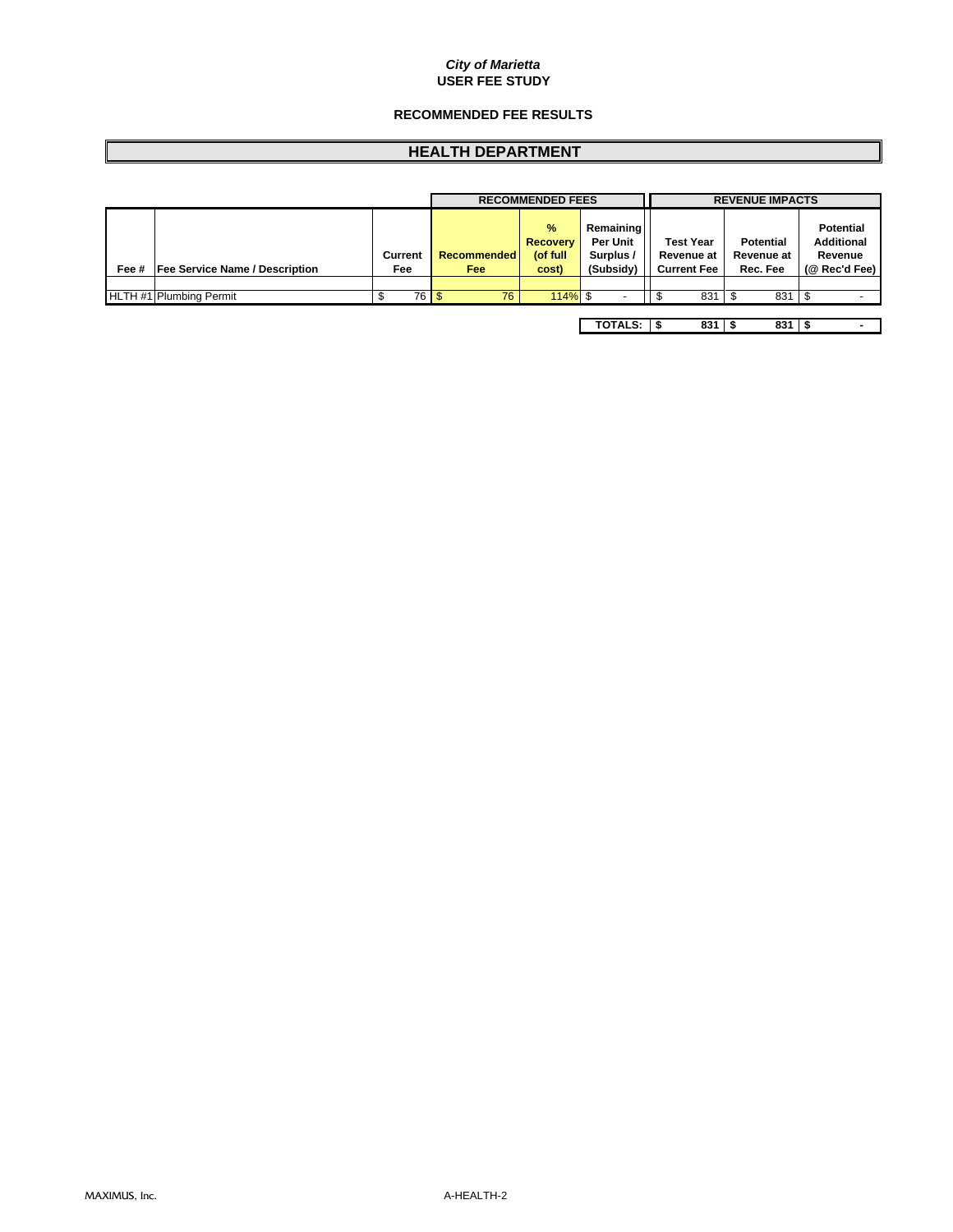#### **ACTUAL COST RESULTS**

## **WATER DEPARTMENT**

|                |                                           |                                 | <b>UNIT COSTS</b> |                    |                         |                                     |                         |                                          |  | <b>REVENUE IMPACTS</b> |                                                      |                          |                                                           |                          |                                   |
|----------------|-------------------------------------------|---------------------------------|-------------------|--------------------|-------------------------|-------------------------------------|-------------------------|------------------------------------------|--|------------------------|------------------------------------------------------|--------------------------|-----------------------------------------------------------|--------------------------|-----------------------------------|
| Fee #          | Fee or Service Name / Description         | <b>Test</b><br>Year<br>Quantity |                   | <b>Current Fee</b> |                         | Unit Cost /<br><b>Potential Fee</b> |                         | Per Unit<br>Surplus /<br>(Subsidy)       |  |                        | <b>Test Year</b><br>Revenue at<br><b>Current Fee</b> |                          | <b>Test Year</b><br>Cost /<br><b>Potential</b><br>Revenue |                          | Revenue<br>Surplus /<br>(Deficit) |
|                |                                           |                                 |                   |                    |                         |                                     |                         |                                          |  |                        |                                                      |                          |                                                           |                          |                                   |
| WTR#1          | WATER CONNECTION, 3/4" TAP                | $\overline{7}$                  | \$                | 400.00 \$          |                         | 663.00 \$                           |                         | (263.00)                                 |  | \$                     | 2,800                                                | \$                       | 4,641                                                     | $\sqrt{3}$               | (1, 841)                          |
| WTR#2          | WATER CONNECTION, 1" TAP                  | $\mathbf{1}$                    | \$                | $500.00$ \$        |                         | 662.00 \$                           |                         | (162.00)                                 |  | $\mathsf{s}$           | 500                                                  | $\overline{\mathcal{S}}$ | 662                                                       | $\mathbf{\hat{s}}$       | (162)                             |
| WTR#3          | WATER CONNECTION, 2" TAP                  | $\overline{2}$                  | \$                | 600.00 \$          |                         | 662.50 \$                           |                         | (62.50)                                  |  | \$                     | 1,200                                                | \$                       | $1,325$ \$                                                |                          | (125)                             |
| WTR#4          | WATER CONNECTION, 4" TAP                  | $\mathbf{1}$                    | \$                | 1,350.00 \$        |                         | 1.048.00 \$                         |                         | 302.00                                   |  | \$                     | 1,350                                                | \$                       | 1,048                                                     | $\mathfrak s$            | 302                               |
| <b>WTR#5</b>   | WATER CONNECTION, 6" TAP                  | $\overline{2}$                  | \$                | $1,850.00$ \$      |                         | 1,048.00 \$                         |                         | 802.00                                   |  | \$                     | 3,700                                                | $\overline{\mathcal{S}}$ | 2,096                                                     | $\overline{\mathcal{S}}$ | 1,604                             |
| WTR#6          | <b>WATER CONNECTION, 8" TAP</b>           | $\mathbf{1}$                    | \$                | 2,600.00           | \$                      | 1,048.00                            | $\mathbf{\mathfrak{S}}$ | 1.552.00                                 |  | \$                     | 2,600                                                | \$                       | 1,048                                                     | $\mathfrak s$            | 1,552                             |
| <b>WTR #7</b>  | WATER CONNECTION APPLICATION              | 15                              | \$                | 27.00              | - \$                    | 30.33                               | \$                      | (3.33)                                   |  | \$                     | 405                                                  | \$                       | 455                                                       | \$                       | (50)                              |
| WTR#8          | <b>SET METER / TRANSFER SERVICE</b>       | 1088                            | \$                | 11.25              | \$                      | $136.18$ \$                         |                         | (124.93)                                 |  | $\mathsf{s}$           | 12,240                                               | \$                       | 148,164                                                   | \$                       | (135, 924)                        |
| WTR#9          | FROZEN METER, 5/8" METER                  | 10                              | \$                | 85.00              | $\overline{\mathbf{3}}$ | 136.10 \$                           |                         | (51.10)                                  |  | \$                     | 850                                                  | \$                       | 1,361                                                     | $\sqrt{3}$               | (511)                             |
| <b>WTR #10</b> | <b>SEASONAL METER CHANGE</b>              | 31                              | \$                | $20.00\%$          |                         | 136.16 \$                           |                         | (116.16)                                 |  | \$                     | 620                                                  | \$                       | 4,221                                                     | $\sqrt{3}$               | (3,601)                           |
| <b>WTR #11</b> | METER ACCURACY TEST, 5/8" METER           | $\mathbf{1}$                    | \$                | $25.00$ \$         |                         | $243.00$ \$                         |                         | (218.00)                                 |  | $\mathsf{s}$           | $\overline{25}$                                      | \$                       | 243                                                       | \$                       | (218)                             |
| <b>WTR #12</b> | <b>RECONNECT, REG HRS</b>                 | 514                             | \$                | $20.00$ \$         |                         | $39.35$ \$                          |                         | (19.35)                                  |  | \$                     | 10,280                                               | \$                       | 20,226                                                    | $\sqrt{3}$               | (9,946)                           |
| <b>WTR #13</b> | <b>RECONNECT, AFTER HRS</b>               | 13                              | \$                | 70.00              | \$                      | 385.85                              | \$                      | (315.85)                                 |  | $\mathsf{s}$           | 910                                                  | \$                       | 5,016                                                     | ه.                       | (4, 106)                          |
|                |                                           |                                 |                   |                    |                         |                                     |                         | <b>SUBTOTAL EXISTING FEES:</b>           |  | s                      | 37,480                                               | \$                       | 190,506                                                   | \$                       | (153, 026)                        |
| <b>WTR #15</b> |                                           |                                 |                   |                    |                         |                                     |                         |                                          |  |                        |                                                      |                          |                                                           |                          |                                   |
|                | (FUTURE) BACKFLOW PREVENTION, RESIDENTIAL | 550                             | \$                |                    | \$                      | 64.51 \$                            |                         | (64.51)                                  |  | \$                     | $\sim$                                               | \$                       | 35,481                                                    | \$                       | (35, 481)                         |
| <b>WTR #16</b> | <b>BACKFLOW PREVENTION, NON-</b>          |                                 |                   |                    |                         |                                     |                         |                                          |  |                        |                                                      |                          |                                                           |                          |                                   |
| (FUTURE)       | <b>RESIDENTIAL</b>                        | 1140                            | \$                |                    | \$                      | 95.59 \$                            |                         | (95.59)                                  |  | \$                     | $\blacksquare$                                       | \$                       | 108,973 \$                                                |                          | (108, 973)                        |
|                |                                           |                                 |                   |                    |                         |                                     |                         | <b>SUBTOTAL POTENTIAL BACKFLOW FEES:</b> |  | \$                     |                                                      | \$                       | 144.453                                                   | \$                       | (144.453)                         |
| <b>WTR REF</b> |                                           |                                 |                   |                    |                         |                                     |                         |                                          |  |                        |                                                      |                          |                                                           |                          |                                   |
| #1             | ASST. WTR. SUPER. (BILLABLE HR)           | $\mathbf{1}$                    | \$                | 42.00              | \$                      | 86.00 \$                            |                         | (44.00)                                  |  | \$                     | 42                                                   | \$                       | 86                                                        |                          | N/A                               |
| <b>WTR REF</b> |                                           |                                 |                   |                    |                         |                                     |                         |                                          |  |                        |                                                      |                          |                                                           |                          |                                   |
| #2             | <b>BACKFLOW INSPECTOR (BILLABLE HR)</b>   | $\mathbf{1}$                    | \$                | 35.96              | \$                      | 72.00 \$                            |                         | (36.04)                                  |  | \$                     | 36                                                   | \$                       | 72                                                        |                          | N/A                               |
| <b>WTR REF</b> |                                           |                                 |                   |                    |                         |                                     |                         |                                          |  |                        |                                                      |                          |                                                           |                          |                                   |
| #3             | DIST. E.O. (BILLABLE HR)                  | $\mathbf{1}$                    | \$                | 36.33              | \$                      | 74.00 \$                            |                         | (37.67)                                  |  | \$                     | 36 <sup>°</sup>                                      | \$                       | 74                                                        |                          | N/A                               |
| <b>WTR REF</b> |                                           |                                 |                   |                    |                         |                                     |                         |                                          |  |                        |                                                      |                          |                                                           |                          |                                   |
| #4             | DIST. TAPPER (BILLABLE HR)                | $\mathbf{1}$                    | \$                | 33.93              | \$                      | 68.00 \$                            |                         | (34.07)                                  |  | \$                     | 34                                                   | \$                       | 68                                                        |                          | N/A                               |
| <b>WTR REF</b> |                                           |                                 |                   |                    |                         |                                     |                         |                                          |  |                        |                                                      |                          |                                                           |                          |                                   |
| #5             | FOREMAN (BILLABLE HR)                     | $\mathbf{1}$                    | \$                | 43.69              | \$                      | $90.00$ \$                          |                         | (46.31)                                  |  | \$                     | 44                                                   | \$                       | 90                                                        |                          | N/A                               |
| <b>WTR REF</b> |                                           |                                 |                   |                    |                         |                                     |                         |                                          |  |                        |                                                      |                          |                                                           |                          |                                   |
| #6             | METER TECH. (BILLABLE HR)                 | $\mathbf{1}$                    | \$                | 25.94              | \$                      | 104.00 \$                           |                         | (78.06)                                  |  | \$                     | 26                                                   | \$                       | 104                                                       |                          | N/A                               |
| <b>WTR REF</b> |                                           |                                 |                   |                    |                         |                                     |                         |                                          |  |                        |                                                      |                          |                                                           |                          |                                   |
| #7             | RECORDS SPECIALIST (BILLABLE HR)          | $\mathbf{1}$                    | \$                | 27.54              | \$                      | 74.00 \$                            |                         | (46.46)                                  |  | \$                     | 28                                                   | \$                       | 74                                                        |                          | N/A                               |
| <b>WTR REF</b> |                                           |                                 |                   |                    |                         |                                     |                         |                                          |  |                        |                                                      |                          |                                                           |                          |                                   |
| #8             | UTILITY CLERK (BILLABLE HR)               | $\mathbf{1}$                    | \$                | 29.68 \$           |                         | 60.00 \$                            |                         | (30.32)                                  |  | \$                     | 30 <sub>1</sub>                                      | \$                       | 60                                                        |                          | N/A                               |

#### **GRAND TOTAL EXISTING AND POTENTIALBACKFLOW FEES:**  $\boxed{\$}$  37,480  $\boxed{\$}$  334,959  $\boxed{\$}$  (297,479)

| <b>LEGEND:</b>                     |                                                                                                                    |
|------------------------------------|--------------------------------------------------------------------------------------------------------------------|
|                                    |                                                                                                                    |
| Fee #                              | A reference number to facilitate discussion                                                                        |
| Fee or Service Name / Description  | The services and/or fees included in the MAXIMUS study                                                             |
| <b>Test Year Quantity</b>          | The annual number of each service provided, as reported by the City for the year 2006.                             |
| Actual Unit Cost / Potential Fee   | The actual cost of each service, as calculated by MAXIMUS                                                          |
| <b>Current Fee</b>                 | The current fee charged by the City for each service, if applicable                                                |
| Per Unit Surplus / (Subsidy)       | The difference between the Actual Unit Cost and the Current Fee for each service                                   |
| Test Year Cost / Potential Revenue | The potential revenue if the City charged the Actual Unit Cost for each service at the Annual Quantity for that    |
|                                    | service (Unit Cost x Annual Quantity)                                                                              |
| Test Year Revenue at Current Fee   | The potential revenue if the City charged the Current Fee for each service at the Annual Quantity for that service |
|                                    | (Current Fee x Annual Quantity)                                                                                    |
| Revenue Surplus / (Subsidy)        | The difference between the Total Annual Cost/Potential Revenue and the Annual Revenue at Current Fee. This         |
|                                    | figure represents the annual subsidy (based on actual cost), the City provides to fee-payers/customers for each    |
|                                    | service, or the amount of overcharge.                                                                              |
|                                    |                                                                                                                    |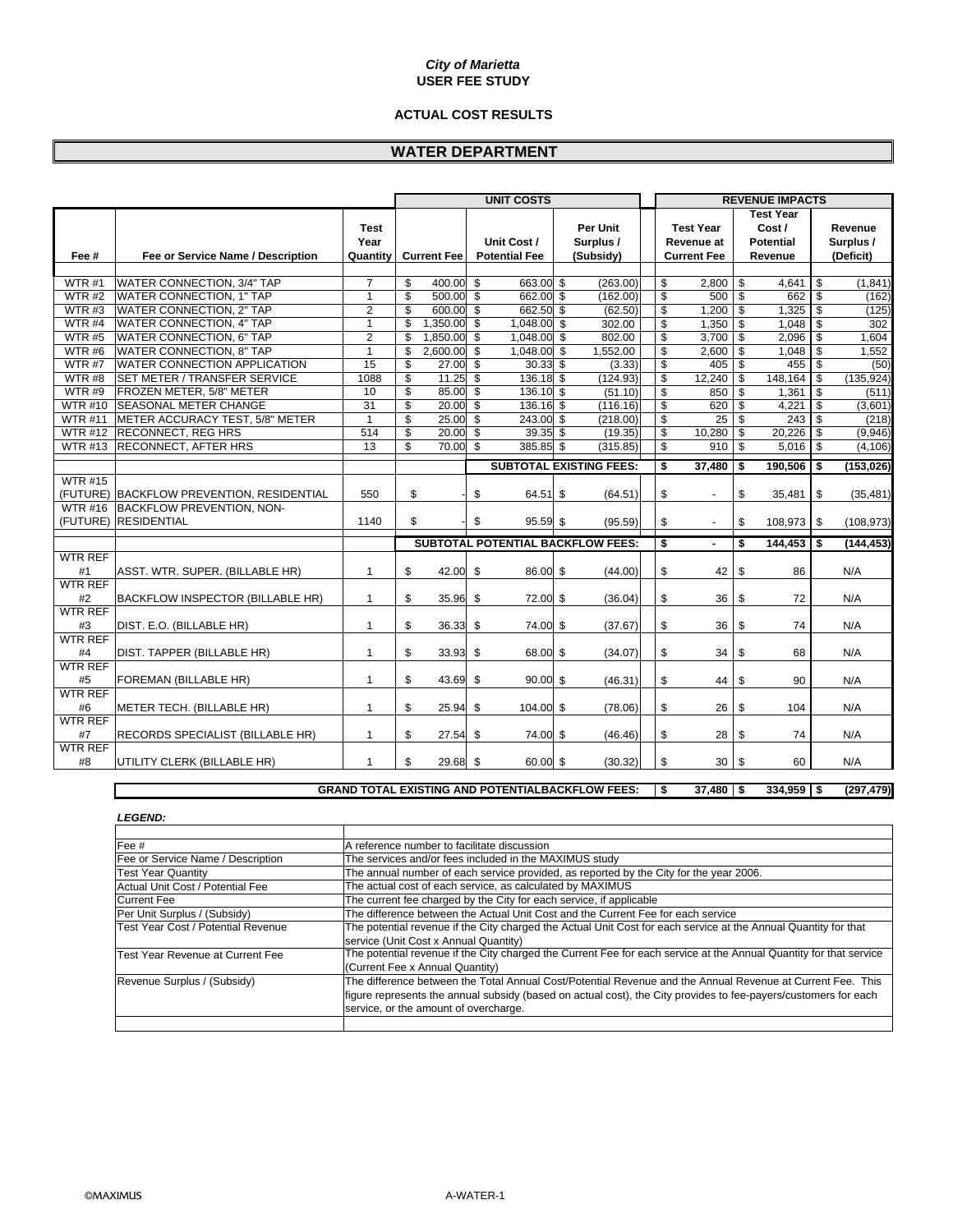#### **RECOMMENDED FEE RESULTS**

## **WATER DEPARTMENT**

|                |                                               |                          |                 |                                                              | <b>RECOMMENDED FEES</b> |                                | <b>REVENUE IMPACTS</b>         |                         |                  |            |                   |  |  |
|----------------|-----------------------------------------------|--------------------------|-----------------|--------------------------------------------------------------|-------------------------|--------------------------------|--------------------------------|-------------------------|------------------|------------|-------------------|--|--|
|                |                                               |                          |                 |                                                              | $\frac{9}{6}$           | Remaining                      |                                |                         |                  |            | <b>Potential</b>  |  |  |
|                |                                               |                          |                 |                                                              | <b>Recoverv</b>         | Per Unit                       | <b>Test Year</b>               |                         | <b>Potential</b> |            | <b>Additional</b> |  |  |
|                |                                               |                          | <b>Current</b>  | <b>Recommended</b>                                           | (of full                | Surplus /                      | Revenue at                     |                         | Revenue at       |            | Revenue           |  |  |
| Fee #          | <b>Fee Service Name / Description</b>         |                          | Fee             | Fee                                                          | cost)                   | (Subsidy)                      | <b>Current Fee</b>             |                         | Rec. Fee         |            | (@ Rec'd Fee)     |  |  |
|                |                                               |                          |                 |                                                              |                         |                                |                                |                         |                  |            |                   |  |  |
| WTR#1          | WATER CONNECTION, 3/4" TAP                    | \$                       | 400             | \$<br>663                                                    | $100%$ \$               | 263                            | \$<br>$2,800$ \$               |                         | 4.641            | -\$        | 1.841             |  |  |
| WTR#2          | <b>WATER CONNECTION, 1" TAP</b>               | $\mathsf{s}$             | 500             | $\mathsf{\$}$<br>662                                         | $100%$ \$               | 162                            | \$<br>$500$ $\sqrt{5}$         |                         | 662              | \$         | 162               |  |  |
| WTR#3          | <b>WATER CONNECTION, 2" TAP</b>               | \$                       | 600             | \$<br>663                                                    | 100% \$                 | 63                             | \$<br>$1,200$ \$               |                         | 1,325            | \$         | 125               |  |  |
| WTR #4         | WATER CONNECTION, 4" TAP                      | \$                       | 1,350           | \$<br>1,350                                                  | 129% \$                 | $\blacksquare$                 | \$<br>$1,350$ \$               |                         | 1,350            | $\sqrt{3}$ | $\sim$            |  |  |
| WTR#5          | WATER CONNECTION, 6" TAP                      | \$                       | 1,850           | \$<br>1,850                                                  | 177% \$                 | $\omega$                       | \$<br>$3,700$ \$               |                         | $3,700$ \$       |            | $\sim$            |  |  |
| WTR#6          | WATER CONNECTION, 8" TAP                      | \$                       | 2,600           | $\mathbf{\$}$<br>2,600                                       | 248% \$                 |                                | \$<br>$2,600$ \$               |                         | $2,600$ \$       |            |                   |  |  |
| <b>WTR #7</b>  | <b>WATER CONNECTION APPLICATION</b>           | \$                       | 27              | \$<br>30                                                     | 100% \$                 | 3                              | \$<br>$405 \quad$ \$           |                         | 455 \$           |            | 50                |  |  |
| WTR#8          | SET METER / TRANSFER SERVICE                  | \$                       | $\overline{11}$ | \$<br>136                                                    | 100% \$                 | 125                            | \$<br>$12,240$ \$              |                         | 148,164 \$       |            | 135,924           |  |  |
| WTR#9          | FROZEN METER, 5/8" METER                      | \$                       | 85              | \$<br>85                                                     | $62%$ \$                | $\blacksquare$                 | \$<br>850                      | $\overline{\mathbf{s}}$ | 850              | \$         |                   |  |  |
| <b>WTR #10</b> | <b>SEASONAL METER CHANGE</b>                  | \$                       | 20              | \$<br>136                                                    | 100% \$                 | 116                            | \$<br>620                      | \$                      | 4.221            | l \$       | 3,601             |  |  |
| <b>WTR#11</b>  | METER ACCURACY TEST, 5/8" METER               | $\overline{\mathcal{S}}$ | 25              | $\overline{\mathcal{S}}$<br>243                              | $100%$ \$               | 218                            | \$<br>25                       | \$                      | 243              | \$         | 218               |  |  |
| <b>WTR #12</b> | <b>RECONNECT, REG HRS</b>                     | \$                       | $\overline{20}$ | \$<br>39                                                     | 100% \$                 | 19                             | \$<br>10,280                   | $\sqrt{3}$              | 20,226 \$        |            | 9,946             |  |  |
| <b>WTR#13</b>  | <b>RECONNECT, AFTER HRS</b>                   | \$                       | $\overline{70}$ | \$<br>386                                                    | $100\%$ \$              | 316                            | \$<br>910                      | \$                      | $5,016$ \$       |            | 4,106             |  |  |
|                |                                               |                          |                 |                                                              |                         | <b>SUBTOTAL EXISTING FEES:</b> | \$<br>$37,480$ \$              |                         | $193,453$ \$     |            | 155,973           |  |  |
| <b>WTR#15</b>  |                                               |                          |                 |                                                              |                         |                                |                                |                         |                  |            |                   |  |  |
| (FUTURE)       | <b>BACKFLOW PREVENTION, RESIDENTIAL</b>       | \$                       | $\blacksquare$  | \$<br>65                                                     | 100% \$                 | 65                             | \$<br>$\overline{\phantom{a}}$ | \$                      | 35,481           | $\sqrt{3}$ | 35,481            |  |  |
| <b>WTR#16</b>  |                                               |                          |                 |                                                              |                         |                                |                                |                         |                  |            |                   |  |  |
|                | (FUTURE) BACKFLOW PREVENTION, NON-RESIDENTIAL | \$                       | $\blacksquare$  | \$<br>96                                                     | 100% \$                 | 96                             | \$<br>$\blacksquare$           | \$                      | 108,973 \$       |            | 108,973           |  |  |
|                |                                               |                          |                 |                                                              |                         |                                |                                |                         |                  |            |                   |  |  |
|                |                                               |                          |                 | <b>SUBTOTAL POTENTIAL BACKFLOW FEES:</b>                     |                         |                                | \$<br>$\blacksquare$           | \$                      | $144,453$ \$     |            | 144,453           |  |  |
| <b>WTR REF</b> |                                               |                          |                 |                                                              |                         |                                |                                |                         |                  |            |                   |  |  |
| #1             | ASST. WTR. SUPER. (BILLABLE HR)               | \$                       | 42              | \$<br>86                                                     | 100% \$                 | 44                             | N/A                            |                         | N/A              |            | N/A               |  |  |
| <b>WTR REF</b> |                                               |                          |                 |                                                              |                         |                                |                                |                         |                  |            |                   |  |  |
| #2             | BACKFLOW INSPECTOR (BILLABLE HR)              | \$                       | 36              | \$<br>72                                                     | 100% \$                 | 36                             | N/A                            |                         | N/A              |            | N/A               |  |  |
| <b>WTR REF</b> |                                               |                          |                 |                                                              |                         |                                |                                |                         |                  |            |                   |  |  |
| #3             | DIST. E.O. (BILLABLE HR)                      | \$                       | 36              | \$<br>74                                                     | 100% \$                 | 38                             | N/A                            |                         | N/A              |            | N/A               |  |  |
| <b>WTR REF</b> |                                               |                          |                 |                                                              |                         |                                |                                |                         |                  |            |                   |  |  |
| #4             | DIST. TAPPER (BILLABLE HR)                    | \$                       | 34              | \$<br>68                                                     | $100\%$ \$              | 34                             | N/A                            |                         | N/A              |            | N/A               |  |  |
| <b>WTR REF</b> |                                               |                          |                 |                                                              |                         |                                |                                |                         |                  |            |                   |  |  |
| #5             | FOREMAN (BILLABLE HR)                         | \$                       | 44              | \$<br>90                                                     | 100% \$                 | 46                             | N/A                            |                         | N/A              |            | N/A               |  |  |
| <b>WTR REF</b> |                                               |                          |                 |                                                              |                         |                                |                                |                         |                  |            |                   |  |  |
| #6             | METER TECH. (BILLABLE HR)                     | \$                       | 26              | \$<br>104                                                    | 100% \$                 | 78                             | N/A                            |                         | N/A              |            | N/A               |  |  |
| <b>WTR REF</b> |                                               |                          |                 |                                                              |                         |                                |                                |                         |                  |            |                   |  |  |
| #7             | RECORDS SPECIALIST (BILLABLE HR)              | \$                       | 28              | \$<br>74                                                     | 100% \$                 | 46                             | N/A                            |                         | N/A              |            | N/A               |  |  |
| <b>WTR REF</b> |                                               |                          |                 |                                                              |                         |                                |                                |                         |                  |            |                   |  |  |
| #8             | UTILITY CLERK (BILLABLE HR)                   | \$                       | 30 <sub>1</sub> | \$<br>60                                                     | 100% \$                 | 30                             | N/A                            |                         | N/A              |            | N/A               |  |  |
|                |                                               |                          |                 |                                                              |                         |                                |                                |                         |                  |            |                   |  |  |
|                |                                               |                          |                 | <b>GRAND TOTAL EXISTING AND POTENTIALBACKFLOW FEES:   \$</b> |                         |                                | $37,480$ \$                    |                         | $337,906$ \$     |            | 300,426           |  |  |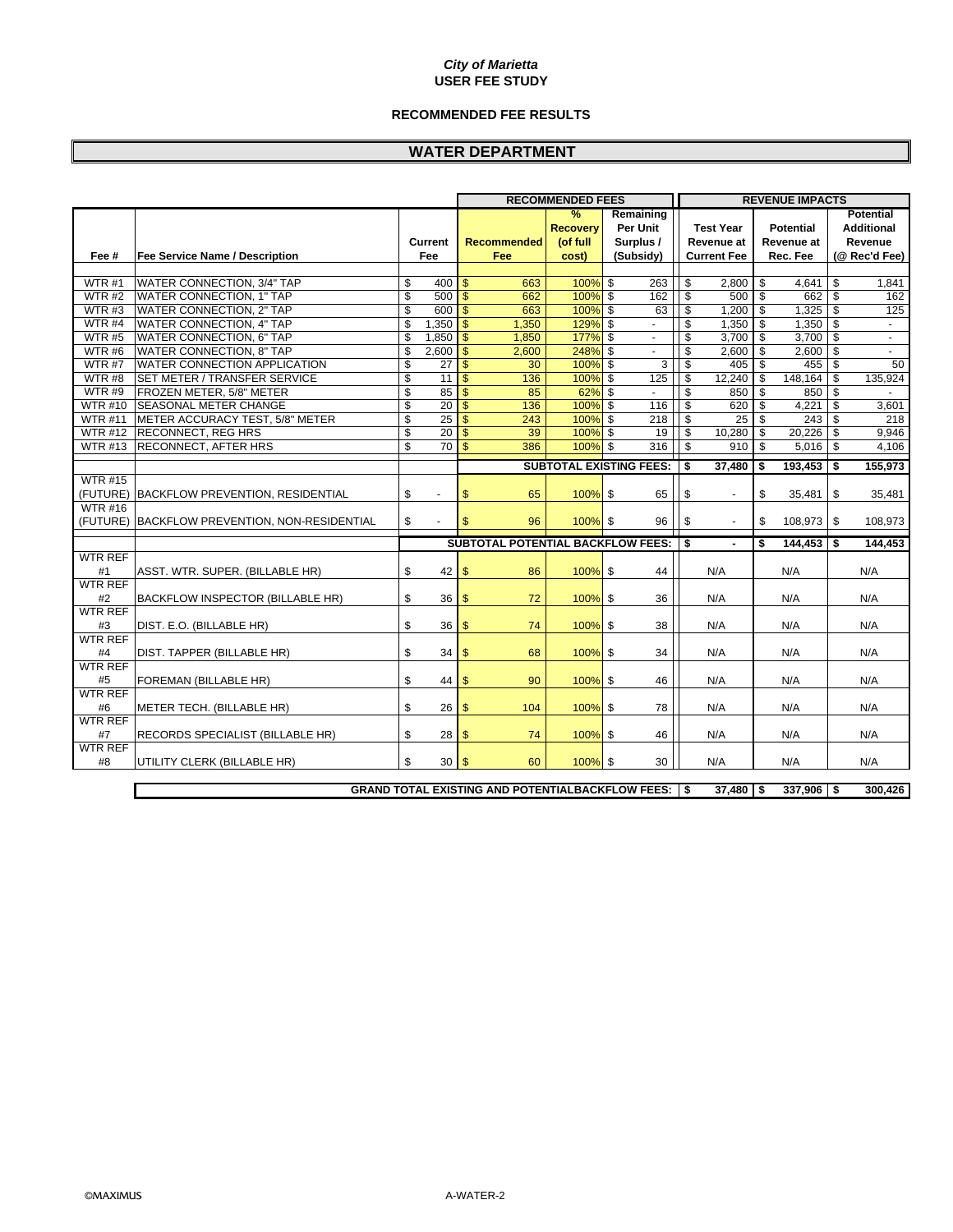#### **ACTUAL COST RESULTS**

## **WASTEWATER DEPARTMENT**

|                |                                   |                                 | <b>UNIT COSTS</b>  |            |                                     |                  |                                    |          |  | <b>REVENUE IMPACTS</b>                               |              |                                                           |    |                                   |  |  |
|----------------|-----------------------------------|---------------------------------|--------------------|------------|-------------------------------------|------------------|------------------------------------|----------|--|------------------------------------------------------|--------------|-----------------------------------------------------------|----|-----------------------------------|--|--|
| Fee #          | Fee or Service Name / Description | <b>Test</b><br>Year<br>Quantity | <b>Current Fee</b> |            | Unit Cost /<br><b>Potential Fee</b> |                  | Per Unit<br>Surplus /<br>(Subsidy) |          |  | <b>Test Year</b><br>Revenue at<br><b>Current Fee</b> |              | <b>Test Year</b><br>Cost /<br><b>Potential</b><br>Revenue |    | Revenue<br>Surplus /<br>(Deficit) |  |  |
|                | SERVICE CONNECTION.               |                                 |                    |            |                                     |                  |                                    |          |  |                                                      |              |                                                           |    |                                   |  |  |
| WWT#1          | <b>WASTEWATER, RESIDENTIAL</b>    | $\overline{7}$                  | \$                 | 560.00     | \$                                  | 959.86 \$        |                                    | (399.86) |  | \$                                                   | 3,920        | $6,719$ \ \$<br>\$                                        |    | (2,799)                           |  |  |
|                | SERVICE CONNECTION.               |                                 |                    |            |                                     |                  |                                    |          |  |                                                      |              |                                                           |    |                                   |  |  |
| WWT#2          | <b>WASTEWATER, COMMERCIAL</b>     | $\overline{2}$                  | \$                 | 770.00     | \$                                  | 960.50 \$        |                                    | (190.50) |  | \$                                                   | 1,540        | $1,921$ \$<br>-\$                                         |    | (381)                             |  |  |
|                | SERVICE CONNECTION.               |                                 |                    |            |                                     |                  |                                    |          |  |                                                      |              |                                                           |    |                                   |  |  |
| WWT#3          | <b>WASTEWATER, INDUSTRIAL</b>     | 1                               | \$                 | 600.00     | \$                                  | 1,350.00 \$      |                                    | (750.00) |  | \$                                                   | 600          | \$<br>1,350                                               | \$ | (750)                             |  |  |
| <b>WWT</b>     | <b>ISURCHARGE FOR CONNECT.</b>    |                                 |                    |            |                                     |                  |                                    |          |  |                                                      |              |                                                           |    |                                   |  |  |
| PROP#1         | <b>OUTSIDE CITY</b>               | 1                               | \$                 |            | \$                                  | 77.00 \$         |                                    | (77.00)  |  | \$                                                   | ٠            | \$<br>77                                                  | \$ | (77)                              |  |  |
| <b>WWT</b>     | <b>ISERVICE CONNECTION.</b>       |                                 |                    |            |                                     |                  |                                    |          |  |                                                      |              |                                                           |    |                                   |  |  |
| PROP#2         | <b>WASTEWATER, APPLICATION</b>    | 10                              | \$                 |            | \$                                  | $16.20$ \$       |                                    | (16.20)  |  | \$                                                   | $\mathbf{r}$ | 162<br>\$                                                 | \$ | (162)                             |  |  |
| <b>WWT REF</b> |                                   |                                 |                    |            |                                     |                  |                                    |          |  |                                                      |              |                                                           |    |                                   |  |  |
| #1             | EO II (BILLABLE HR)               | 1                               | \$                 | 31.98      | \$                                  | 56.00 \$         |                                    | (24.02)  |  | \$                                                   | 32           | 56<br>\$                                                  |    | N/A                               |  |  |
| <b>WWT REF</b> |                                   |                                 |                    |            |                                     |                  |                                    |          |  |                                                      |              |                                                           |    |                                   |  |  |
| #2             | <b>FOREMAN (BILLABLE HR)</b>      | 1                               | \$                 | 44.42      | \$                                  | 73.00 \$         |                                    | (28.58)  |  | \$                                                   | 44           | 73<br>\$                                                  |    | N/A                               |  |  |
| <b>WWT REF</b> |                                   |                                 |                    |            |                                     |                  |                                    |          |  |                                                      |              |                                                           |    |                                   |  |  |
| #3             | LABORER (BILLABLE HR)             | 1                               | \$                 | 17.67      | \$                                  | $33.00\text{ }$$ |                                    | (15.33)  |  | \$                                                   | 18           | 33<br>\$                                                  |    | N/A                               |  |  |
| <b>WWT REF</b> |                                   |                                 |                    |            |                                     |                  |                                    |          |  |                                                      |              |                                                           |    |                                   |  |  |
| #4             | ITAPPER (BILLABLE HR)             | 1                               | \$                 | $31.33$ \$ |                                     | 56.00 \$         |                                    | (24.67)  |  | \$                                                   | 31           | 56<br>\$                                                  |    | N/A                               |  |  |
| WWT REF        |                                   |                                 |                    |            |                                     |                  |                                    |          |  |                                                      |              |                                                           |    |                                   |  |  |
| #5             | CHEMIST (BILLABLE HR)             | 1                               | \$                 | 36.89 \$   |                                     | 62.00 \$         |                                    | (25.11)  |  | \$                                                   | 37           | 62<br>\$                                                  |    | N/A                               |  |  |
| <b>WWT REF</b> |                                   |                                 |                    |            |                                     |                  |                                    |          |  |                                                      |              |                                                           |    |                                   |  |  |
| #6             | <b>WWT SUPER (BILLABLE HR)</b>    | 1                               | \$                 | 46.41 \$   |                                     | 76.00 \$         |                                    | (29.59)  |  | \$                                                   | 46           | 76<br>- \$                                                |    | N/A                               |  |  |

**TOTALS:**  $\vert \$ \$ 6,269  $\vert \$ \$ 10,585  $\vert \$ \$ (4,169)

#### *LEGEND:*

| Fee $#$                            | A reference number to facilitate discussion                                                                        |
|------------------------------------|--------------------------------------------------------------------------------------------------------------------|
| Fee or Service Name / Description  | The services and/or fees included in the MAXIMUS study                                                             |
| <b>Test Year Quantity</b>          | The average annual number of each service provided, as reported by the City for the years 2002 through 2006.       |
| Actual Unit Cost / Potential Fee   | The actual cost of each service, as calculated by MAXIMUS                                                          |
| <b>Current Fee</b>                 | The current fee charged by the City for each service, if applicable                                                |
| Per Unit Surplus / (Subsidy)       | The difference between the Actual Unit Cost and the Current Fee for each service                                   |
| Test Year Cost / Potential Revenue | The potential revenue if the City charged the Actual Unit Cost for each service at the Annual Quantity for that    |
|                                    | service (Unit Cost x Annual Quantity)                                                                              |
| Test Year Revenue at Current Fee   | The potential revenue if the City charged the Current Fee for each service at the Annual Quantity for that service |
|                                    | (Current Fee x Annual Quantity)                                                                                    |
| Revenue Surplus / (Subsidy)        | The difference between the Total Annual Cost/Potential Revenue and the Annual Revenue at Current Fee. This         |
|                                    | figure represents the annual subsidy (based on actual cost), the City provides to fee-payers/customers for each    |
|                                    | service, or the amount of overcharge.                                                                              |
|                                    |                                                                                                                    |

Г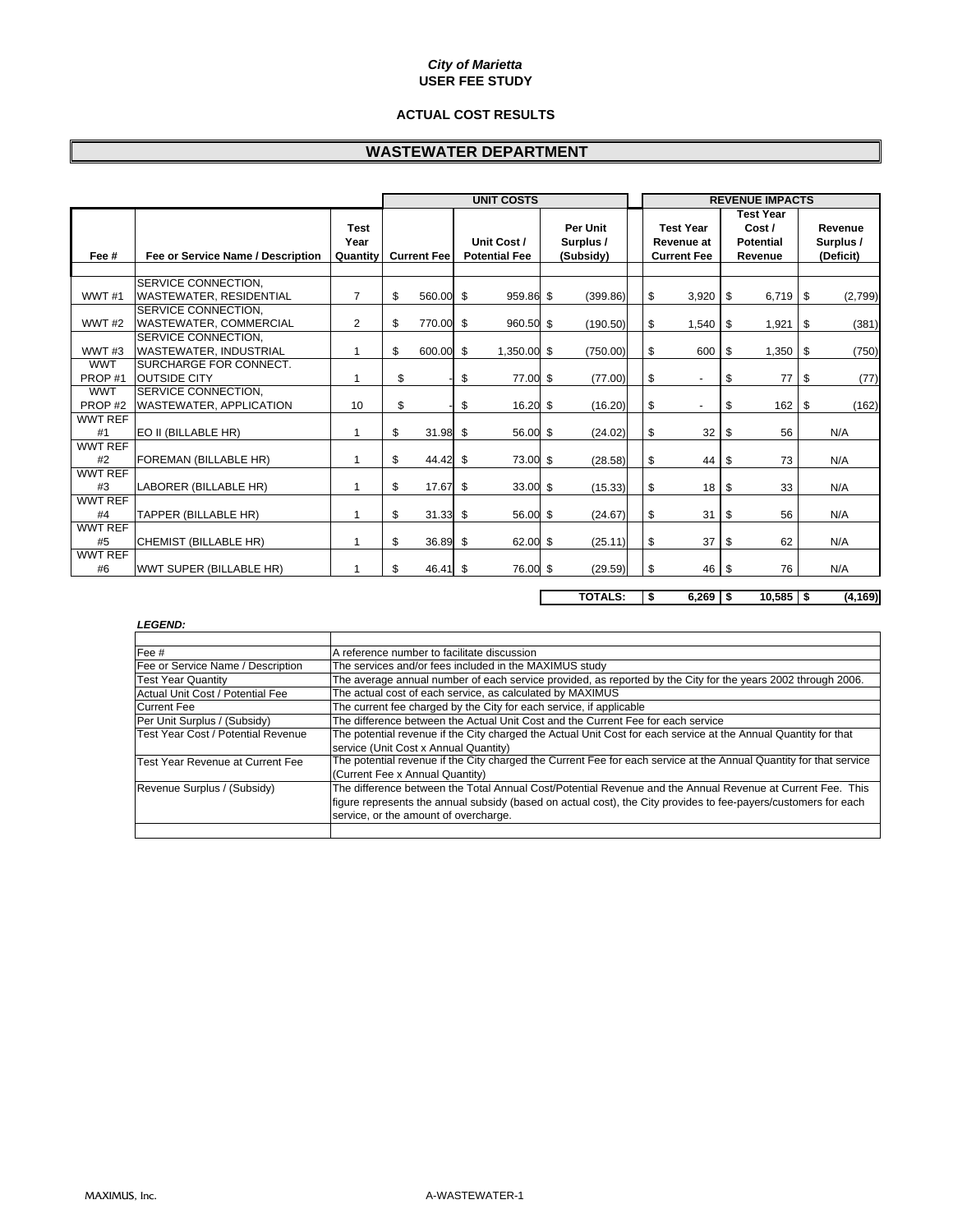#### **RECOMMENDED FEE RESULTS**

## **WASTEWATER DEPARTMENT**

|                |                                       |                |                         | <b>RECOMMENDED FEES</b>                      |                                           |                                | <b>REVENUE IMPACTS</b>         |     |                                                  |
|----------------|---------------------------------------|----------------|-------------------------|----------------------------------------------|-------------------------------------------|--------------------------------|--------------------------------|-----|--------------------------------------------------|
|                |                                       | <b>Current</b> | Recommended             | $\frac{9}{6}$<br><b>Recovery</b><br>(of full | Remaining<br><b>Per Unit</b><br>Surplus / | <b>Test Year</b><br>Revenue at | <b>Potential</b><br>Revenue at |     | <b>Potential</b><br><b>Additional</b><br>Revenue |
| Fee #          | <b>Fee Service Name / Description</b> | Fee            | Fee                     | cost)                                        | (Subsidy)                                 | <b>Current Fee</b>             | Rec. Fee                       |     | (@ Rec'd Fee)                                    |
|                |                                       |                |                         |                                              |                                           |                                |                                |     |                                                  |
|                | SERVICE CONNECTION.                   |                |                         |                                              |                                           |                                |                                |     |                                                  |
| WWT#1          | <b>WASTEWATER, RESIDENTIAL</b>        | \$<br>560      | 960<br>\$               | $100\%$ \$                                   | 400                                       | \$<br>3,920                    | 6,719<br>- \$                  |     | \$<br>2,799                                      |
|                | SERVICE CONNECTION.                   |                |                         |                                              |                                           |                                |                                |     |                                                  |
| WWT#2          | <b>WASTEWATER, COMMERCIAL</b>         | \$<br>770      | \$<br>961               | 100%                                         | \$<br>191                                 | \$<br>1,540                    | 1,921<br>\$                    |     | 381<br>\$                                        |
|                | SERVICE CONNECTION,                   |                |                         |                                              |                                           |                                |                                |     |                                                  |
| WWT#3          | <b>WASTEWATER, INDUSTRIAL</b>         | \$<br>600      | $\mathfrak{s}$<br>1,350 | $100\%$ \$                                   | 750                                       | \$<br>600                      | \$<br>1,350                    |     | \$<br>750                                        |
| <b>WWT</b>     | SURCHARGE FOR CONNECT.                |                |                         |                                              |                                           |                                |                                |     |                                                  |
| PROP#1         | <b>OUTSIDE CITY</b>                   | \$<br>$\sim$   | \$<br>77                | $100\%$ \$                                   | 77                                        | \$<br>$\blacksquare$           | \$                             | 77  | \$<br>77                                         |
| <b>WWT</b>     | SERVICE CONNECTION.                   |                |                         |                                              |                                           |                                |                                |     |                                                  |
| PROP#2         | <b>WASTEWATER, APPLICATION</b>        | \$             | \$<br>16                | $100\%$ \$                                   | 16                                        | \$                             | \$                             | 162 | \$<br>162                                        |
| <b>WWT REF</b> |                                       |                |                         |                                              |                                           |                                |                                |     |                                                  |
| #1             | EO II (BILLABLE HR)                   | \$<br>32       | 56<br>\$                | $100\%$ \$                                   | 24                                        | N/A                            | N/A                            |     | N/A                                              |
| <b>WWT REF</b> |                                       |                |                         |                                              |                                           |                                |                                |     |                                                  |
| #2             | <b>FOREMAN (BILLABLE HR)</b>          | \$<br>44       | 73<br>\$                | $100\%$ \$                                   | 29                                        | N/A                            | N/A                            |     | N/A                                              |
| <b>WWT REF</b> |                                       |                |                         |                                              |                                           |                                |                                |     |                                                  |
| #3             | LABORER (BILLABLE HR)                 | \$<br>18       | $\mathfrak{s}$<br>33    | $100\%$ \$                                   | 15                                        | N/A                            | N/A                            |     | N/A                                              |
| <b>WWT REF</b> |                                       |                |                         |                                              |                                           |                                |                                |     |                                                  |
| #4             | TAPPER (BILLABLE HR)                  | \$<br>31       | \$<br>56                | $100\%$ \$                                   | 25                                        | N/A                            | N/A                            |     | N/A                                              |
| <b>WWT REF</b> |                                       |                |                         |                                              |                                           |                                |                                |     |                                                  |
| #5             | CHEMIST (BILLABLE HR)                 | \$<br>37       | 62<br>\$                | $100%$ \$                                    | 25                                        | N/A                            | N/A                            |     | N/A                                              |
| WWT REF        |                                       |                |                         |                                              |                                           |                                |                                |     |                                                  |
| #6             | WWT SUPER (BILLABLE HR)               | \$<br>46       | 76<br>$\mathfrak{s}$    | $100%$ \$                                    | 30                                        | N/A                            | N/A                            |     | N/A                                              |

**TOTALS:**  $\frac{1}{3}$  **6,060**  $\frac{1}{3}$  **10,229**  $\frac{1}{3}$  **4,169**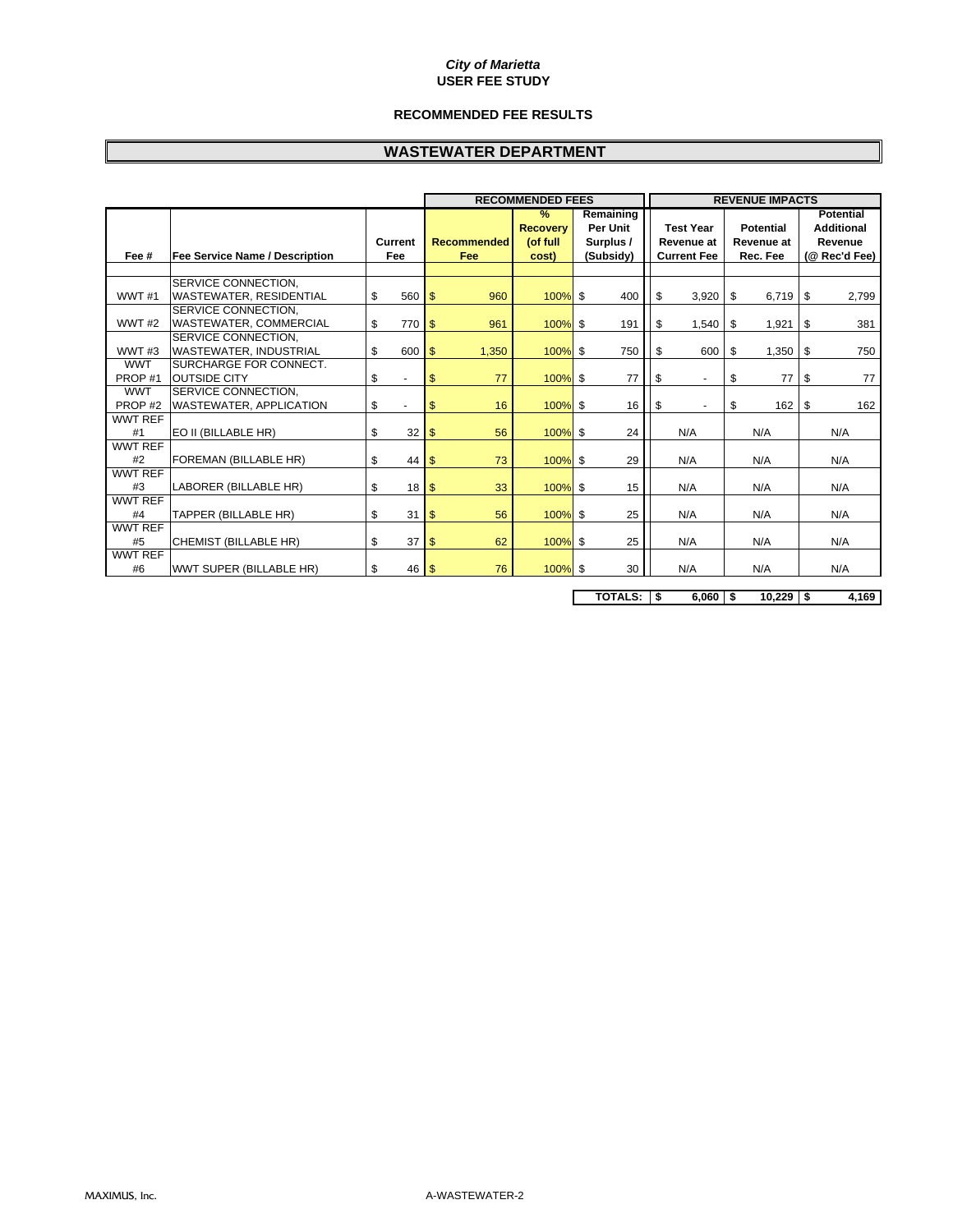## **TABLE B**

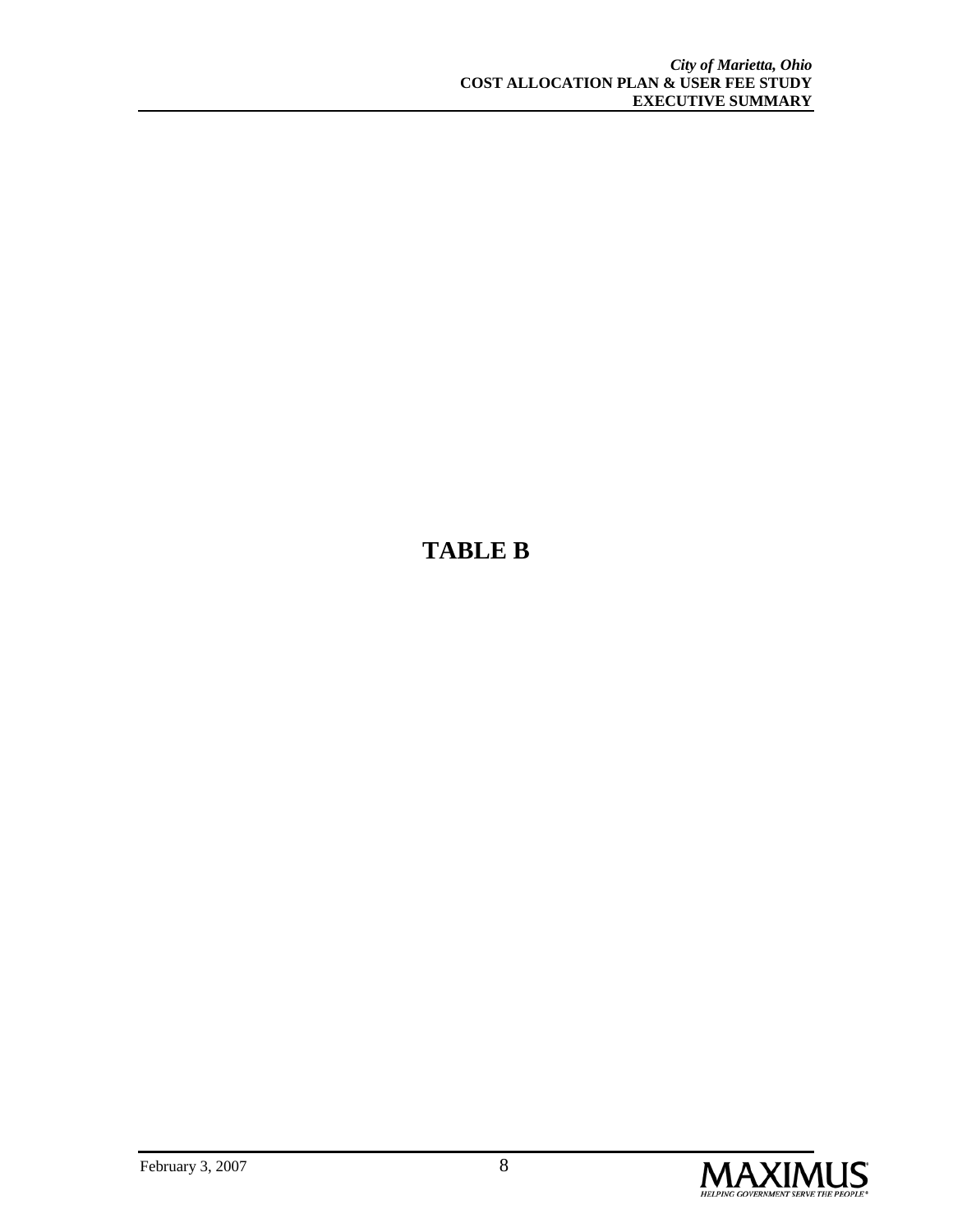#### **COMPARISON WITH SELECT COMMUNITIES**

| <b>Fee Number</b>              | <b>Fee Name</b>                                             |          | Marietta -<br><b>Current Fee</b><br>Pop. 14.515 |         | Marietta -<br><b>Proposed Fee</b><br>Pop. 14,515 | <b>Washington County</b>                            |           |          | Ashland, OH<br>Pop. 21,249                                                                    | Lebanon, OH<br>Pop. 16,962   | Medina, OH<br>Pop. 25,139                                                                                                                                            | <b>Wooster, OH</b><br>Pop. 24,811 |                        | <b>Bedford, OH</b><br>Pop. 14,214 |                       |                       | Loveland, OH<br>Pop. 11,677 |
|--------------------------------|-------------------------------------------------------------|----------|-------------------------------------------------|---------|--------------------------------------------------|-----------------------------------------------------|-----------|----------|-----------------------------------------------------------------------------------------------|------------------------------|----------------------------------------------------------------------------------------------------------------------------------------------------------------------|-----------------------------------|------------------------|-----------------------------------|-----------------------|-----------------------|-----------------------------|
|                                | Type: New Construction                                      |          | Assumptions:                                    |         |                                                  |                                                     |           |          |                                                                                               |                              | 2,500 sf SFD (incl. 4 bedroom, 2.5 bath, 2 story w/ unfinished basement, 2 car garage, 12 plumbing fixtures, 3/4" water line, does not include any State surcharges) |                                   |                        |                                   |                       |                       |                             |
| ENG#1A<br><b>ENG #45</b>       | <b>BUILDING - RES., NEW</b>                                 | \$.      | 135.00 \$                                       |         | 770.31                                           | N/A                                                 |           | \$       | 62.50 \$                                                                                      | 275.00 \$                    | 285.00 \$                                                                                                                                                            |                                   | 195.00 \$              |                                   | 600.00 \$             |                       | 654.00                      |
| (FUTURE)<br>HLTH <sub>#1</sub> | HVAC / MECHANICAL PERMIT<br>PLUMBING PERMIT                 | \$       | included in #1A<br>89.00 \$                     |         | 89.00                                            | N/A<br>N/A                                          |           | \$<br>\$ | $\sim$<br>34.00 \$                                                                            | \$<br>140.00 \$<br>200.00 \$ | 285.00 \$<br>$\sim$                                                                                                                                                  | \$                                | 195.00 \$<br>195.00 \$ |                                   | 300.00 \$             |                       | 300.00 incl in ENG #1A      |
| <b>ENG #37</b><br>(FUTURE)     | <b>BUILDING PERMIT - ELECTRIC</b>                           | \$       |                                                 | -\$     |                                                  | N/A                                                 |           | \$       |                                                                                               | \$<br>200.00 \$              | 285.00 \$                                                                                                                                                            |                                   | 195.00 \$              |                                   | 300.00 \$             |                       |                             |
|                                | <b>SUBTOTAL</b>                                             | s        | 224.00                                          | \$      | 859.31                                           | N/A                                                 |           | \$       | 96.50 <sup>5</sup>                                                                            | 815.00 \$                    | 855.00 \$                                                                                                                                                            |                                   | 780.00 \$              |                                   | 1,500.00 \$           |                       | 654.00                      |
|                                |                                                             |          |                                                 |         |                                                  |                                                     |           |          |                                                                                               |                              |                                                                                                                                                                      |                                   |                        |                                   |                       |                       |                             |
|                                | Type: Addition                                              |          |                                                 |         |                                                  |                                                     |           |          | Assumptions: 500 sf (incl. 1 bath, 1 story, 3 plumbing fixtures, crawl space, single circuit) |                              | added the assumption of 3 fixtures, 1 single-phase circuit                                                                                                           |                                   |                        |                                   |                       |                       |                             |
| ENG#1B<br><b>ENG #45</b>       | BUILDING - RES., ADDN. (GARAGE,<br>DECK, ETC.)              | \$       | 35.00 \$                                        |         | 334.28                                           | N/A                                                 |           | \$       | $23.25$ \$                                                                                    | 340.00 \$                    | 85.00 \$                                                                                                                                                             |                                   | 135.00 \$              |                                   | 250.00 \$             |                       | 334.00                      |
| (FUTURE)                       | HVAC / MECHANICAL PERMIT                                    |          | included in #1A                                 |         |                                                  | N/A                                                 |           | \$       | $\blacksquare$                                                                                | \$<br>29.00 \$               | 85.00 \$                                                                                                                                                             |                                   | 135.00 \$              |                                   |                       |                       | 75.00 incl in ENG #1A       |
| HLTH #1                        | PLUMBING PERMIT                                             | \$       | 48.50 \$                                        |         | 48.50                                            | N/A                                                 |           | \$       | 16.00 \$                                                                                      | 39.00 \$                     | $\sim$                                                                                                                                                               | \$                                | 135.00 \$              |                                   | 75.00 \$              |                       |                             |
| <b>ENG #37</b><br>(FUTURE)     | <b>BUILDING PERMIT - ELECTRIC</b><br><b>SUBTOTAL</b>        | \$<br>\$ | $\sim$<br>83.50 \$                              | \$      | $\sim$<br>382.78                                 | N/A<br>N/A                                          |           | \$<br>\$ | $\mathbf{r}$<br>$39.25$ \$                                                                    | \$<br>35.00 \$<br>443.00 \$  | 85.00 \$<br>255.00 \$                                                                                                                                                |                                   | 135.00 \$<br>540.00 \$ |                                   | 75.00 \$<br>475.00 \$ |                       | 334.00                      |
|                                |                                                             |          |                                                 |         |                                                  |                                                     |           |          |                                                                                               |                              |                                                                                                                                                                      |                                   |                        |                                   |                       |                       |                             |
|                                | Type: Addition                                              |          | Assumptions: 120 sf deck                        |         |                                                  |                                                     |           |          |                                                                                               |                              |                                                                                                                                                                      |                                   |                        |                                   |                       |                       |                             |
|                                | BUILDING - RES., ADDN. (GARAGE.                             |          |                                                 |         |                                                  |                                                     |           |          |                                                                                               |                              |                                                                                                                                                                      |                                   |                        |                                   |                       |                       |                             |
| ENG#1B                         | DECK, ETC.)                                                 | \$.      | $20.00$ \$                                      |         | 174.33                                           | N/A                                                 |           | \$       |                                                                                               | 15.00 \$25 - \$40            | \$<br>47.00 \$                                                                                                                                                       |                                   | $30.00$ \$             |                                   | $25.00$ \$            |                       | 164.00                      |
|                                |                                                             |          |                                                 |         |                                                  |                                                     |           |          |                                                                                               |                              |                                                                                                                                                                      |                                   |                        |                                   |                       |                       |                             |
|                                | Type: Alteration                                            |          |                                                 |         |                                                  | Assumptions: Replace window with sliding glass door |           |          |                                                                                               |                              |                                                                                                                                                                      |                                   |                        |                                   |                       |                       |                             |
| <b>ENG #2</b>                  | BUILDING - RES., ALTER.                                     | \$       | $20.00$ \$                                      |         | 174.26                                           | N/A                                                 |           | \$       | $20.65$ \$                                                                                    | 40.00 \$                     | 36.00 \$                                                                                                                                                             |                                   |                        | 30.00 \$25 - \$50                 |                       | \$                    | 170.00                      |
|                                |                                                             |          |                                                 |         |                                                  |                                                     |           |          |                                                                                               |                              |                                                                                                                                                                      |                                   |                        |                                   |                       |                       |                             |
|                                | Type: Addition (Exterior)                                   |          | Assumptions: 96 sf shed                         |         |                                                  |                                                     |           |          |                                                                                               |                              |                                                                                                                                                                      |                                   |                        |                                   |                       |                       |                             |
|                                | BUILDING - MINOR (SHED, MOBILE                              |          |                                                 |         |                                                  |                                                     |           |          |                                                                                               |                              |                                                                                                                                                                      |                                   |                        |                                   |                       |                       |                             |
| <b>ENG#3</b>                   | HOME, POOL, ETC)                                            | \$       | 12.50 \$                                        |         | 161.46 \$                                        |                                                     | 187.50 \$ |          | 15.00 \$                                                                                      | $50.00$ \$                   | 25.00 \$                                                                                                                                                             |                                   | 62.88 \$               |                                   | 25.00 \$              |                       | 206.00                      |
|                                |                                                             |          |                                                 |         |                                                  |                                                     |           |          |                                                                                               |                              |                                                                                                                                                                      |                                   |                        |                                   |                       |                       |                             |
|                                | Type: Addition (Exterior)<br>BUILDING - MINOR (SHED, MOBILE |          |                                                 |         | Assumptions: 1,000 sf mobile home                |                                                     |           |          |                                                                                               |                              |                                                                                                                                                                      |                                   |                        |                                   |                       |                       |                             |
| <b>ENG #3</b>                  | HOME, POOL, ETC)                                            | \$       | $20.00$ \$                                      |         | 500.38 \$                                        |                                                     | 255.00 \$ |          | 43.00 \$                                                                                      | 200.00 \$                    | 105.00 \$                                                                                                                                                            |                                   | 150.00 \$              |                                   | 300.00 \$             |                       | 414.00                      |
|                                |                                                             |          |                                                 |         |                                                  |                                                     |           |          |                                                                                               |                              |                                                                                                                                                                      |                                   |                        |                                   |                       |                       |                             |
|                                | <b>Type: Demolition</b>                                     |          | Assumptions: None                               |         |                                                  |                                                     |           |          |                                                                                               |                              |                                                                                                                                                                      |                                   |                        |                                   |                       |                       |                             |
| <b>ENG #4</b>                  | DEMOLITION - RES.                                           | \$       | 10.00 \$                                        |         | 55.00 \$                                         |                                                     |           | \$       | $20.00$ \$                                                                                    | 50.00 \$                     | 25.00 \$                                                                                                                                                             |                                   | $80.00\quad$ \$        |                                   |                       | 25.00 \$36 / 1000 sf  |                             |
| <b>ENG #5</b>                  | DEMOLITION - COM/IND                                        | \$       | $10.00$ \$                                      |         | 76.00 \$                                         |                                                     | $\sim$    | \$       | 40.00 \$                                                                                      | 50.00 \$                     | 25.00 \$                                                                                                                                                             |                                   | 80.00 \$               |                                   |                       | 100.00 \$36 / 1000 sf |                             |
|                                |                                                             |          |                                                 |         |                                                  |                                                     |           |          |                                                                                               |                              |                                                                                                                                                                      |                                   |                        |                                   |                       |                       |                             |
|                                | Type: Subdivision                                           |          | Assumptions: None                               |         |                                                  |                                                     |           |          |                                                                                               |                              |                                                                                                                                                                      |                                   |                        |                                   |                       |                       |                             |
| <b>ENG #32</b>                 |                                                             |          |                                                 |         |                                                  |                                                     |           |          |                                                                                               |                              |                                                                                                                                                                      |                                   |                        |                                   |                       |                       |                             |
| (FUTURE)<br><b>ENG #33</b>     | SUBDIVISION, MINOR SPLIT                                    | \$       |                                                 | - \$    |                                                  | 140.00 \$25, \$50 w/ROW                             |           | \$       | $10.00$ \$                                                                                    |                              | 50.00 \$150 + \$15/lot                                                                                                                                               | $$100 + $15/$ lot                 |                        | \$100 + \$10/lot                  |                       | S.                    | 100.00                      |
| (FUTURE)                       | SUBDIVISION, FULL                                           | \$       |                                                 | -\$     | 755.00 \$                                        |                                                     | 520.00 \$ |          |                                                                                               | \$<br>420.00 \$              | 660.00 \$                                                                                                                                                            |                                   | 55.00 \$               |                                   | 350.00 \$             |                       | 620.00                      |
| <b>Alternatives</b>            |                                                             |          |                                                 |         |                                                  |                                                     |           |          |                                                                                               |                              |                                                                                                                                                                      |                                   |                        |                                   |                       |                       |                             |
| to ENG #33:                    |                                                             |          |                                                 |         |                                                  |                                                     |           |          |                                                                                               |                              |                                                                                                                                                                      |                                   |                        |                                   |                       |                       |                             |
| <b>ENG #42</b>                 |                                                             |          |                                                 |         |                                                  |                                                     |           |          |                                                                                               |                              |                                                                                                                                                                      |                                   |                        |                                   |                       |                       |                             |
| (FUTURE)                       | SUBDIVISION - PRELIM                                        | \$.      |                                                 | See ENG |                                                  | \$                                                  | 320.00 \$ |          |                                                                                               | \$<br>210.00 \$              |                                                                                                                                                                      | 385.00 \$5/ac + \$2/lot           |                        | \$50/lot, min \$250               |                       | $$300 + $10/$ lot     |                             |
| <b>ENG #43</b><br>(FUTURE)     | SUBDIVISION - FINAL                                         |          |                                                 |         |                                                  |                                                     |           |          |                                                                                               |                              |                                                                                                                                                                      |                                   |                        |                                   |                       |                       |                             |
|                                |                                                             | \$       | $\sim$                                          |         | #33 above                                        | \$                                                  | 200.00 \$ |          | $\sim$                                                                                        | \$<br>210.00 \$              | 275.00 \$                                                                                                                                                            |                                   |                        | 55.00 \$100 - \$250               |                       | $$300 + $10/lot$      |                             |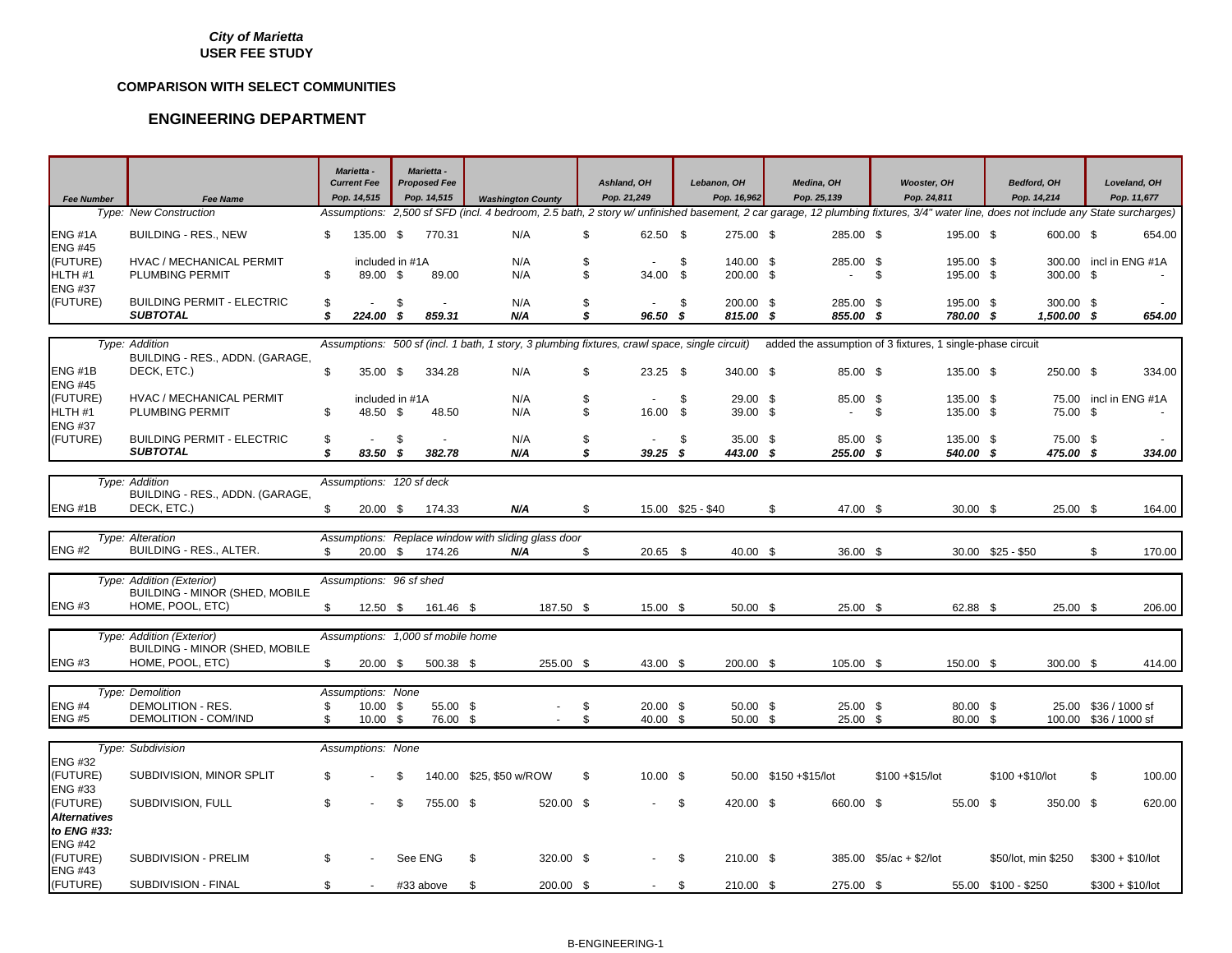#### **COMPARISON WITH SELECT COMMUNITIES**

#### **ENGINEERING DEPARTMENT**

| <b>Fee Number</b>                | <b>Fee Name</b>                                             |                | <b>Marietta -</b><br><b>Current Fee</b><br>Pop. 14,515 |      | <b>Marietta -</b><br><b>Proposed Fee</b><br>Pop. 14,515 | <b>Washington County</b>                       |          |                    | Ashland, OH<br>Pop. 21,249 |          | Lebanon, OH<br>Pop. 16,962 | Medina, OH<br>Pop. 25,139 |                   | <b>Wooster, OH</b><br>Pop. 24,811 |                   | <b>Bedford, OH</b><br>Pop. 14,214 |            | Loveland, OH<br>Pop. 11,677 |        |
|----------------------------------|-------------------------------------------------------------|----------------|--------------------------------------------------------|------|---------------------------------------------------------|------------------------------------------------|----------|--------------------|----------------------------|----------|----------------------------|---------------------------|-------------------|-----------------------------------|-------------------|-----------------------------------|------------|-----------------------------|--------|
|                                  | Type: Miscellaneous - Existing                              |                | Assumptions: None                                      |      |                                                         |                                                |          |                    |                            |          |                            |                           |                   |                                   |                   |                                   |            |                             |        |
| <b>ENG#6</b>                     | ZONING - COM., NEW                                          | \$             | 100.00 \$                                              |      | 279.00 NA                                               |                                                |          | \$                 |                            | - \$     | 60.00 \$                   |                           |                   | 500.00 \$47 - \$128               |                   | \$                                | $10.00$ \$ |                             | 50.00  |
|                                  | ZONING - COM., SHED (LESS THAN                              |                |                                                        |      |                                                         |                                                |          |                    |                            |          |                            |                           |                   |                                   |                   |                                   |            |                             |        |
| <b>ENG #7</b>                    | 200 SF)                                                     | \$             | $50.00$ \$                                             |      | 121.00                                                  | NA                                             |          | \$                 | $\sim$                     | \$       | $25.00$ \$                 |                           | $50.00$ \$        |                                   | 11.50 \$          |                                   | 25.00 \$   |                             | 50.00  |
| <b>ENG #8</b>                    | ZONING - COM., RENOV. / ALTER.<br>ZONING - COM., ANTENNAE & | \$             | 20.00 \$                                               |      | 121.00 NA                                               |                                                |          | \$                 | $10.00$ \$                 |          | 25.00 \$                   |                           |                   | 100.00 \$29 - \$70                |                   | 100.00<br>\$                      |            |                             |        |
| <b>ENG #9</b>                    | <b>SIGNAGE</b>                                              | \$             | $10.00$ \$                                             |      |                                                         | 103.00 \$75 - \$260                            |          | \$                 | $20.00$ \$                 |          | 25.00                      | \$25 - \$50 + \$1/sf      |                   | $$53 - $60$                       |                   | \$.                               |            | 50.00 \$87 - \$188          |        |
| <b>ENG #10</b>                   | FLOOD PLAIN PERMIT - RES.                                   | \$             | $10.00$ \$                                             |      | 151.00 \$                                               |                                                | 25.00    | incl in ENG #1A    |                            |          | incl in ENG #1A            | $$150/sub + $75/lot$      |                   | \$                                |                   | \$                                | $\sim$     | \$                          |        |
| <b>ENG #11</b>                   | FLOOD PLAIN PERMIT - COM.                                   | \$             | 10.00 \$                                               |      | 215.00 \$                                               |                                                | 25.00    |                    |                            |          |                            | \$150/sub + \$75/lot      |                   | \$                                |                   | \$                                | $\sim$     | \$                          |        |
| <b>ENG #12</b>                   | USE & OCCUPANCY                                             | \$             | $5.00$ \$                                              |      |                                                         | 87.00 incl in ENG #1A                          |          | \$                 | 25.00                      |          | incl in ENG #1A \$         |                           | 25.00             | S.                                | 11.50             | - \$                              | 25.00      | \$36 - \$120                |        |
| <b>ENG #13</b>                   | STREET ACCESS - RES.                                        | \$             | $10.00 \text{ }$ \$                                    |      | 87.00 \$                                                |                                                |          | $$30 + bond$       |                            | \$       | $30.00$ \$                 |                           |                   | 30.00 \$27 - \$53                 |                   | £.                                | 25.00      |                             |        |
| <b>ENG #14</b>                   | STREET ACCESS - COM.                                        | \$             | 20.00 \$                                               |      | 87.00 \$                                                |                                                |          | $$30 + bond$       |                            | \$       | 30.00 \$                   |                           | 30.00             | \$27 - \$53                       |                   |                                   | 50.00      |                             |        |
| <b>ENG #15</b>                   | ROW USE                                                     | $\mathfrak{L}$ | 20.00 \$                                               |      |                                                         | 119.00 \$15/insp hr + travel                   |          | \$                 | $\sim$                     |          | \$25 to \$350              | Deposit                   |                   | $$120 +$                          |                   | \$                                | 500.00 \$  |                             | 30.00  |
|                                  |                                                             |                |                                                        |      |                                                         |                                                |          |                    |                            |          |                            |                           |                   |                                   |                   |                                   |            |                             |        |
| <b>ENG #16</b><br><b>ENG #17</b> | ZONING VARIANCE - APPLICATION \$                            | $\mathbf{s}$   | $50.00$ \$                                             |      | 252.00 NA                                               |                                                |          | \$<br>$\mathbb{S}$ | $10.00$ \$                 |          | 175.00 \$<br>÷.            |                           | 200.00 \$         |                                   | 100.00 \$         |                                   | 75.00 \$   |                             | 100.00 |
|                                  | ZONING VARIANCE - CERTIFICATE<br>FLOOD PLAIN VARIANCE -     |                | $20.00$ \$                                             |      | 28.00 NA                                                |                                                |          |                    | $30.00$ \$                 |          |                            | \$                        |                   | 300.00 \$100 - \$120              |                   | \$                                | $\sim$     |                             |        |
| <b>ENG #18</b>                   | <b>APPLICATION</b>                                          | \$             | 10.00 \$                                               |      | 174.00 \$                                               |                                                | 30.00 \$ |                    |                            | \$       | 175.00 \$                  |                           | 200.00 \$         |                                   |                   | 100.00 \$110 - \$200              |            |                             |        |
|                                  | FLOOD PLAIN VARIANCE -                                      |                |                                                        |      |                                                         |                                                |          |                    |                            |          |                            |                           |                   |                                   |                   |                                   |            |                             |        |
| <b>ENG #19</b>                   | <b>CERTIFICATE</b>                                          | \$             | $20.00$ \$                                             |      | 28.00 \$                                                |                                                |          | \$                 | $\mathbf{r}$               | \$       |                            | \$                        |                   | 300.00 \$100 - \$120              |                   | \$                                |            |                             |        |
| <b>ENG #20</b>                   | COPY - ZONING CODE                                          | \$             | $10.00$ \$                                             |      | 12.00 NA                                                |                                                |          | \$                 | 21.00                      | web site |                            | \$                        | $25.00$ \$        |                                   | 15.00             |                                   |            |                             |        |
| <b>ENG #21</b>                   | COPY - FLOOD CODE<br>COPY - LAND DEVELOPMENT                | \$             | $5.00$ \$                                              |      | 12.00 NA                                                |                                                |          | \$                 |                            | \$       |                            | \$                        | 35.00 \$          |                                   | 10.00 \$          |                                   |            |                             |        |
| <b>ENG #22</b>                   | CODE                                                        | \$             | $7.80$ \$                                              |      | 12.00 NA                                                |                                                |          | \$                 |                            | \$       |                            | \$                        | $\sim$            | \$                                | 10.00             |                                   |            |                             |        |
| <b>ENG #23</b>                   | COPY - SUBDIVISION REGS                                     | \$             | $5.00$ \$                                              |      | $12.00$ \$                                              |                                                | 4.00     | - \$               |                            | web site |                            | \$                        | 25.00 \$          |                                   | 10.00             |                                   |            |                             |        |
| <b>ENG #24</b>                   | COPY - MAPS, SMALL                                          | \$             | $1.00$ \$                                              |      | $12.00$ \$                                              |                                                | 2.00     | <b>S</b>           | 1.50                       | - \$     | 10.00                      |                           |                   | \$0.50/sf                         |                   |                                   |            |                             |        |
| <b>ENG #25</b>                   | COPY - MAPS, LARGE                                          | \$             | $5.00 \text{ }$ \$                                     |      | $11.40$ \$2 +                                           |                                                |          | \$                 | $\overline{\phantom{a}}$   | \$       | 10.00                      |                           |                   | \$0.50/sf                         |                   |                                   |            |                             |        |
| <b>ENG #26</b>                   | COPY - MISC                                                 |                | $0.05$ \$                                              |      | 0.05                                                    |                                                |          | \$                 | $0.05$ \$                  |          | $0.10$ \$                  |                           | 0.10 <sup>5</sup> |                                   | 0.10 <sup>5</sup> |                                   | 0.10       |                             |        |
|                                  | LAND DEVELOPMENT PERMIT, <1                                 |                |                                                        |      |                                                         |                                                |          |                    |                            |          |                            |                           |                   |                                   |                   |                                   |            |                             |        |
| <b>ENG #27</b>                   | АC                                                          | \$             | $25.00$ \$                                             |      |                                                         | 108.00 incl in ENG PROP #4 Surety bond req. \$ |          |                    |                            |          |                            | $$75 - $150$              |                   | \$100/ac                          |                   | \$                                |            |                             |        |
| <b>ENG #28</b>                   | LAND DEVELOPMENT PERMIT, 1-5<br>AC                          | \$             | 50.00 \$                                               |      |                                                         | 107.00 incl in ENG PROP #4 Surety bond req. \$ |          |                    |                            |          |                            | $$75 - $150$              |                   | \$100/ac                          |                   | \$                                |            |                             |        |
|                                  | LAND DEVELOPMENT PERMIT, >5                                 |                |                                                        |      |                                                         |                                                |          |                    |                            |          |                            |                           |                   |                                   |                   |                                   |            |                             |        |
| <b>ENG #29</b>                   | AC                                                          | -S             | 100.00 \$                                              |      |                                                         | 107.00 incl in ENG PROP #4 Surety bond req. \$ |          |                    |                            |          | $\sim 100$                 | $$75 - $150$              |                   | \$100/ac                          |                   | \$                                |            |                             |        |
|                                  |                                                             |                |                                                        |      |                                                         |                                                |          |                    |                            |          |                            |                           |                   |                                   |                   |                                   |            |                             |        |
|                                  | Type: Miscellaneous - Proposed                              |                | Assumptions: None                                      |      |                                                         |                                                |          |                    |                            |          |                            |                           |                   |                                   |                   |                                   |            |                             |        |
| <b>ENG #30</b><br>(FUTURE)       | <b>ZONING CONFIRMATION LETTER</b>                           | \$.            |                                                        | \$   | 535.00 NA                                               |                                                |          | \$                 |                            | \$       |                            | \$                        |                   | \$                                |                   |                                   |            |                             |        |
| <b>ENG #31</b>                   |                                                             |                |                                                        |      |                                                         |                                                |          |                    |                            |          |                            |                           |                   |                                   |                   | By third party                    |            |                             |        |
| (FUTURE)                         | <b>ROW VACANCY</b>                                          | \$             |                                                        | \$   | 578.00                                                  | Labor & Mat'l Costs                            |          | \$                 |                            | \$       |                            | \$                        |                   | \$                                |                   | \$.                               |            |                             |        |
| <b>ENG #34</b>                   |                                                             |                |                                                        |      |                                                         |                                                |          |                    |                            |          |                            |                           |                   |                                   |                   |                                   |            |                             |        |
| (FUTURE)                         | <b>ENGINEER - BILLABLE HR</b>                               | \$             |                                                        | \$   | 74.00                                                   | <b>NA</b>                                      |          | \$                 |                            | \$       |                            | \$                        |                   | \$                                | 80.00 \$          |                                   |            |                             |        |
| <b>ENG #35</b>                   | ENG. TECH. (RVW / INSP) -                                   |                |                                                        |      |                                                         |                                                |          |                    |                            |          |                            |                           |                   |                                   |                   |                                   |            |                             |        |
| (FUTURE)                         | <b>BILLABLE HR</b>                                          | \$             |                                                        | - \$ |                                                         | 63.00 \$60 - \$125                             |          | \$                 |                            | -\$      |                            | 30.00 \$35 - \$90         |                   | \$                                | 40.00 \$          |                                   |            | 50.00 Flat \$120/insp       |        |
| <b>ENG #36</b>                   |                                                             |                |                                                        |      |                                                         |                                                |          |                    |                            |          |                            |                           |                   |                                   |                   |                                   |            |                             |        |

(FUTURE) ADMINISTRATIVE - BILLABLE HR \$ -\$ 46.00 \$ - \$ - \$ - \$ - \$ - \$ - \$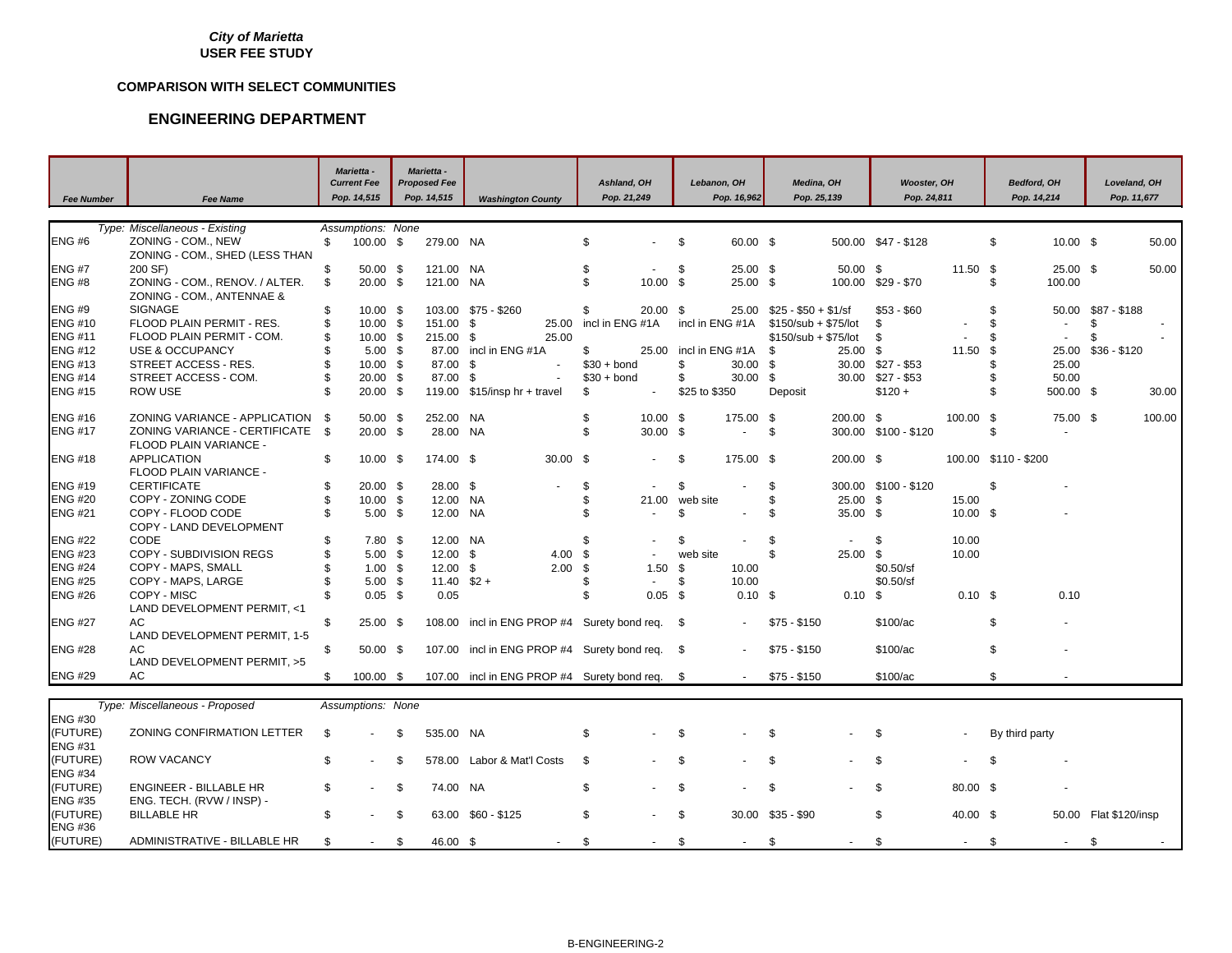#### **COMPARISON WITH SELECT COMMUNITIES**

|                   |                                        | Marietta -<br><b>Current Fee</b><br>Pop. 14,515 | Marietta -<br><b>Proposed Fee</b><br>Pop. 14,515 |                          |                                | Ashland, OH<br>Pop. 21,249 |      | Lebanon. OH<br>Pop. 16,962 |                     | Medina, OH<br>Pop. 25,139 | <b>Wooster, OH</b><br>Pop. 24,811 |                          | Bedford, OH<br>Pop. 14,214 |        | Loveland, OH<br>Pop. 11,677 |
|-------------------|----------------------------------------|-------------------------------------------------|--------------------------------------------------|--------------------------|--------------------------------|----------------------------|------|----------------------------|---------------------|---------------------------|-----------------------------------|--------------------------|----------------------------|--------|-----------------------------|
| <b>Fee Number</b> | <b>Fee Name</b>                        |                                                 |                                                  |                          | <b>Washington County</b>       |                            |      |                            |                     |                           |                                   |                          |                            |        |                             |
|                   | Miscellaneous - Potential (For         |                                                 |                                                  |                          |                                |                            |      |                            |                     |                           |                                   |                          |                            |        |                             |
|                   | Type: Comparison Only)                 | Assumptions: None                               |                                                  |                          |                                |                            |      |                            |                     |                           |                                   |                          |                            |        |                             |
| <b>ENG #38</b>    | <b>BUILDING PERMIT - ALTERATION</b>    |                                                 |                                                  |                          |                                |                            |      |                            |                     |                           |                                   |                          |                            |        |                             |
| (FUTURE)          | TO ELECTRIC                            | \$<br>$\blacksquare$                            | \$                                               | $\sim$                   | $$180 + $4.50/100$ sf          | \$.<br>$\blacksquare$      |      | $$30 + $5/c$ ircuit        |                     | $$35 + .10/sf$            | $$60 + .03/sf$                    |                          | \$                         | 75.00  |                             |
| <b>ENG #39</b>    | <b>BUILDING PERMIT - RESIDENTIAL -</b> |                                                 |                                                  |                          |                                |                            |      |                            |                     |                           |                                   |                          |                            |        |                             |
| (FUTURE)          | <b>FIRE ALARM</b>                      | \$<br>$\sim$                                    | \$                                               | $\sim$                   | $$180 + $1/100s$               | \$<br>$\sim$               | \$.  | $\sim$                     |                     | $$75 + $2/100sf$          | $$60 + .03/sf$                    |                          | \$                         | 50.00  | \$.017/sf                   |
| <b>ENG #40</b>    |                                        |                                                 |                                                  |                          |                                |                            |      |                            |                     |                           |                                   |                          |                            |        |                             |
| (FUTURE)          | <b>STORMWATER UTILITY</b>              | \$<br>$\sim$                                    | \$                                               | $\blacksquare$           | \$<br>$\overline{\phantom{a}}$ | \$<br>$\sim$               |      | \$3.50/ERU                 |                     | \$<br>$\sim$              | \$4.80/ERU                        |                          | \$                         | $\sim$ | \$4.00/ERU                  |
| <b>ENG #41</b>    |                                        |                                                 |                                                  |                          |                                |                            |      |                            |                     |                           |                                   |                          |                            |        |                             |
| (FUTURE)          | <b>HISTORIC PRESERVATION</b>           | \$<br>$\sim$                                    | \$                                               | $\overline{\phantom{a}}$ | <b>NA</b>                      | \$<br>$\sim$               | S    |                            | $10.00 \text{ }$ \$ | 250.00                    | incl ENG #12                      |                          | incl ENG #1A               |        |                             |
| <b>ENG #44</b>    |                                        |                                                 |                                                  |                          |                                |                            |      |                            |                     |                           |                                   |                          |                            |        |                             |
| (FUTURE)          | <b>PUMP STATION REVIEW</b>             | \$<br>$\sim$                                    | \$                                               |                          | \$                             | \$<br>$\sim$               | - \$ | ٠                          |                     | - \$<br>$\sim$            | \$3,000 - \$5,000                 |                          | \$                         |        |                             |
|                   |                                        |                                                 |                                                  |                          |                                |                            |      |                            |                     |                           |                                   |                          |                            |        |                             |
|                   | Type: Penalties (For Comparison Only)  | Assumptions: None                               |                                                  |                          |                                |                            |      |                            |                     |                           |                                   |                          |                            |        |                             |
| PENALTY #1        | PENALTY - BLDNG - RES                  | 50.00 NA                                        |                                                  |                          | 150% to 200%                   | $$5 - $100 / day$          | - \$ | 100.00 \$                  |                     | 35.00 \$                  |                                   | $\overline{\phantom{a}}$ | 2X existing fee            |        | \$120 or 2x fee             |
| PENALTY #2        | PENALTY - BLDNG - COM                  | 100.00 NA                                       |                                                  |                          | 150% to 200%                   | $$5 - $100 / day$          |      | 100.00 \$                  |                     | 35.00 \$                  |                                   | $\sim$                   | 2X existing fee            |        | \$120 or 2x fee             |
| PENALTY #3        | PENALTY - ZON - RES                    | 100.00 NA                                       |                                                  |                          | <b>NA</b>                      | $$5 - $100 / day$          |      | \$10-\$500                 |                     | 35.00 \$                  |                                   | $\overline{\phantom{a}}$ | 2X existing fee            |        |                             |
| PENALTY #4        | PENALTY - ZON - COM                    | 200.00 NA                                       |                                                  |                          | <b>NA</b>                      | $$5 - $100 / day$          |      | \$10-\$500                 |                     | 35.00 \$                  |                                   | $\sim$                   | 2X existing fee            |        |                             |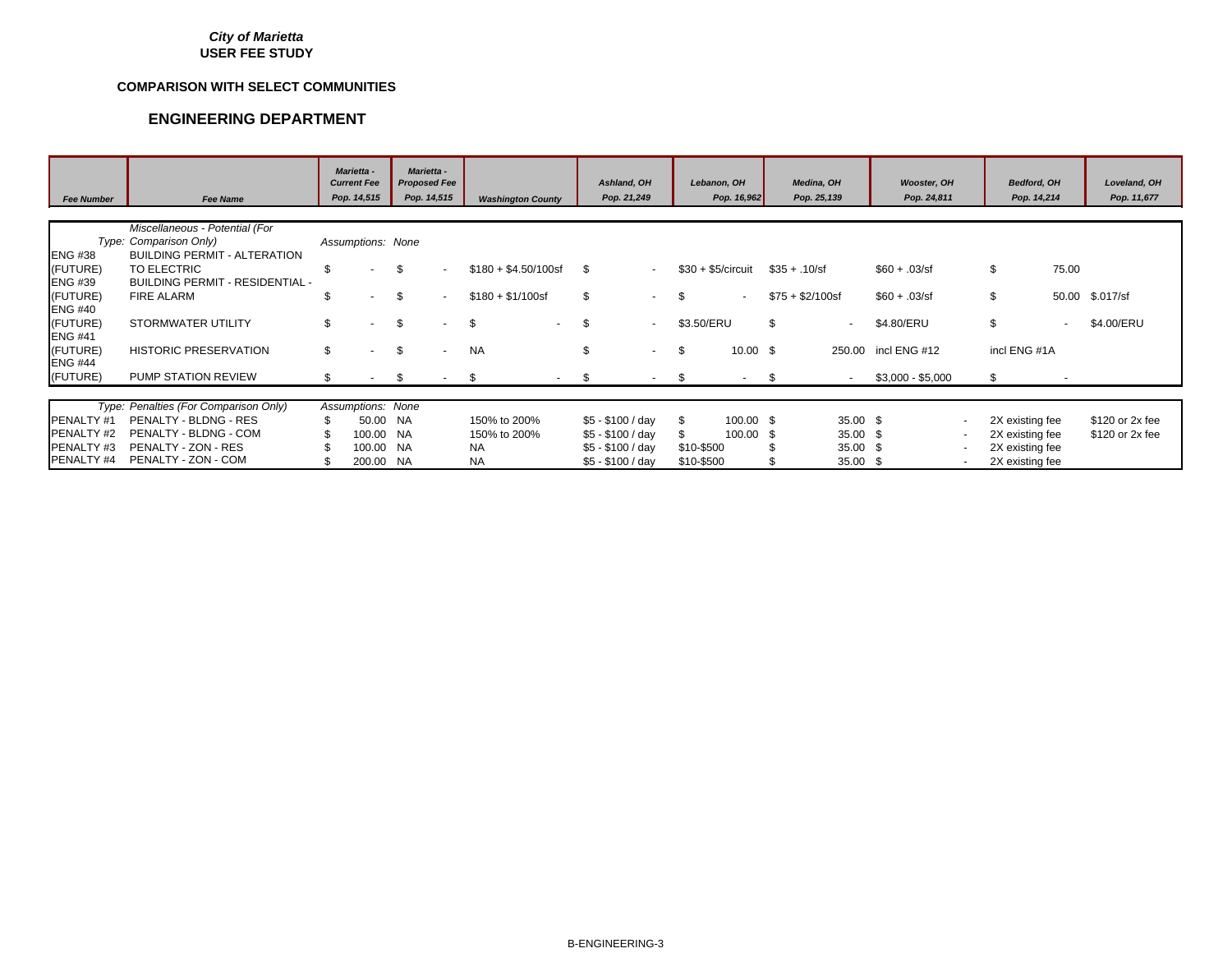#### **COMPARISON WITH SELECT COMMUNITIES**

| <b>Fee Number</b>                            | <b>Fee Name</b>                                             |          | Marietta -<br><b>Current Fee</b><br>Pop. 14,515 | Marietta -<br><b>Proposed Fee</b><br>Pop. 14,515 | <b>Worthington 2005</b>       | Worthington<br>Proposed | <b>Dublin</b>            | <b>Columbus</b>          | <b>Hillard</b>           | <b>Reynoldsburg</b>    | <b>Franklin County</b> |
|----------------------------------------------|-------------------------------------------------------------|----------|-------------------------------------------------|--------------------------------------------------|-------------------------------|-------------------------|--------------------------|--------------------------|--------------------------|------------------------|------------------------|
|                                              | <b>Type: New Construction</b>                               |          |                                                 | Assumptions: 2,500 sf SFD (                      |                               |                         |                          |                          |                          |                        |                        |
| ENG #1A<br><b>ENG #45</b>                    | <b>BUILDING - RES., NEW</b>                                 | \$       | 135.00 \$                                       | 770.31 \$                                        | 77.50 \$                      | 225.00 \$               | 520.00 \$                | 385.00 \$                | 67.50 \$                 | 425.00 \$              | 290.00                 |
| (FUTURE)<br>HLTH #1<br><b>ENG #37</b>        | HVAC / MECHANICAL PERMIT<br>PLUMBING PERMIT                 | \$       | included in #1A<br>89.00 \$                     | 89.00 \$                                         | \$<br>$25.00$ \$<br>160.00 \$ | 100.00 \$<br>160.00 \$  | 170.00 \$<br>160.00 \$   | 305.00 \$<br>305.00 \$   | 57.50 \$<br>160.00 \$    | 200.00 \$<br>160.00 \$ | 155.00<br>160.00       |
| (FUTURE)                                     | <b>BUILDING PERMIT - ELECTRIC</b><br><b>SUBTOTAL</b>        | \$<br>s. | 224.00 \$                                       | \$<br>$\sim$<br>859.31 \$                        | \$<br>25.00 \$<br>287.50 \$   | 100.00 \$<br>585.00 \$  | 170.00 \$<br>1,020.00 \$ | 305.00 \$<br>1,300.00 \$ | 37.00 \$<br>322.00 \$    | 100.00 \$<br>885.00 \$ | 112.50<br>717.50       |
|                                              |                                                             |          |                                                 |                                                  |                               |                         |                          |                          |                          |                        |                        |
|                                              | Type: Addition                                              |          |                                                 | Assumptions: 500 sf (incl. 1 k                   |                               |                         |                          |                          |                          |                        |                        |
| ENG #1B<br><b>ENG #45</b>                    | BUILDING - RES., ADDN. (GARAGE,<br>DECK, ETC.)              | \$       | 35.00 \$                                        | 334.28 \$                                        | 47.50 \$                      | 112.50 \$               | 310.00 \$                | 175.00 \$                | $23.25$ \$               | 250.00 \$              | 120.00                 |
| (FUTURE)                                     | HVAC / MECHANICAL PERMIT                                    |          | included in #1A                                 |                                                  | \$<br>$10.00 \text{ }$ \$     | 25.00 \$                | 100.00 \$                | 105.00 \$                | 15.00 \$                 | 40.00 \$               | 65.00                  |
| HLTH <sub>#1</sub><br><b>ENG #37</b>         | PLUMBING PERMIT                                             | \$       | 48.50 \$                                        | 48.50 \$                                         | 80.00 \$                      | 80.00 \$                | 80.00 \$                 | 105.00 \$                | 80.00 \$                 | 80.00 \$               | 80.00                  |
| (FUTURE)                                     | <b>BUILDING PERMIT - ELECTRIC</b><br><b>SUBTOTAL</b>        | S<br>\$  | 83.50 \$                                        | \$<br>382.78 \$                                  | \$<br>$10.00$ \$<br>147.50 \$ | 25.00 \$<br>$242.50$ \$ | 170.00 \$<br>660.00 \$   | 105.00 \$<br>490.00 \$   | $5.00$ \$<br>$123.25$ \$ | 35.00 \$<br>405.00 \$  | 50.00<br>315.00        |
|                                              |                                                             |          |                                                 |                                                  |                               |                         |                          |                          |                          |                        |                        |
|                                              | Type: Addition                                              |          | Assumptions: 120 sf deck                        |                                                  |                               |                         |                          |                          |                          |                        |                        |
| ENG #1B                                      | BUILDING - RES., ADDN. (GARAGE,<br>DECK, ETC.)              |          | $20.00 \text{ }$ \$                             | 174.33 \$                                        | 46.80 \$                      | 50.00 \$                | 50.00 \$                 | 175.00 \$                | 20.78 \$                 | $50.00$ \$             | 120.00                 |
|                                              |                                                             |          |                                                 |                                                  |                               |                         |                          |                          |                          |                        |                        |
| <b>ENG #2</b>                                | Type: Alteration<br>BUILDING - RES., ALTER.                 | \$.      | $20.00\quad$ \$                                 | Assumptions: Replace windo<br>174.26 \$          | 40.00 \$                      | 100.00 \$               | $50.00$ \$               | 130.00 \$                | $20.00$ \$               | 150.00 \$              | 120.00                 |
|                                              |                                                             |          |                                                 |                                                  |                               |                         |                          |                          |                          |                        |                        |
|                                              | Type: Addition (Exterior)<br>BUILDING - MINOR (SHED, MOBILE |          | Assumptions: 96 sf shed                         |                                                  |                               |                         |                          |                          |                          |                        |                        |
| <b>ENG #3</b>                                | HOME, POOL, ETC)                                            |          | $12.50$ \$                                      | 161.46 \$                                        | 46.44 \$                      | 50.00 \$                | 50.00 NA                 |                          | \$<br>$20.00$ \$         | $10.00 \text{ }$ \$    | 120.00                 |
|                                              | Type: Addition (Exterior)                                   |          |                                                 | Assumptions: 1,000 sf mobile                     |                               |                         |                          |                          |                          |                        |                        |
|                                              | <b>BUILDING - MINOR (SHED, MOBILE</b>                       |          |                                                 |                                                  |                               |                         |                          |                          |                          |                        |                        |
| <b>ENG #3</b>                                | HOME, POOL, ETC)                                            | \$       | $20.00\frac{1}{9}$                              | 500.38                                           |                               |                         |                          |                          |                          |                        |                        |
|                                              |                                                             |          |                                                 |                                                  |                               |                         |                          |                          |                          |                        |                        |
|                                              | Type: Demolition                                            |          | Assumptions: None                               |                                                  |                               |                         |                          |                          |                          |                        |                        |
| <b>ENG #4</b>                                | DEMOLITION - RES.                                           | \$       | 10.00 \$                                        | 55.00                                            |                               |                         |                          |                          |                          |                        |                        |
| <b>ENG #5</b>                                | DEMOLITION - COM/IND                                        | \$       | $10.00$ \$                                      | 76.00                                            |                               |                         |                          |                          |                          |                        |                        |
|                                              | Type: Subdivision                                           |          | Assumptions: None                               |                                                  |                               |                         |                          |                          |                          |                        |                        |
| <b>ENG #32</b>                               |                                                             |          |                                                 |                                                  |                               |                         |                          |                          |                          |                        |                        |
| (FUTURE)<br><b>ENG #33</b>                   | SUBDIVISION, MINOR SPLIT                                    | \$       |                                                 | \$<br>140.00                                     |                               |                         |                          |                          |                          |                        |                        |
| (FUTURE)<br><b>Alternatives</b>              | SUBDIVISION, FULL                                           | \$       |                                                 | \$<br>755.00                                     |                               |                         |                          |                          |                          |                        |                        |
| to ENG #33:                                  |                                                             |          |                                                 |                                                  |                               |                         |                          |                          |                          |                        |                        |
| <b>ENG #42</b><br>(FUTURE)<br><b>ENG #43</b> | SUBDIVISION - PRELIM                                        | \$       |                                                 | See ENG                                          |                               |                         |                          |                          |                          |                        |                        |
| (FUTURE)                                     | SUBDIVISION - FINAL                                         | \$       |                                                 | #33 above                                        |                               |                         |                          |                          |                          |                        |                        |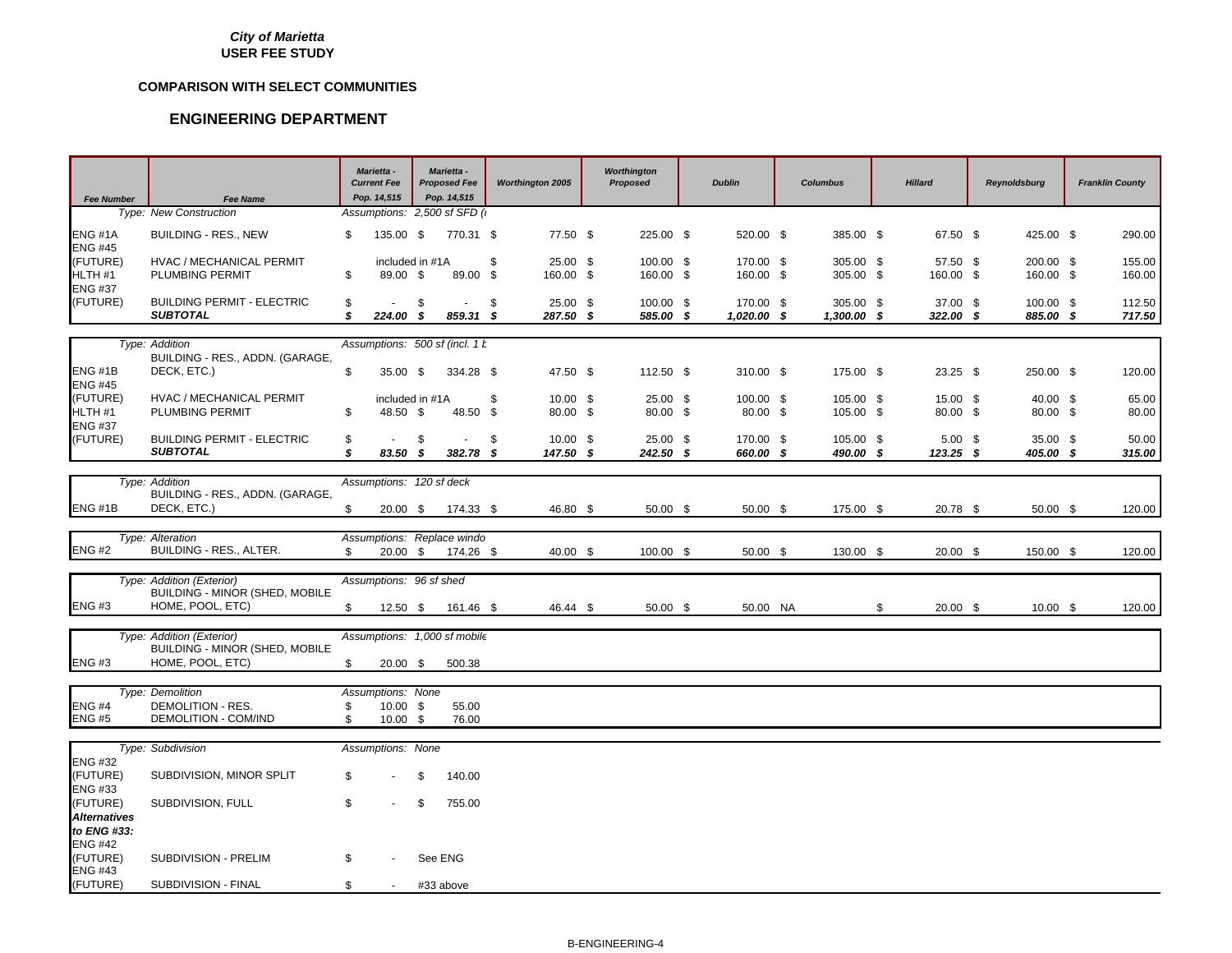#### **COMPARISON WITH SELECT COMMUNITIES**

| <b>Fee Number</b> | <b>Fee Name</b>                            |          | Marietta -<br><b>Current Fee</b><br>Pop. 14,515 |    | Marietta -<br><b>Proposed Fee</b><br>Pop. 14,515 | <b>Worthington 2005</b> | Worthington<br>Proposed | <b>Dublin</b> | <b>Columbus</b> | <b>Hillard</b> | <b>Reynoldsburg</b> | <b>Franklin County</b> |
|-------------------|--------------------------------------------|----------|-------------------------------------------------|----|--------------------------------------------------|-------------------------|-------------------------|---------------|-----------------|----------------|---------------------|------------------------|
|                   |                                            |          |                                                 |    |                                                  |                         |                         |               |                 |                |                     |                        |
|                   | Type: Miscellaneous - Existing             |          | Assumptions: None                               |    |                                                  |                         |                         |               |                 |                |                     |                        |
| <b>ENG #6</b>     | ZONING - COM., NEW                         | \$       | 100.00 \$                                       |    | 279.00                                           |                         |                         |               |                 |                |                     |                        |
| <b>ENG #7</b>     | ZONING - COM., SHED (LESS THAN<br>200 SF)  |          | $50.00$ \$                                      |    | 121.00                                           |                         |                         |               |                 |                |                     |                        |
| <b>ENG #8</b>     | ZONING - COM., RENOV. / ALTER.             | \$<br>\$ | 20.00 \$                                        |    | 121.00                                           |                         |                         |               |                 |                |                     |                        |
|                   | ZONING - COM., ANTENNAE &                  |          |                                                 |    |                                                  |                         |                         |               |                 |                |                     |                        |
| <b>ENG #9</b>     | <b>SIGNAGE</b>                             | \$       | $10.00 \text{ }$ \$                             |    | 103.00                                           |                         |                         |               |                 |                |                     |                        |
| <b>ENG #10</b>    | FLOOD PLAIN PERMIT - RES.                  | \$       | $10.00$ \$                                      |    | 151.00                                           |                         |                         |               |                 |                |                     |                        |
| <b>ENG #11</b>    | FLOOD PLAIN PERMIT - COM.                  | \$       | $10.00 \text{ }$ \$                             |    | 215.00                                           |                         |                         |               |                 |                |                     |                        |
| <b>ENG #12</b>    | USE & OCCUPANCY                            |          | $5.00$ \$                                       |    | 87.00                                            |                         |                         |               |                 |                |                     |                        |
| <b>ENG #13</b>    | STREET ACCESS - RES.                       | \$       | $10.00$ \$                                      |    | 87.00                                            |                         |                         |               |                 |                |                     |                        |
| <b>ENG #14</b>    | STREET ACCESS - COM.                       | \$       | $20.00$ \$                                      |    | 87.00                                            |                         |                         |               |                 |                |                     |                        |
| <b>ENG #15</b>    | <b>ROW USE</b>                             | \$       | $20.00$ \$                                      |    | 119.00                                           |                         |                         |               |                 |                |                     |                        |
| <b>ENG #16</b>    | ZONING VARIANCE - APPLICATION              | -\$      | 50.00 \$                                        |    | 252.00                                           |                         |                         |               |                 |                |                     |                        |
| <b>ENG #17</b>    | ZONING VARIANCE - CERTIFICATE \$           |          | $20.00$ \$                                      |    | 28.00                                            |                         |                         |               |                 |                |                     |                        |
|                   | FLOOD PLAIN VARIANCE -                     |          |                                                 |    |                                                  |                         |                         |               |                 |                |                     |                        |
| <b>ENG #18</b>    | <b>APPLICATION</b>                         | \$       | $10.00$ \$                                      |    | 174.00                                           |                         |                         |               |                 |                |                     |                        |
|                   | FLOOD PLAIN VARIANCE -                     |          |                                                 |    |                                                  |                         |                         |               |                 |                |                     |                        |
| <b>ENG #19</b>    | <b>CERTIFICATE</b>                         | \$       | $20.00\quad$ \$                                 |    | 28.00                                            |                         |                         |               |                 |                |                     |                        |
| <b>ENG #20</b>    | COPY - ZONING CODE                         | \$       | $10.00 \text{ }$ \$                             |    | 12.00                                            |                         |                         |               |                 |                |                     |                        |
| <b>ENG #21</b>    | COPY - FLOOD CODE                          | \$       | $5.00$ \$                                       |    | 12.00                                            |                         |                         |               |                 |                |                     |                        |
|                   | COPY - LAND DEVELOPMENT                    |          |                                                 |    |                                                  |                         |                         |               |                 |                |                     |                        |
| <b>ENG #22</b>    | CODE                                       | \$       | $7.80$ \$                                       |    | 12.00                                            |                         |                         |               |                 |                |                     |                        |
| <b>ENG #23</b>    | COPY - SUBDIVISION REGS                    | \$       | $5.00$ \$                                       |    | 12.00                                            |                         |                         |               |                 |                |                     |                        |
| <b>ENG #24</b>    | COPY - MAPS, SMALL                         |          | $1.00$ \$                                       |    | 12.00                                            |                         |                         |               |                 |                |                     |                        |
| <b>ENG #25</b>    | COPY - MAPS, LARGE                         | \$       | $5.00$ \$                                       |    | 11.40                                            |                         |                         |               |                 |                |                     |                        |
| <b>ENG #26</b>    | COPY - MISC<br>LAND DEVELOPMENT PERMIT, <1 | \$       | $0.05$ \$                                       |    | 0.05                                             |                         |                         |               |                 |                |                     |                        |
| <b>ENG #27</b>    | AC                                         | \$       | 25.00 \$                                        |    | 108.00                                           |                         |                         |               |                 |                |                     |                        |
|                   | LAND DEVELOPMENT PERMIT, 1-5               |          |                                                 |    |                                                  |                         |                         |               |                 |                |                     |                        |
| <b>ENG #28</b>    | AC                                         | \$       | $50.00$ \$                                      |    | 107.00                                           |                         |                         |               |                 |                |                     |                        |
|                   | LAND DEVELOPMENT PERMIT, >5                |          |                                                 |    |                                                  |                         |                         |               |                 |                |                     |                        |
| <b>ENG #29</b>    | AC                                         | \$       | 100.00 \$                                       |    | 107.00                                           |                         |                         |               |                 |                |                     |                        |
|                   | Type: Miscellaneous - Proposed             |          | Assumptions: None                               |    |                                                  |                         |                         |               |                 |                |                     |                        |
| <b>ENG #30</b>    |                                            |          |                                                 |    |                                                  |                         |                         |               |                 |                |                     |                        |
| (FUTURE)          | ZONING CONFIRMATION LETTER                 | S.       |                                                 | ß. | 535.00                                           |                         |                         |               |                 |                |                     |                        |
| <b>ENG #31</b>    |                                            |          |                                                 |    |                                                  |                         |                         |               |                 |                |                     |                        |
| (FUTURE)          | <b>ROW VACANCY</b>                         | \$       | $\sim$                                          | \$ | 578.00                                           |                         |                         |               |                 |                |                     |                        |

| <b>ENG #34</b> |                                     |                               |  |                          |  |          |             |           |          |          |       |
|----------------|-------------------------------------|-------------------------------|--|--------------------------|--|----------|-------------|-----------|----------|----------|-------|
| (FUTURE)       | ENGINEER - BILLABLE HR              |                               |  | $\texttt{\$}$ 5 74.00    |  |          |             |           |          |          |       |
|                |                                     |                               |  |                          |  |          |             |           |          |          |       |
| <b>ENG #35</b> | ENG. TECH. (RVW / INSP) -           |                               |  |                          |  |          |             |           |          |          |       |
| (FUTURE)       | BILLABLE HR                         | $\texttt{\$}$ - $\texttt{\$}$ |  | $63.00 \text{ \& }$ - \$ |  | 75.00 \$ | $100.00$ \$ | 130.00 \$ | 75.00 \$ | 75.00 \$ | 45.00 |
| <b>ENG #36</b> |                                     |                               |  |                          |  |          |             |           |          |          |       |
| (FUTURE)       | ADMINISTRATIVE - BILLABLE HR \$40 - |                               |  | 46.00                    |  |          |             |           |          |          |       |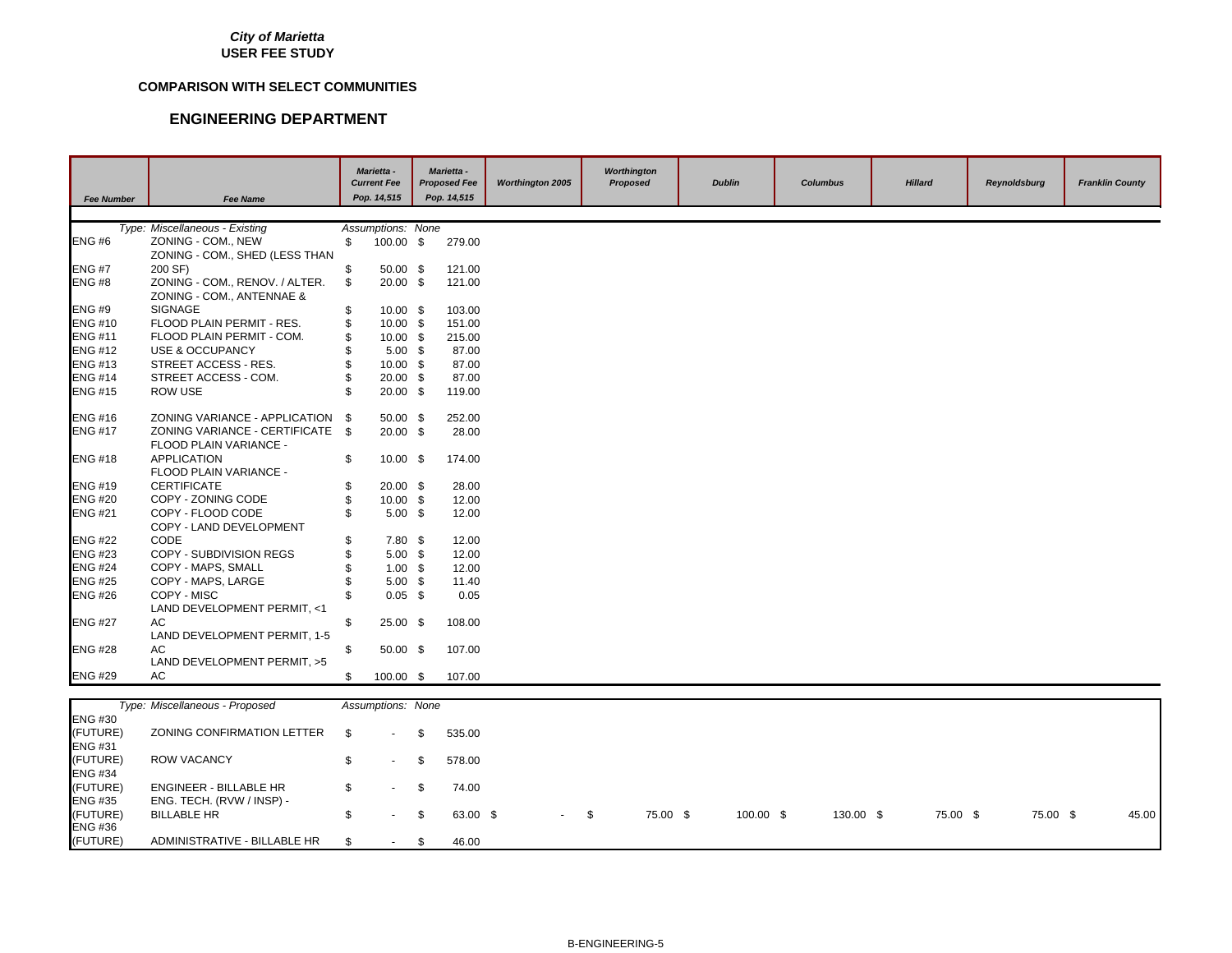#### **COMPARISON WITH SELECT COMMUNITIES**

| <b>Fee Number</b> | <b>Fee Name</b>                        |     | <b>Marietta -</b><br><b>Current Fee</b><br>Pop. 14,515 | <b>Marietta -</b><br><b>Proposed Fee</b><br>Pop. 14,515 |                          | <b>Worthington 2005</b> | Worthington<br>Proposed | <b>Dublin</b> | <b>Columbus</b> | <b>Hillard</b> | Reynoldsburg | <b>Franklin County</b> |
|-------------------|----------------------------------------|-----|--------------------------------------------------------|---------------------------------------------------------|--------------------------|-------------------------|-------------------------|---------------|-----------------|----------------|--------------|------------------------|
|                   |                                        |     |                                                        |                                                         |                          |                         |                         |               |                 |                |              |                        |
|                   | Miscellaneous - Potential (For         |     |                                                        |                                                         |                          |                         |                         |               |                 |                |              |                        |
|                   | Type: Comparison Only)                 |     | Assumptions: None                                      |                                                         |                          |                         |                         |               |                 |                |              |                        |
| <b>ENG #38</b>    | <b>BUILDING PERMIT - ALTERATION</b>    |     |                                                        |                                                         |                          |                         |                         |               |                 |                |              |                        |
| (FUTURE)          | TO ELECTRIC                            | \$  | $\sim$                                                 | \$.                                                     |                          |                         |                         |               |                 |                |              |                        |
| <b>ENG #39</b>    | <b>BUILDING PERMIT - RESIDENTIAL -</b> |     |                                                        |                                                         |                          |                         |                         |               |                 |                |              |                        |
| (FUTURE)          | FIRE ALARM                             | \$  |                                                        | \$                                                      |                          |                         |                         |               |                 |                |              |                        |
| <b>ENG #40</b>    |                                        |     |                                                        |                                                         |                          |                         |                         |               |                 |                |              |                        |
| (FUTURE)          | STORMWATER UTILITY                     | \$  | $\sim$                                                 | \$.                                                     | $\overline{\phantom{a}}$ |                         |                         |               |                 |                |              |                        |
| <b>ENG #41</b>    |                                        |     |                                                        |                                                         |                          |                         |                         |               |                 |                |              |                        |
| (FUTURE)          | HISTORIC PRESERVATION                  | \$  |                                                        | \$.                                                     | $\overline{\phantom{a}}$ |                         |                         |               |                 |                |              |                        |
| <b>ENG #44</b>    |                                        |     |                                                        |                                                         |                          |                         |                         |               |                 |                |              |                        |
| (FUTURE)          | PUMP STATION REVIEW                    | \$. | <b>Contract</b>                                        | - \$                                                    |                          |                         |                         |               |                 |                |              |                        |
|                   |                                        |     |                                                        |                                                         |                          |                         |                         |               |                 |                |              |                        |
|                   | Type: Penalties (For Comparison Only)  |     | Assumptions: None                                      |                                                         |                          |                         |                         |               |                 |                |              |                        |
| PENALTY #1        | PENALTY - BLDNG - RES                  |     | 50.00 NA                                               |                                                         |                          |                         |                         |               |                 |                |              |                        |
| PENALTY #2        | PENALTY - BLDNG - COM                  |     | 100.00 NA                                              |                                                         |                          |                         |                         |               |                 |                |              |                        |
| PENALTY#3         | PENALTY - ZON - RES                    |     | 100.00 NA                                              |                                                         |                          |                         |                         |               |                 |                |              |                        |
| PENALTY #4        | PENALTY - ZON - COM                    |     | 200.00 NA                                              |                                                         |                          |                         |                         |               |                 |                |              |                        |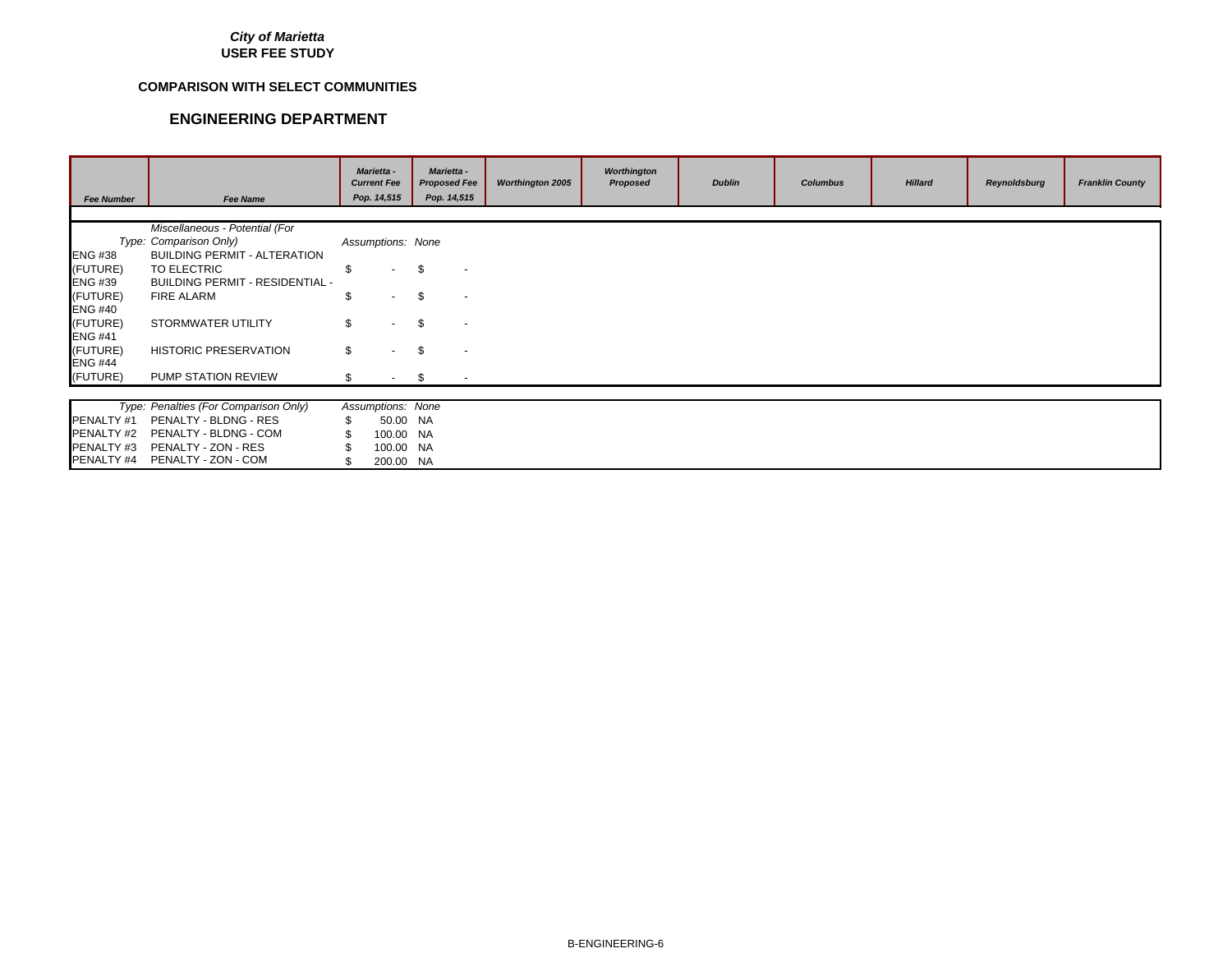#### **COMPARISON WITH SELECT COMMUNITIES**

| <b>Fee Number</b>                                | <b>Fee Name</b>                                      | <b>Current Fee</b> | Marietta -<br>Pop. 14,515   |      | Marietta -<br><b>Proposed Fee</b><br>Pop. 14,515 |          | <b>Delaware County</b> | <b>Delaware</b>        | <b>Upper Arlington</b>   | Westerville            | <b>Worthington Report</b><br>Average |
|--------------------------------------------------|------------------------------------------------------|--------------------|-----------------------------|------|--------------------------------------------------|----------|------------------------|------------------------|--------------------------|------------------------|--------------------------------------|
|                                                  | Type: New Construction                               |                    |                             |      | Assumptions: 2,500 sf SFD (i)                    |          |                        |                        |                          |                        |                                      |
| <b>ENG #1A</b><br><b>ENG #45</b>                 | <b>BUILDING - RES., NEW</b>                          | \$                 | 135.00 \$                   |      | 770.31 \$                                        |          | 255.00 \$              | 600.00 \$              | 568.50 \$                | 300.00 \$              | 379.00                               |
| (FUTURE)<br>HLTH <sub>#1</sub><br><b>ENG #37</b> | HVAC / MECHANICAL PERMIT<br>PLUMBING PERMIT          | \$                 | included in #1A<br>89.00 \$ |      | 89.00                                            | \$<br>\$ | 185.00 \$<br>135.00 \$ | 75.00 \$<br>75.00 \$   | 375.00 \$<br>160.00 \$   | 75.00 \$<br>97.00 \$   | 177.50<br>156.89                     |
| (FUTURE)                                         | <b>BUILDING PERMIT - ELECTRIC</b><br><b>SUBTOTAL</b> | \$<br>\$           | $\overline{a}$<br>224.00 \$ | \$   | ÷,<br>859.31 \$                                  | \$       | 150.00 \$<br>725.00 \$ | 120.00 \$<br>870.00 \$ | 276.00 \$<br>1,379.50 \$ | 110.00 \$<br>582.00 \$ | 153.39<br>866.78                     |
|                                                  |                                                      |                    |                             |      |                                                  |          |                        |                        |                          |                        |                                      |
|                                                  | Type: Addition                                       |                    |                             |      | Assumptions: 500 sf (incl. 1 k                   |          |                        |                        |                          |                        |                                      |
| ENG#1B<br><b>ENG #45</b>                         | BUILDING - RES., ADDN. (GARAGE,<br>DECK, ETC.)       | \$                 | 35.00 \$                    |      | 334.28 \$                                        |          | 155.00 \$              | 60.00 \$               | 367.00 \$                | 100.00 \$              | 173.36                               |
| (FUTURE)                                         | HVAC / MECHANICAL PERMIT                             |                    | included in #1A             |      |                                                  | \$       | 35.00 \$               | 35.00 \$               | 33.00 \$                 | 35.00 \$               | 51.44                                |
| HLTH <sub>#1</sub><br><b>ENG #37</b>             | PLUMBING PERMIT                                      | \$                 | 48.50 \$                    |      | 48.50                                            | \$       | 45.00 \$               | 35.00 \$               | 80.00 \$                 | 43.00 \$               | 69.78                                |
| (FUTURE)                                         | <b>BUILDING PERMIT - ELECTRIC</b>                    | \$                 |                             | \$   |                                                  | \$       | 85.00 \$               | 35.00 \$               | 64.25 \$                 | 70.00 \$               | 68.81                                |
|                                                  | <b>SUBTOTAL</b>                                      | \$                 | 83.50 \$                    |      | 382.78 \$                                        |          | 320.00 \$              | 165.00 \$              | 544.25 \$                | 248.00 \$              | 363.39                               |
|                                                  | Type: Addition                                       |                    | Assumptions: 120 sf deck    |      |                                                  |          |                        |                        |                          |                        |                                      |
|                                                  | BUILDING - RES., ADDN. (GARAGE,                      |                    |                             |      |                                                  |          |                        |                        |                          |                        |                                      |
| ENG#1B                                           | DECK, ETC.)                                          | \$                 | $20.00 \text{ }$ \$         |      | 174.33 \$                                        |          | 103.60 \$              | $25.00$ \$             | 114.00 \$                | $50.00$ \$             | 78.71                                |
|                                                  | Type: Alteration                                     |                    |                             |      | Assumptions: Replace windo                       |          |                        |                        |                          |                        |                                      |
| <b>ENG#2</b>                                     | BUILDING - RES., ALTER.                              | \$                 | $20.00\quad$ \$             |      | 174.26 \$                                        |          | 125.00 \$              | 50.00 \$               | 92.00 \$                 | 35.00 \$               | 85.78                                |
|                                                  | Type: Addition (Exterior)                            |                    | Assumptions: 96 sf shed     |      |                                                  |          |                        |                        |                          |                        |                                      |
|                                                  | BUILDING - MINOR (SHED, MOBILE                       |                    |                             |      |                                                  |          |                        |                        |                          |                        |                                      |
| <b>ENG#3</b>                                     | HOME, POOL, ETC)                                     | \$                 | $12.50$ \$                  |      | 161.46 \$                                        |          | 103.84 \$              | 25.00 NA               |                          | \$<br>$50.00$ \$       | 54.12                                |
|                                                  | Type: Addition (Exterior)                            |                    |                             |      | Assumptions: 1,000 sf mobile                     |          |                        |                        |                          |                        |                                      |
|                                                  | <b>BUILDING - MINOR (SHED, MOBILE</b>                |                    |                             |      |                                                  |          |                        |                        |                          |                        |                                      |
| <b>ENG#3</b>                                     | HOME, POOL, ETC)                                     | \$                 | $20.00$ \$                  |      | 500.38                                           |          |                        |                        |                          |                        |                                      |
|                                                  |                                                      |                    |                             |      |                                                  |          |                        |                        |                          |                        |                                      |
| <b>ENG #4</b>                                    | Type: Demolition<br>DEMOLITION - RES.                | \$                 | Assumptions: None<br>10.00  | - \$ | 55.00                                            |          |                        |                        |                          |                        |                                      |
| <b>ENG#5</b>                                     | DEMOLITION - COM/IND                                 | \$                 | $10.00$ \$                  |      | 76.00                                            |          |                        |                        |                          |                        |                                      |
|                                                  |                                                      |                    |                             |      |                                                  |          |                        |                        |                          |                        |                                      |
|                                                  | Type: Subdivision                                    |                    | Assumptions: None           |      |                                                  |          |                        |                        |                          |                        |                                      |
| <b>ENG #32</b><br>(FUTURE)                       | SUBDIVISION, MINOR SPLIT                             | \$                 |                             | \$   | 140.00                                           |          |                        |                        |                          |                        |                                      |
| <b>ENG #33</b><br>(FUTURE)                       | SUBDIVISION, FULL                                    | \$                 |                             | \$   | 755.00                                           |          |                        |                        |                          |                        |                                      |
| <b>Alternatives</b><br>to ENG #33:               |                                                      |                    |                             |      |                                                  |          |                        |                        |                          |                        |                                      |
| <b>ENG #42</b>                                   |                                                      |                    |                             |      |                                                  |          |                        |                        |                          |                        |                                      |
| (FUTURE)<br><b>ENG #43</b>                       | SUBDIVISION - PRELIM                                 | \$                 |                             |      | See ENG                                          |          |                        |                        |                          |                        |                                      |
| (FUTURE)                                         | SUBDIVISION - FINAL                                  | \$                 |                             |      | #33 above                                        |          |                        |                        |                          |                        |                                      |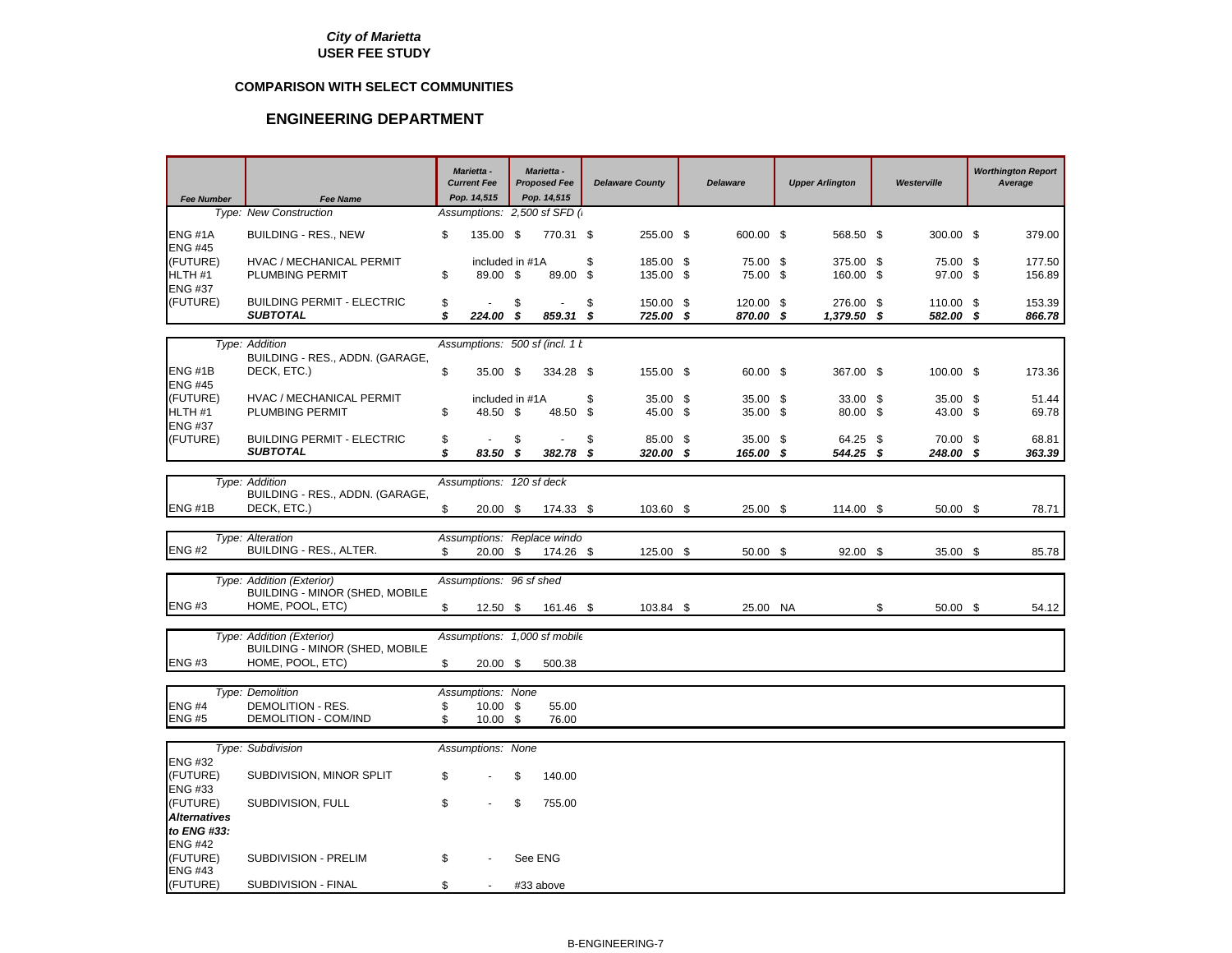#### **COMPARISON WITH SELECT COMMUNITIES**

| <b>Fee Number</b> | <b>Fee Name</b>                                             | Marietta -<br><b>Current Fee</b><br>Pop. 14,515 |                     | Marietta -<br><b>Proposed Fee</b><br>Pop. 14,515 | <b>Delaware County</b> | <b>Delaware</b> | <b>Upper Arlington</b> | Westerville | <b>Worthington Report</b><br>Average |
|-------------------|-------------------------------------------------------------|-------------------------------------------------|---------------------|--------------------------------------------------|------------------------|-----------------|------------------------|-------------|--------------------------------------|
|                   |                                                             |                                                 |                     |                                                  |                        |                 |                        |             |                                      |
|                   | Type: Miscellaneous - Existing                              | Assumptions: None                               |                     |                                                  |                        |                 |                        |             |                                      |
| <b>ENG#6</b>      | ZONING - COM., NEW<br>ZONING - COM., SHED (LESS THAN        | \$                                              | 100.00 \$           | 279.00                                           |                        |                 |                        |             |                                      |
| <b>ENG #7</b>     | 200 SF)                                                     | \$                                              | 50.00 \$            | 121.00                                           |                        |                 |                        |             |                                      |
| <b>ENG#8</b>      | ZONING - COM., RENOV. / ALTER.<br>ZONING - COM., ANTENNAE & | \$                                              | $20.00$ \$          | 121.00                                           |                        |                 |                        |             |                                      |
| <b>ENG#9</b>      | <b>SIGNAGE</b>                                              | \$                                              | $10.00$ \$          | 103.00                                           |                        |                 |                        |             |                                      |
| <b>ENG #10</b>    | FLOOD PLAIN PERMIT - RES.                                   | \$                                              | $10.00$ \$          | 151.00                                           |                        |                 |                        |             |                                      |
| <b>ENG #11</b>    | FLOOD PLAIN PERMIT - COM.                                   | \$                                              | $10.00$ \$          | 215.00                                           |                        |                 |                        |             |                                      |
| <b>ENG #12</b>    | USE & OCCUPANCY                                             | \$                                              | $5.00$ \$           | 87.00                                            |                        |                 |                        |             |                                      |
| <b>ENG #13</b>    | STREET ACCESS - RES.                                        |                                                 | $10.00$ \$          | 87.00                                            |                        |                 |                        |             |                                      |
| <b>ENG #14</b>    | STREET ACCESS - COM.                                        | \$                                              | 20.00 \$            | 87.00                                            |                        |                 |                        |             |                                      |
| <b>ENG #15</b>    | <b>ROW USE</b>                                              | \$                                              | $20.00$ \$          | 119.00                                           |                        |                 |                        |             |                                      |
| <b>ENG#16</b>     | ZONING VARIANCE - APPLICATION                               | S                                               | 50.00 \$            | 252.00                                           |                        |                 |                        |             |                                      |
| <b>ENG #17</b>    | ZONING VARIANCE - CERTIFICATE<br>FLOOD PLAIN VARIANCE -     | \$                                              | $20.00\quad$ \$     | 28.00                                            |                        |                 |                        |             |                                      |
| <b>ENG #18</b>    | <b>APPLICATION</b><br>FLOOD PLAIN VARIANCE -                | \$                                              | $10.00 \text{ }$ \$ | 174.00                                           |                        |                 |                        |             |                                      |
| <b>ENG #19</b>    | <b>CERTIFICATE</b>                                          | \$                                              | $20.00\quad$ \$     | 28.00                                            |                        |                 |                        |             |                                      |
| <b>ENG #20</b>    | COPY - ZONING CODE                                          | \$                                              | $10.00 \text{ }$ \$ | 12.00                                            |                        |                 |                        |             |                                      |
| <b>ENG #21</b>    | COPY - FLOOD CODE<br>COPY - LAND DEVELOPMENT                | \$                                              | $5.00$ \$           | 12.00                                            |                        |                 |                        |             |                                      |
| <b>ENG #22</b>    | CODE                                                        | \$                                              | $7.80$ \$           | 12.00                                            |                        |                 |                        |             |                                      |
| <b>ENG #23</b>    | COPY - SUBDIVISION REGS                                     | \$                                              | $5.00$ \$           | 12.00                                            |                        |                 |                        |             |                                      |
| <b>ENG #24</b>    | COPY - MAPS, SMALL                                          | \$                                              | $1.00$ \$           | 12.00                                            |                        |                 |                        |             |                                      |
| <b>ENG #25</b>    | COPY - MAPS, LARGE                                          | \$                                              | $5.00$ \$           | 11.40                                            |                        |                 |                        |             |                                      |
| <b>ENG #26</b>    | COPY - MISC<br>LAND DEVELOPMENT PERMIT, <1                  |                                                 | $0.05$ \$           | 0.05                                             |                        |                 |                        |             |                                      |
| <b>ENG #27</b>    | AC<br>LAND DEVELOPMENT PERMIT, 1-5                          | \$                                              | $25.00$ \$          | 108.00                                           |                        |                 |                        |             |                                      |
| <b>ENG #28</b>    | AC<br>LAND DEVELOPMENT PERMIT. > 5                          | \$                                              | 50.00 \$            | 107.00                                           |                        |                 |                        |             |                                      |
| <b>ENG #29</b>    | AC                                                          | S                                               | 100.00 \$           | 107.00                                           |                        |                 |                        |             |                                      |
| <b>ENG #30</b>    | Type: Miscellaneous - Proposed                              | Assumptions: None                               |                     |                                                  |                        |                 |                        |             |                                      |

|                | Type: Miscellaneous - Proposed    | Assumptions: None |                          |   |          |            |                     |            |       |
|----------------|-----------------------------------|-------------------|--------------------------|---|----------|------------|---------------------|------------|-------|
| <b>ENG #30</b> |                                   |                   |                          |   |          |            |                     |            |       |
| (FUTURE)       | <b>ZONING CONFIRMATION LETTER</b> | S                 | $\overline{\phantom{a}}$ |   | 535.00   |            |                     |            |       |
| <b>ENG #31</b> |                                   |                   |                          |   |          |            |                     |            |       |
| (FUTURE)       | <b>ROW VACANCY</b>                | \$                | $\blacksquare$           |   | 578.00   |            |                     |            |       |
| <b>ENG #34</b> |                                   |                   |                          |   |          |            |                     |            |       |
| (FUTURE)       | <b>ENGINEER - BILLABLE HR</b>     |                   | $\sim$                   |   | 74.00    |            |                     |            |       |
| <b>ENG #35</b> | ENG. TECH. (RVW / INSP) -         |                   |                          |   |          |            |                     |            |       |
| (FUTURE)       | <b>BILLABLE HR</b>                |                   | $\sim$                   | S | 63.00 \$ | $50.00$ \$ | $40.00 \text{ }$ \$ | $36.00$ \$ | 75.00 |
| <b>ENG #36</b> |                                   |                   |                          |   |          |            |                     |            |       |
| (FUTURE)       | ADMINISTRATIVE - BILLABLE HR      |                   | $\overline{\phantom{a}}$ |   | 46.00    |            |                     |            |       |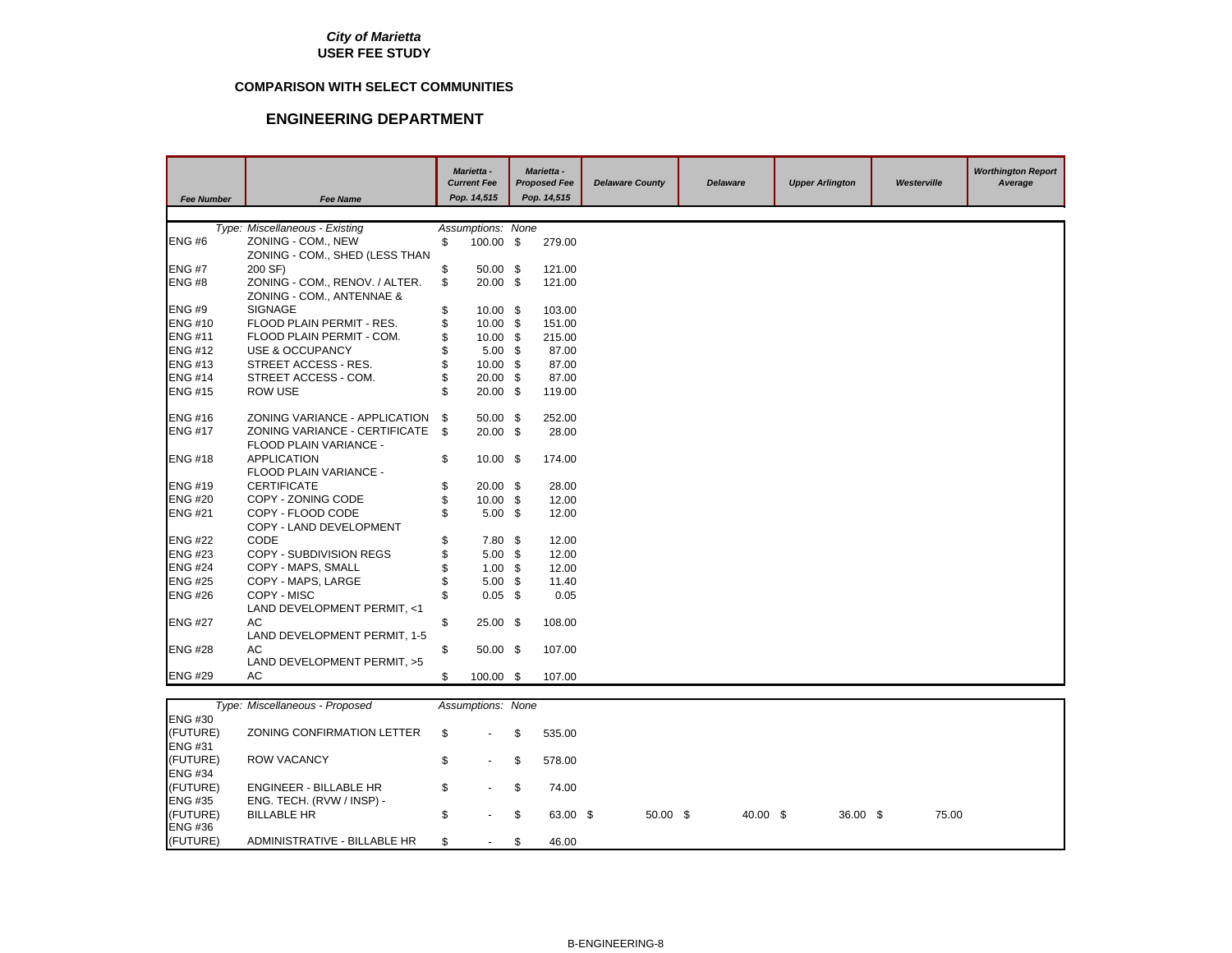#### **COMPARISON WITH SELECT COMMUNITIES**

| <b>Fee Number</b> | <b>Fee Name</b>                        | <b>Marietta -</b><br><b>Current Fee</b><br>Pop. 14,515 | <b>Marietta -</b><br><b>Proposed Fee</b><br>Pop. 14,515 | <b>Delaware County</b> | <b>Delaware</b> | <b>Upper Arlington</b> | Westerville | <b>Worthington Report</b><br>Average |
|-------------------|----------------------------------------|--------------------------------------------------------|---------------------------------------------------------|------------------------|-----------------|------------------------|-------------|--------------------------------------|
|                   |                                        |                                                        |                                                         |                        |                 |                        |             |                                      |
|                   | Miscellaneous - Potential (For         |                                                        |                                                         |                        |                 |                        |             |                                      |
|                   | Type: Comparison Only)                 | Assumptions: None                                      |                                                         |                        |                 |                        |             |                                      |
| <b>ENG #38</b>    | <b>BUILDING PERMIT - ALTERATION</b>    |                                                        |                                                         |                        |                 |                        |             |                                      |
| (FUTURE)          | TO ELECTRIC                            | \$                                                     | \$.                                                     |                        |                 |                        |             |                                      |
| <b>ENG #39</b>    | <b>BUILDING PERMIT - RESIDENTIAL -</b> |                                                        |                                                         |                        |                 |                        |             |                                      |
| (FUTURE)          | <b>FIRE ALARM</b>                      | \$                                                     | \$.                                                     |                        |                 |                        |             |                                      |
| <b>ENG #40</b>    |                                        |                                                        |                                                         |                        |                 |                        |             |                                      |
| (FUTURE)          | STORMWATER UTILITY                     | \$                                                     | \$.                                                     |                        |                 |                        |             |                                      |
| <b>ENG #41</b>    |                                        |                                                        |                                                         |                        |                 |                        |             |                                      |
| (FUTURE)          | <b>HISTORIC PRESERVATION</b>           | \$                                                     | \$                                                      |                        |                 |                        |             |                                      |
| <b>ENG #44</b>    |                                        |                                                        |                                                         |                        |                 |                        |             |                                      |
| (FUTURE)          | <b>PUMP STATION REVIEW</b>             | \$                                                     | -\$                                                     |                        |                 |                        |             |                                      |
|                   |                                        |                                                        |                                                         |                        |                 |                        |             |                                      |
|                   | Type: Penalties (For Comparison Only)  | Assumptions: None                                      |                                                         |                        |                 |                        |             |                                      |
| PENALTY #1        | PENALTY - BLDNG - RES                  | \$<br>50.00 NA                                         |                                                         |                        |                 |                        |             |                                      |
| PENALTY #2        | PENALTY - BLDNG - COM                  | 100.00                                                 | NA.                                                     |                        |                 |                        |             |                                      |
| PENALTY #3        | PENALTY - ZON - RES                    | 100.00                                                 | <b>NA</b>                                               |                        |                 |                        |             |                                      |
| PENALTY #4        | PENALTY - ZON - COM                    | 200.00 NA                                              |                                                         |                        |                 |                        |             |                                      |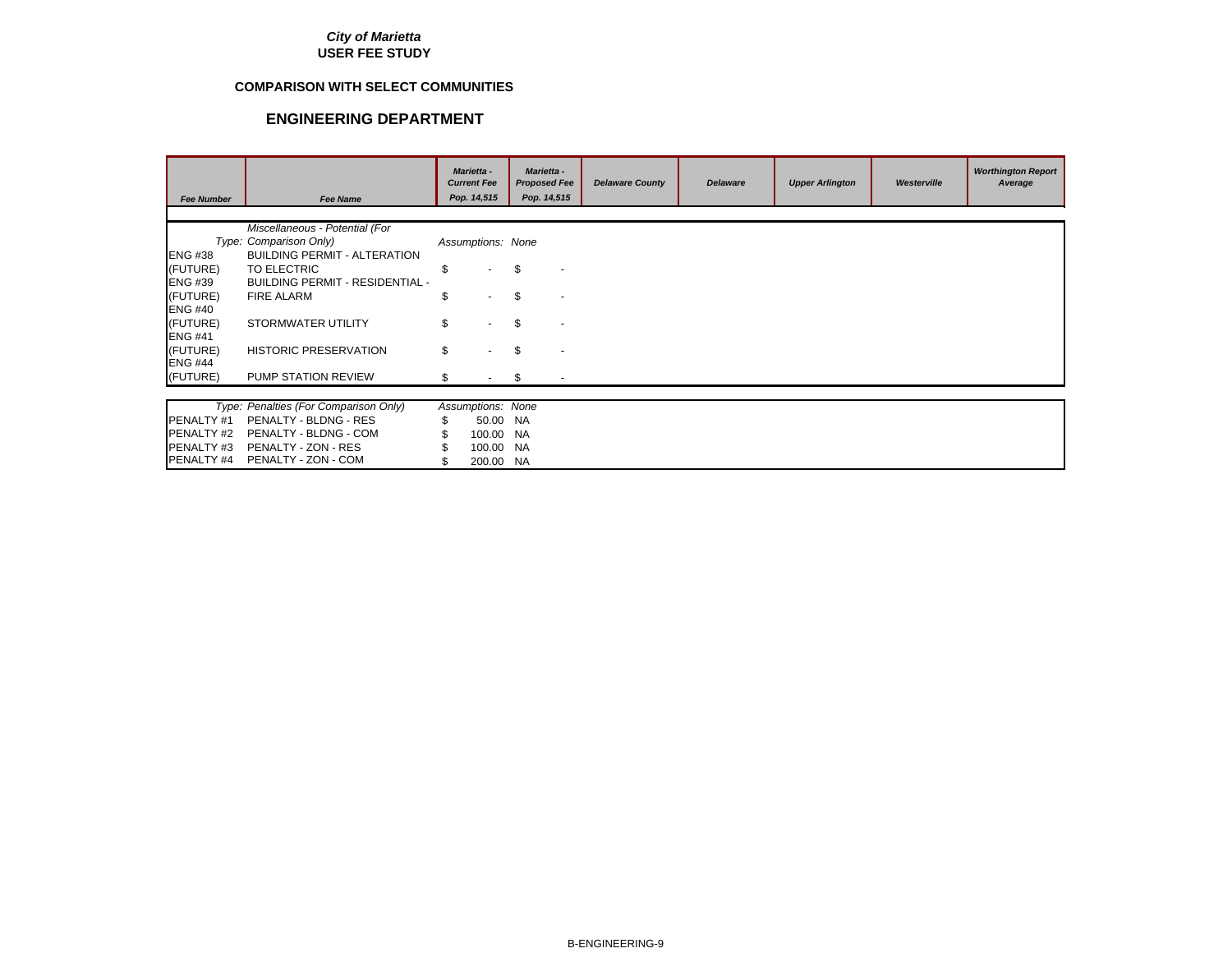#### **COMPARISON WITH SELECT COMMUNITIES**

#### **HEALTH DEPARTMENT**

| <b>Fee Number</b> | <b>Fee Name</b> | <b>Marietta -</b><br><b>Current Fee</b> | <b>Marietta -</b><br><b>Proposed Fee</b> | <b>Washington County</b> | Ashland, OH | Lebanon. OH      | Medina, OH | <b>Wooster, OH</b>       | <b>Bedford, OH</b> | Note:      |
|-------------------|-----------------|-----------------------------------------|------------------------------------------|--------------------------|-------------|------------------|------------|--------------------------|--------------------|------------|
|                   |                 | 14,515                                  | 14,515                                   |                          | 21,249      | 16,962           | 25,139     | 24,811                   | 14.214             |            |
| HLTH #1           | Plumbing Permit | \$76 l                                  | \$76                                     |                          | \$12 - \$18 | $$80 -$<br>\$200 |            | <b>\$60</b><br>$-$ \$195 | $$25 - $300$       | 9 fixtures |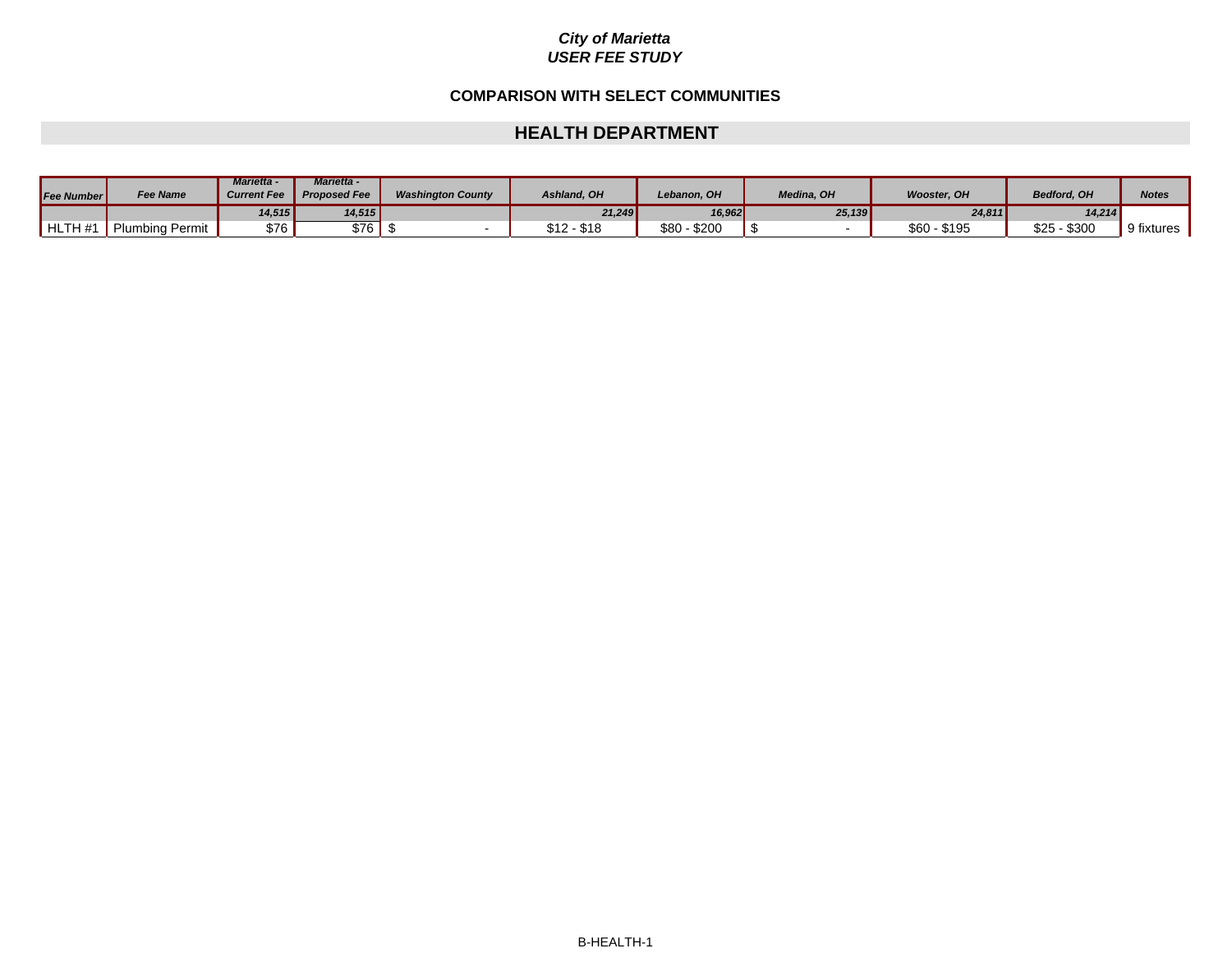#### **COMPARISON WITH SELECT COMMUNITIES**

#### **WATER DEPARTMENT**

| <b>Fee Number</b> | <b>Fee Name</b>                             | <b>Marietta</b><br><b>Current Fee</b> | <b>Marietta</b><br><b>Proposed Fee</b> | Ashland, OH        |        | Athens, OH               | Belpre, OH                  |     | Cambridge, OH |      | Franklin, OH               | Jackson, OH             |    | Lebanon, OH         | Medina, OH            |
|-------------------|---------------------------------------------|---------------------------------------|----------------------------------------|--------------------|--------|--------------------------|-----------------------------|-----|---------------|------|----------------------------|-------------------------|----|---------------------|-----------------------|
|                   |                                             | 14,515                                | 14,515                                 |                    | 21.249 |                          | 6,660                       |     | 11,562        |      | 11.396                     | 6,240                   |    | 16.962              | 25,139                |
|                   |                                             |                                       |                                        |                    |        | \$1,000 per EPA RU +     |                             |     |               |      |                            |                         |    |                     |                       |
| <b>WTR#1</b>      | WATER CONNECTION, 3/4" TAP                  | $$400.00$ \$                          | 663.00 \$                              | 500.00             |        | labor & cost             | $\mathbf{s}$<br>$500.00$ \$ |     | $375.00$ \$   |      | 4,205.00                   | \$250 + labor & mat'l   |    | $3,000.00$ \$       | 920.00                |
|                   |                                             |                                       |                                        |                    |        | \$1,000 per EPA RU +     |                             |     |               |      |                            |                         |    |                     |                       |
| WTR#2             | WATER CONNECTION, 1" TAP                    | $$500.00$ \$                          | $662.00$ \$                            | 500.00             |        | labor & cost             | labor + materials           | -SS | $400.00$ \$   |      | 4,569.00                   | \$250 + labor & mat'l   |    | $3,000.00$ \$       | 1,180.00              |
|                   |                                             |                                       |                                        |                    |        | $$1,000$ per EPA RU +    |                             |     |               |      |                            |                         |    |                     |                       |
| WTR#3             | WATER CONNECTION, 2" TAP                    | $$600.00$ \$                          |                                        | 663.00 \$ 1,000.00 |        | labor & cost             | labor + materials           | -S  | $1,400.00$ \$ |      | 5,695.00                   | \$250 + labor & mat'l   |    | 6.700.00 $\vert$ \$ | 1,350.00              |
|                   |                                             |                                       |                                        |                    |        | \$1,000 per EPA RU +     |                             |     |               |      |                            |                         |    |                     |                       |
| WTR#4             | WATER CONNECTION, 4" TAP                    | $$1,350.00$ \$ 1,048.00 \$ 2,000.00   |                                        |                    |        | labor & cost             | labor + materials           |     | $2,250.00$ \$ |      | 5,237.00                   | \$550 + labor & mat'l   |    | 26,970.00 \$        | 1,800.00              |
|                   |                                             |                                       |                                        |                    |        | $$1,000$ per EPA RU +    |                             |     |               |      |                            |                         |    |                     |                       |
| <b>WTR#5</b>      | WATER CONNECTION, 6" TAP                    | $$1,850.00$ \$ 1,048.00 \$ 2,000.00   |                                        |                    |        | labor & cost             | labor + materials           | - S | $3,000.00$ \$ |      | 7,869.00                   | \$550 + labor & mat'l   |    | 64,740.00 \$        | 2,750.00              |
|                   |                                             |                                       |                                        |                    |        | \$1,000 per EPA RU +     |                             |     |               |      |                            |                         |    |                     |                       |
| WTR#6             | WATER CONNECTION, 8" TAP                    | $$2,600.00$ \$ 1,048.00 \$ 2,000.00   |                                        |                    |        | labor & cost             | labor + materials           |     | $5,000.00$ \$ |      | 16,290.00                  | \$550 + labor & mat'l   |    | $90,890.00$ \$      | 3,400.00              |
|                   |                                             |                                       |                                        |                    |        | labor + cost of          |                             |     |               |      |                            |                         |    |                     |                       |
| <b>WTR #7</b>     | WATER CONNECTION APPLICATION                | $$27.00$ \ \$                         | $30.00$ \$                             |                    |        | materials/equipment      | labor + materials           |     |               |      |                            |                         |    |                     | Labor + $50\%$        |
| WTR#8             | SET METER / TRANSFER SERVICE                |                                       | $136.00$ \$                            | $\sim$             |        | 35.00                    |                             |     |               |      |                            |                         |    |                     | 50.00                 |
| WTR#9             | FROZEN METER, 5/8" METER                    | \$85.00                               | $136.00$ \$                            |                    |        |                          |                             |     |               |      | $\sim$                     | labor & mat'l           |    |                     | Time & mat'l + $20\%$ |
| <b>WTR #10</b>    | SEASONAL METER CHANGE                       | \$20.00                               | $136.00$ \$                            | $\overline{a}$     |        | 35.00                    |                             |     |               |      | $\sim$                     |                         |    |                     |                       |
| <b>WTR #11</b>    | METER ACCURACY TEST, 5/8" METER             | \$25.00                               | $243.00$ \$                            | $\sim$             |        |                          |                             |     | 10.00         |      |                            | $5.00$ \$               |    |                     |                       |
| <b>WTR #12</b>    | <b>RECONNECT, REG HRS</b>                   | \$20.00                               | 39.00                                  | 25.00              |        | 40.00                    | 10% of balance due          |     | 20.00         |      | 11.5% of balance due       | $$5 + 10\%$ balance due |    | 50.00               | \$50 - \$100          |
| <b>WTR #13</b>    | RECONNECT, AFTER HRS                        | \$70.00                               | 386.00                                 |                    | 25.00  | 60.00                    | 10% of balance due          |     |               |      | 60.00 11.5% of balance due | $$5 + 10\%$ balance due |    | 75.00               | \$50 - \$100          |
| <b>WTR #15</b>    |                                             |                                       |                                        |                    |        |                          |                             |     |               |      |                            |                         |    |                     |                       |
| (FUTURE)          | <b>BACKFLOW PREVENTION, RESIDENTIAL</b>     | $$0.00$ \ \ \$                        | $65.00$ \$                             | $\sim$             |        | IS.<br>$\sim$            | - \$<br>$\sim$              | IS. | $\sim$        |      |                            | -S<br>$\sim$            |    | $\sim$              |                       |
| <b>WTR #16</b>    |                                             |                                       |                                        |                    |        |                          |                             |     |               |      |                            |                         |    |                     |                       |
| (FUTURE)          | <b>BACKFLOW PREVENTION, NON-RESIDENTIAL</b> | $$0.00$ \ \ \$                        | $96.00$ \$                             |                    | $\sim$ | $\overline{\phantom{a}}$ | - \$<br>$\sim$              | IS. | $\sim$        | - \$ |                            | -S<br>$\sim$            | ΙS |                     |                       |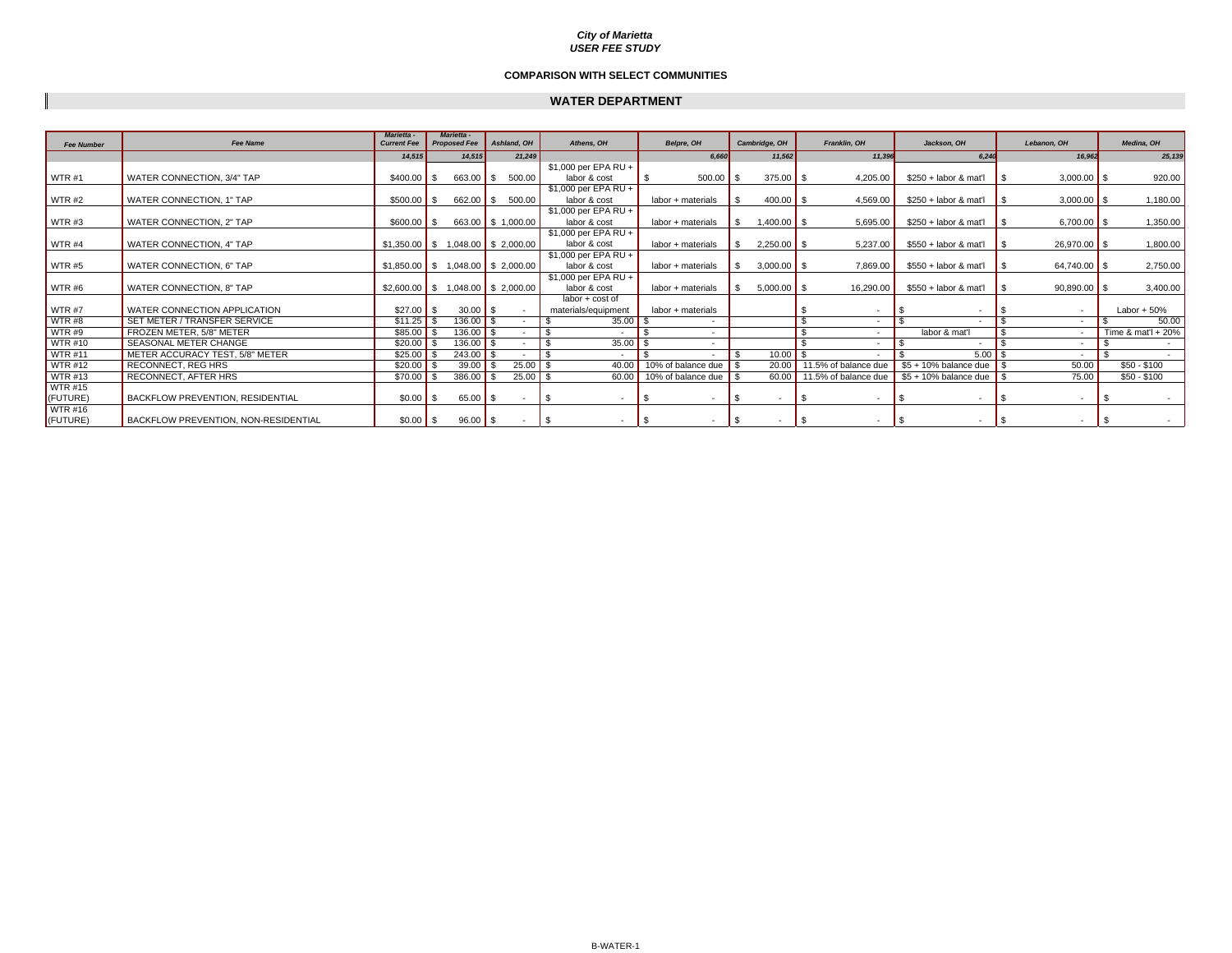#### **USER FEE STUDY***City of Marietta*

#### **COMPARISON WITH SELECT COMMUNITIES**

#### **WASTEWATER DEPARTMENT**

| <b>Fee Number</b> | <b>Fee Name</b>                  | <b>Marietta -</b><br><b>Current Fee</b> | <b>Marietta -</b><br><b>Proposed Fee</b> | Athens, OH                  | Cambridge, OH     | Lebanon, OH      | Marysville, OH | <b>Wooster, OH</b>           | Bedford, OH                              |
|-------------------|----------------------------------|-----------------------------------------|------------------------------------------|-----------------------------|-------------------|------------------|----------------|------------------------------|------------------------------------------|
|                   |                                  | 14,515                                  | 14,515                                   |                             |                   | 16,962           | 15,942         | 24,811                       | 14,214                                   |
|                   | SERVICE CONNECTION,              |                                         |                                          | $$1,000$ per EPA RU + labor |                   |                  |                |                              |                                          |
| <b>WWT#1</b>      | <b>WASTEWATER, RESIDENTIAL</b>   | $$560.00$ \ \$                          | 960.00                                   | & cost                      | \$1,500 - \$3,000 | $$2.400.00$ \ \$ | 5,900.00       | $\frac{1}{5}$ \$ 3,210.00 \$ | 1,000.00                                 |
|                   |                                  |                                         |                                          |                             |                   |                  |                |                              |                                          |
|                   | SERVICE CONNECTION,              |                                         |                                          | $$1,000$ per EPA RU + labor |                   |                  |                |                              |                                          |
| WWT#2             | <b>WASTEWATER, COMMERCIAL</b>    | $$770.00$ S                             | 961.00                                   | & cost                      | $$1,500 - $3,000$ |                  |                |                              | $5,900.00$ \$ 3,210.00 \$1,700 - \$3,900 |
|                   | SERVICE CONNECTION.              |                                         |                                          | $$1,000$ per EPA RU + labor |                   |                  |                |                              |                                          |
| WWT#3             | <b>I</b> WASTEWATER. INDUSTRIAL  | \$600.00                                | .350.00                                  | & cost                      | \$1,500 - \$3,000 | \$15.840.00      | N/A            | N/A                          | 5,000.00<br>- 30                         |
|                   | SURCHARGE FOR CONNECT.           |                                         |                                          |                             |                   |                  |                |                              |                                          |
| WWT PROP #1       | <b>IOUTSIDE CITY</b>             | $$0.00$ \ \ \$                          | 77.00                                    | Add'l 50% of above          | \$750 - \$1,500   | $\sim$           | up to \$1,180  | $$1,950.00$ \ \$             |                                          |
|                   | SERVICE CONNECTION.              |                                         |                                          |                             |                   |                  |                |                              |                                          |
| WWT PROP #2       | <b>I</b> WASTEWATER, APPLICATION | $$0.00$ \ \$                            | 16.00 $\vert$ \$                         |                             |                   |                  |                |                              |                                          |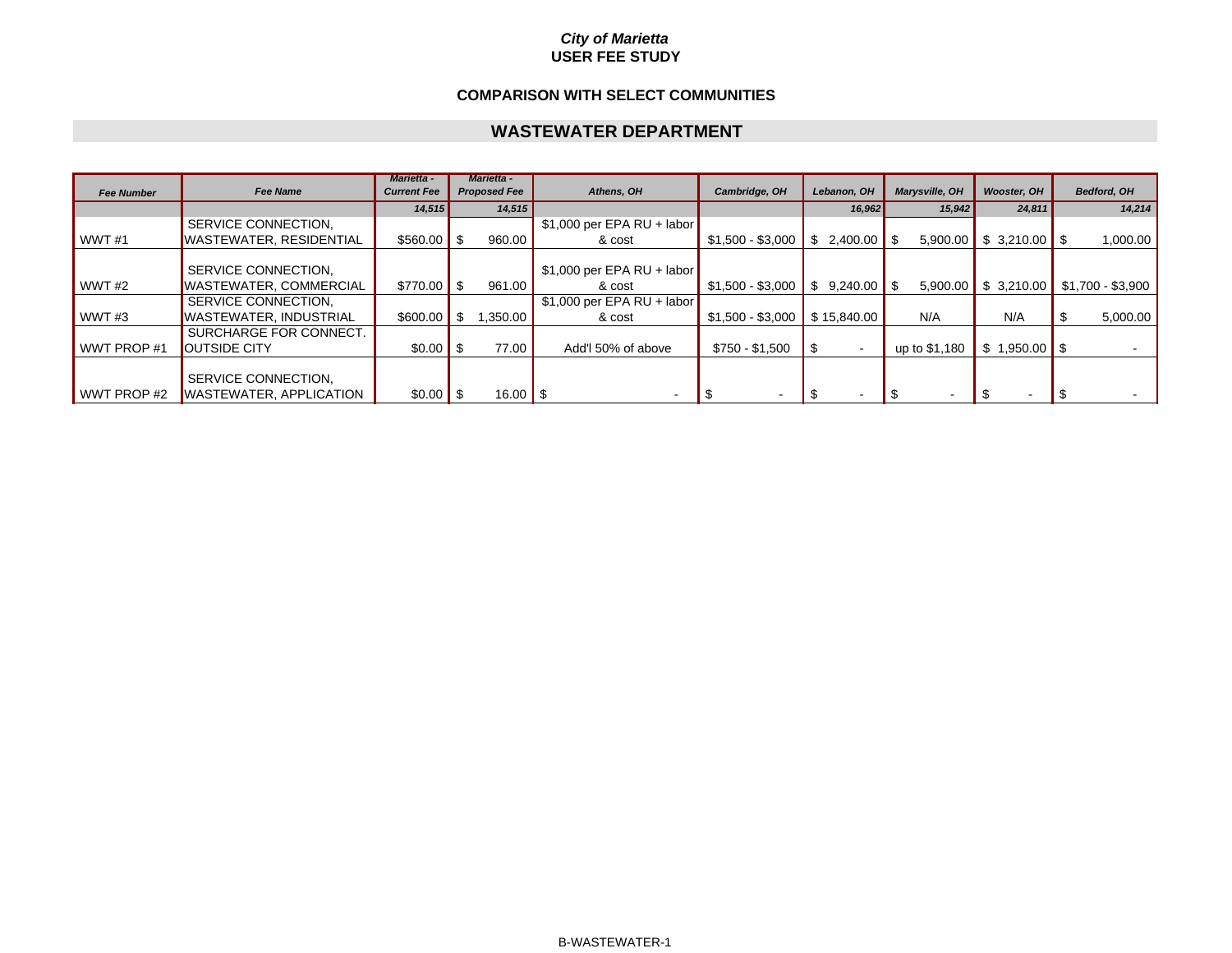## **Summary of User Fee Findings and Recommendations**

## *Existing Fee-Services*

In the case of the majority of fee-services examined, the City is not fully recovering adequate revenue requirements and thereby subsidizing these services through the General fund or utility rates. As mentioned earlier, this raises the issue of fairness, as the City tax- or rate-payer subsidizes the cost involved for providing an individual the unique service in question normally covered by fee.

Furthermore, the final table comparing Marietta's fee schedule to those of other legislations indicates that Marietta can increase its fees and still exist within a normal range.

In the interest of equity and revenue enhancement, the City should either consider charging fees under the proposed levels, or should at least increase fees to reduce the level of subsidization.

## *Services Performed for which No Fee is Charged*

Engineering, Water and Wastewater departments have identified services they perform for which no fee is charged, or for which no charge is made because the service is included as part of another fee service. These include:

- a separate application fee preceding the utility tap service itself,
- backflow prevention inspections,
- the issuance of zoning confirmation letters,
- pump station design reviews,
- requests for vacation of ROWs, and
- subdivision plan reviews.

As other communities charge for these services, it is recommended that Marietta consider charging for the same and recover the revenues identified above.

### *Services Not Currently Performed for which a Fee could be Charged*

During the process of surveying other communities, a number of fee services were identified that are not currently provided by the City of Marietta at all. These were discussed with the Engineering department. The services include:

- electrical inspections,
- fire alarm inspections,
- stormwater utilities and
- historic preservation reviews.

It is recommended that these services be explored incrementally, through pilot programs, and that the service be provided at first as part of the general function of the department delivering the service. Once a significant demand, and the corresponding requisite level

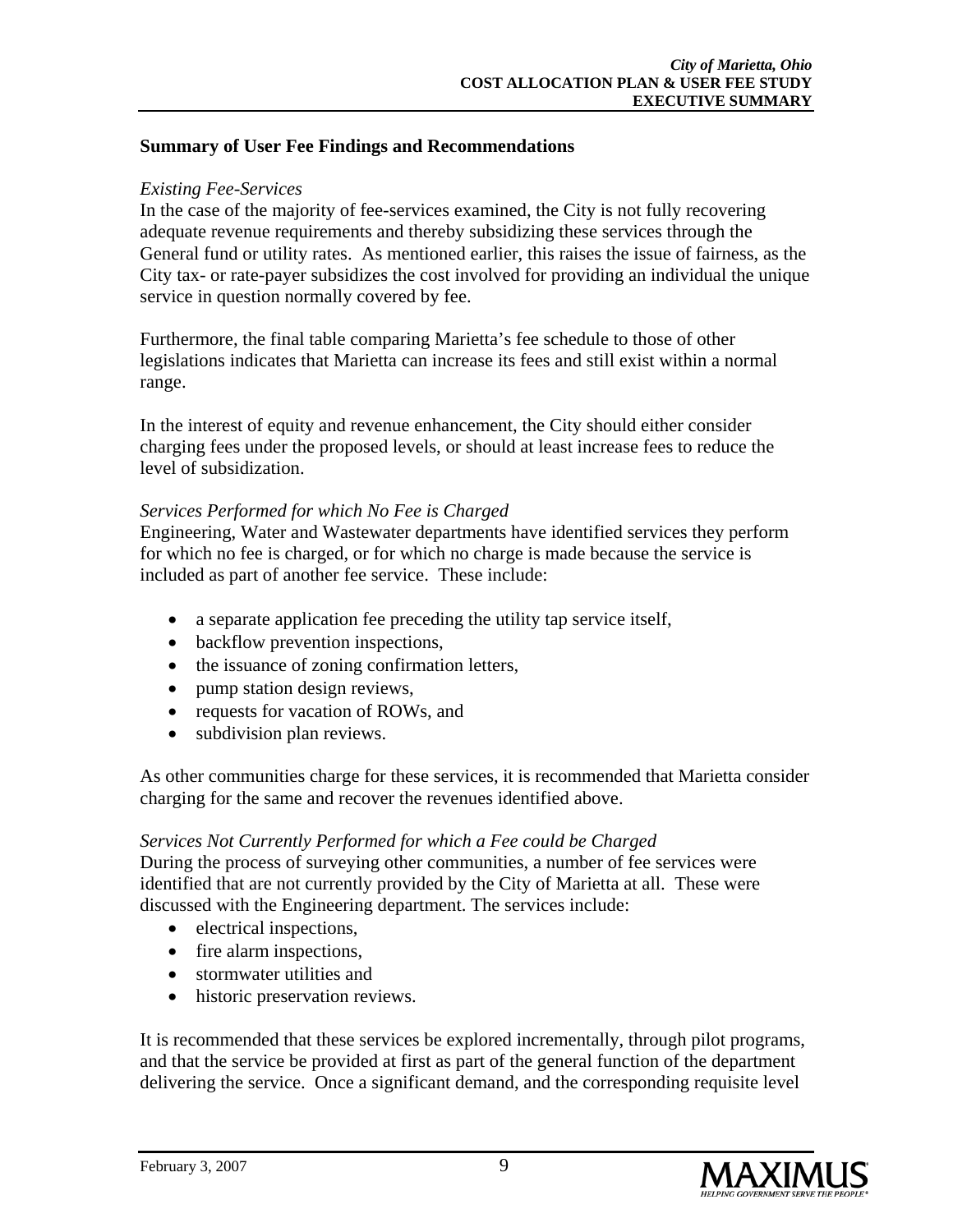of effort can be identified, fees can be established using the unit full labor costs identified in this study.

## *Contractual Services for Permitting Performed by Washington County*

As part of the user fee study, MAXIMUS was enlisted to examine the City's current agreement with Washington County (see Appendix 5) to provide services, and to issue and administer commercial building permits within the City of Marietta. MAXIMUS made the following observations and conclusions:

- 1) The City's cost to perform inspection services is at a lower hourly rate than that of the services provided by the County. It might therefore make sense to discontinue contracting with the County. However, City personnel may not be able to accommodate the additional workload that such a change would create.
- **2)** Therefore, the City should consider revising and updating the agreement with the County, so as to improve the quality of reporting on services performed by the County. Current language in the agreement is fairly general. By adding specific language requiring a set level of reporting, the City can improve accountability and overall City-County communication, which would benefit both parties for purposes of planning and development. For example, it is common for economic development organizations to track both residential and commercial permitting as an indicator for economic growth in the community and surrounding area. The City can improve both accountability and communications between the City and the County by meeting routinely with the Washington County Building Permit Office and discussing the action steps necessary to share information and data associated with issuing building permits. Both the City and County currently utilize the permit, code enforcement and rental property tracking software package, "*Equalizer Building Department System*" published by BS&A Software of Bath, Michigan. The software offers a web application that allows a department to display its building permit data on a website and provides a realtime level of service for free to the municipality. This application, in turn, can charge users of the web site a convenience fee for the access. **Our recommendation to improve communications and to provide easy access to building permit data and information is for the City and County officials to meet, discuss and investigate this option as a potential solution.**

## **Conclusion**

The City of Marietta engaged MAXIMUS to determine the indirect cost of the central, administrative services provided by its General fund to other departments. Using this cost allocation plan, MAXIMUS also determined the full cost of select fee-related services provided to its citizens and businesses. MAXIMUS employed a proven and objective methodology to calculate the cost of the services, and developed reasonable potential interdepartmental charges and user fees. City leaders can use this information to make informed decisions to meet the fiscal policy objectives of the City.